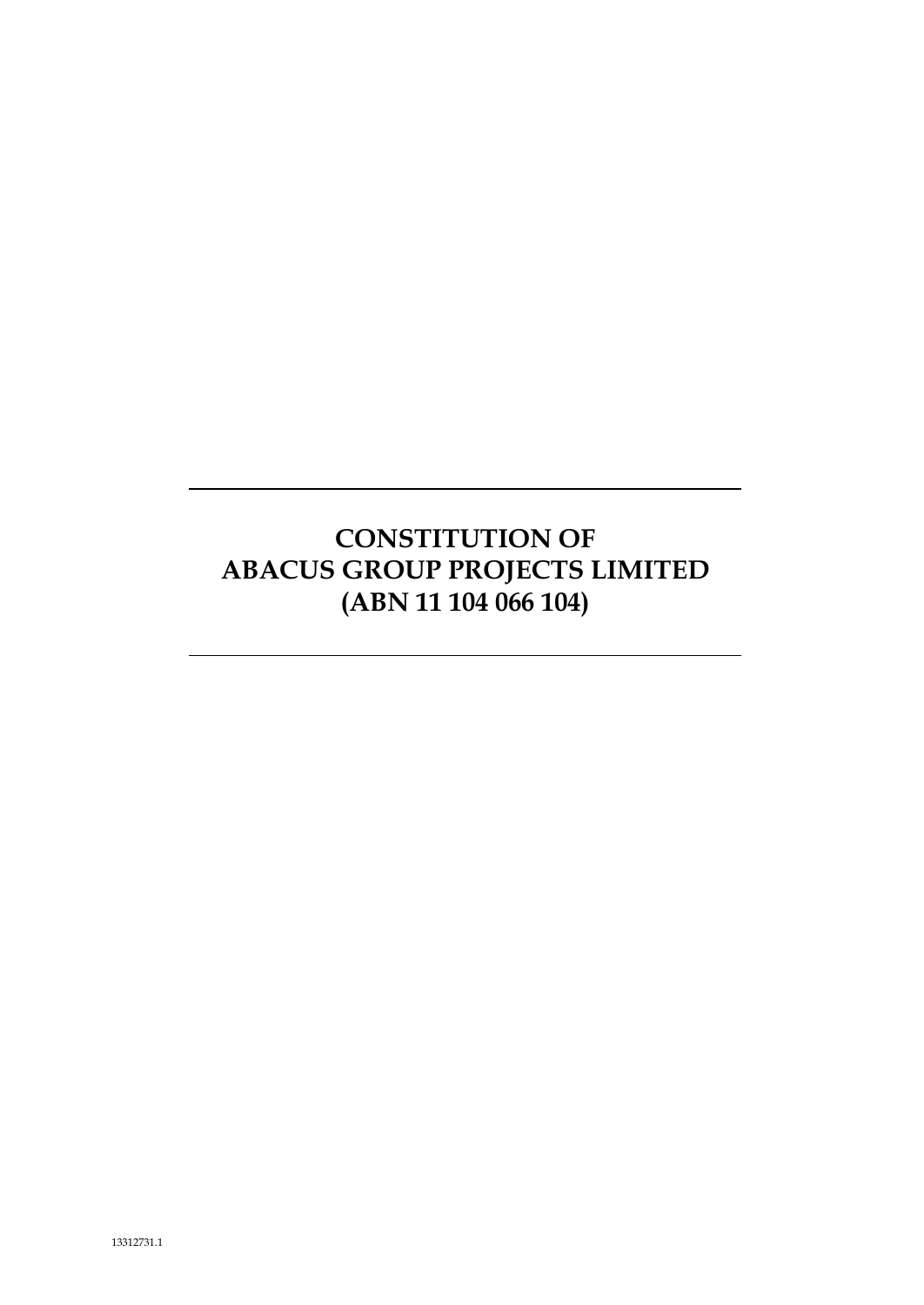## **CONSTITUTION**

## **OF**

## **ABACUS GROUP PROJECTS LIMITED (ACN 104 066 104)**

# **1. PRELIMINARY**

# **1.1 Definitions**

In the construction of this Constitution, unless the contrary intention appears:

"**AGM**" means an annual general meeting of the Company held in accordance with the requirements of section 250N of the Corporations Act;

"**AGHL**" means Abacus Group Holdings Limited ABN 31 080 604 619;

"**ASOL**" means Abacus Storage Operations Limited ACN 112 457 075;

"**ASX Operating Rules**" means the operating rules of ASX Settlement Pty Limited;

"**ASX Settlement Rules**" means the ASX Settlement Operating Rules and, to the extent that they are applicable, the operating rules of the Exchange and the operating rules of ASX Clear Pty Limited;

"**at any time**" means at any time or times and from time to time;

"**Attached Securities**" means Attached Units, Attached Shares and any other financial products which are from time to time Stapled or to be Stapled to an Ordinary Share;

"**Attached Shares**" means ordinary shares in AGHL, and any other shares which are from time to time Stapled or to be Stapled to a share in the Company including, but not limited to, ordinary shares in ASOL when the Storage Fund Stapling Proposal is implemented;

"**Attached Units**" means Trust 1 Units, Trust 2 Units, and any other units which are from time to time Stapled or to be Stapled to a share in the Company including, but not limited to, Trust 3 Units when the Storage Fund Stapling Proposal is implemented;

**"business day"** means:

- (a) if the Company is listed, a day which is a business day under the Listing Rules; and
- (b) if the Company is not listed, a day on which trading banks are open for banking business in New South Wales (not being a Saturday, Sunday or public holiday);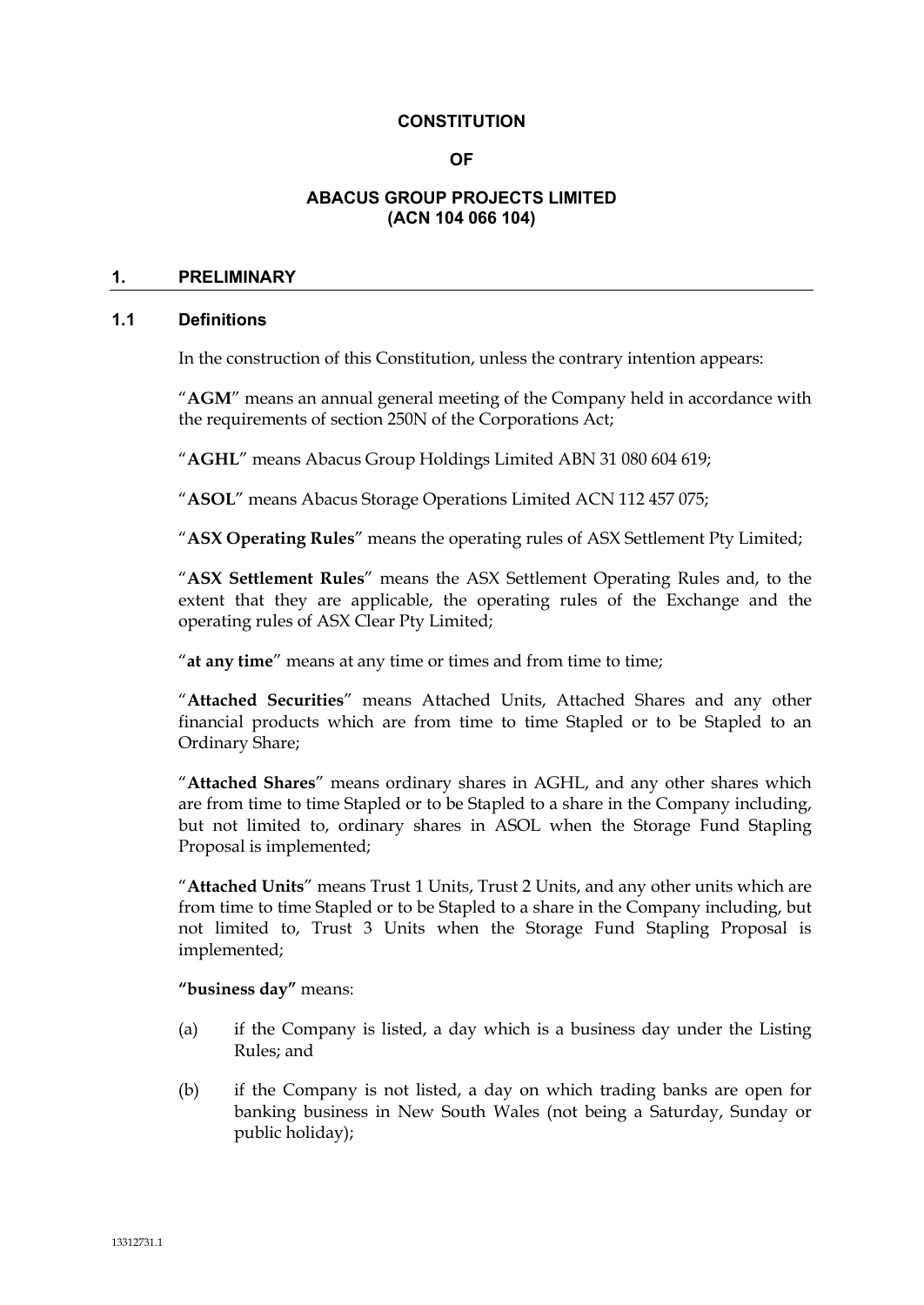"**the common seal**" means the common seal of the Company, if any, and includes any duplicate seal of the Company;

"**the Company**" means the company incorporated in Australia under the Corporations Act and taken to be registered in New South Wales and given Australian Business Number 11 104 066 104;

"**Constitution**" means the Clauses that comprise the Constitution of the Company in force for the time being;

"**corporate representative**" means a natural person appointed by a member which is a body corporate to be that body's representative to exercise all or any of the powers the body may exercise at meetings of members of the Company;

"**corporate representative certificate**" means a certificate evidencing the appointment of a corporate representative, that certificate complying with this Constitution;

"**Corporations Act**" means the Corporations Act 2001 (Cth) and the Corporations Regulations;

"**Corresponding Number**" in relation to an Attached Security means at any time the number of those Attached Securities that are stapled to an issued Ordinary Share at that time;

"**the directors**" means the directors of the Company in office for the time being, or a quorum of the directors present at a meeting of the directors;

"**dividend**" includes bonus;

"**EM**" means the Notice of Meeting and Explanatory Memorandum dated on or around January 2012 in relation to the Storage Fund Stapling Proposal;

"**Excluded Foreign Holder**" a foreign member ineligible to participate in a Stapling Proposal, and in particular, to receive Stapled Securities, including a foreign member specified in the EM as ineligible to participate in the Storage Fund Stapling Proposal;

**"the Exchange"** means ASX Limited (ACN 008 624 691);

**"group directors' fees"** means the remuneration of non-executive directors of the Company for their ordinary services as directors (whether or not executive or other paid work is undertaken) of the Company and, if applicable, any of its wholly owned subsidiaries at any time;

**"individual"** means a natural person;

**"listed"** means, in relation to the Company, the Company being and remaining admitted to the Official List of the Exchange;

"**the Listing Rules**" means the Listing Rules of the Exchange and any other rules of the Exchange which are applicable while the Company is listed, each as amended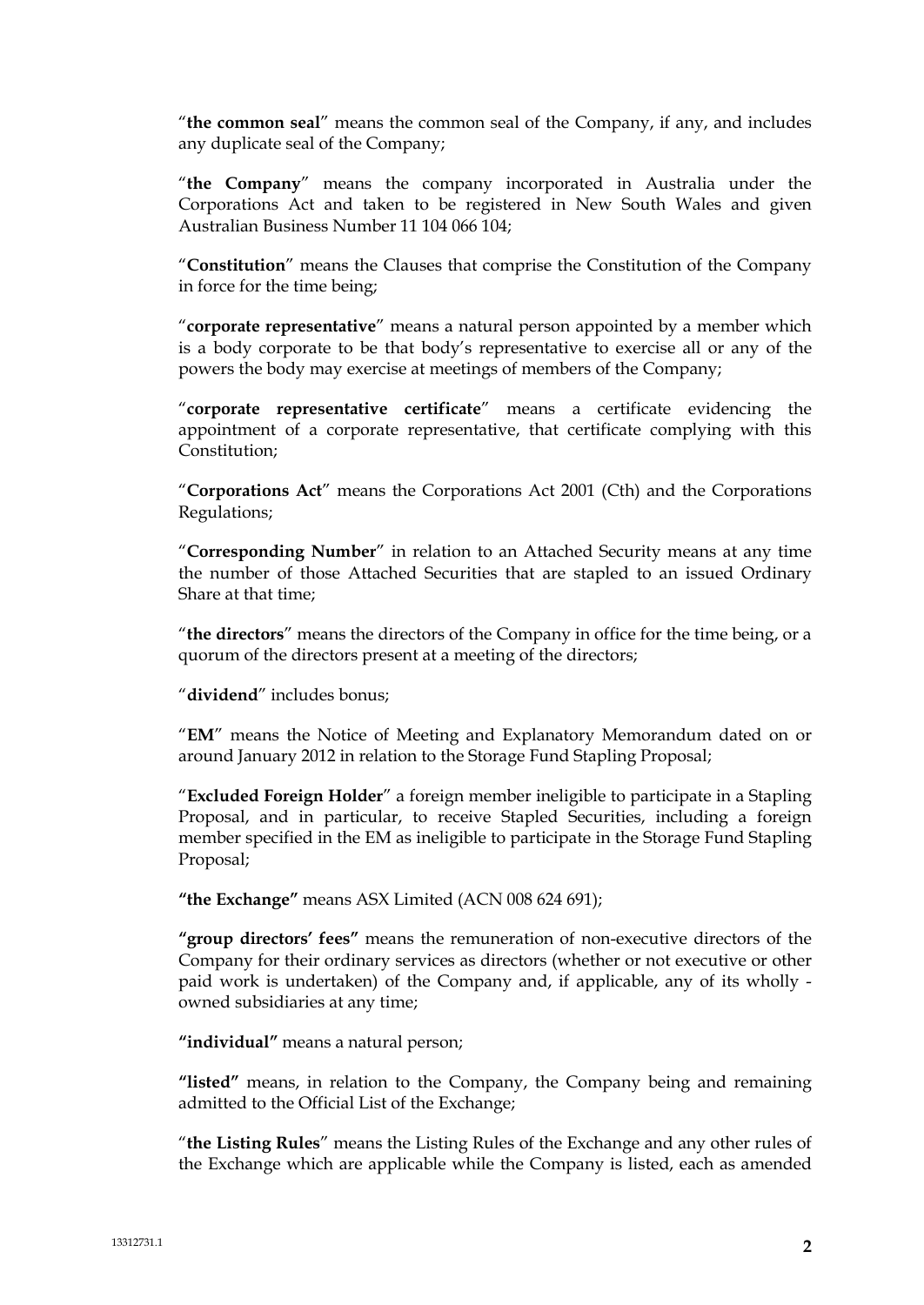or replaced from time to time, except to the extent of any express written waiver by the Exchange;

## **"market transfer"** means:

- (a) any proper ASTC transfer (as defined in the Corporations Act); and
- (b) any other transfer of a share where the transfer is pursuant to, or connected with, a transaction entered into on a stock market operated by the Exchange,

where, in either case, the ASX Settlement Operating Rules, the Listing Rules or the Corporations Act does not allow the directors to refuse to register the transfer;

"**a meeting of members**" means a meeting of members, which includes an AGM, duly called and constituted in accordance with this Constitution, and any adjourned holding of it;

"**member**", "**shareholder**", or "**holder**" means any person entered in the register as a member for the time being of the Company;

"**a member present**" means a member present at any meeting of members, in person or by proxy or attorney or, in the case of a corporation, by its corporate representative;

"**ordinary resolution**" means a resolution of a meeting of members where more than one half of the total votes cast on the resolution are in favour of the resolution;

"**Ordinary Shares**" means ordinary voting shares in the capital of the Company having the rights and being subject to the restrictions specified in this Constitution or by the directors;

"**person**" includes an individual, company, other body corporate, partnership, association or other entity;

"**proxy**" means an individual duly appointed under a proxy form by a member who is entitled to attend and vote at a meeting of members, to attend and vote instead of the member at the meeting;

"**proxy form**" means an instrument for appointing a proxy, that instrument complying with this Constitution;

"**record date**" has the same meaning as it has in the Listing Rules;

"**register**" means the register of members kept under the Corporations Act and includes any overseas branch register and any computerised or electronic subregister established and administered under the ASX Settlement Operating Rules;

"**the registered office**" means the registered office for the time being of the Company;

"**Schedule One**" is part of this Constitution;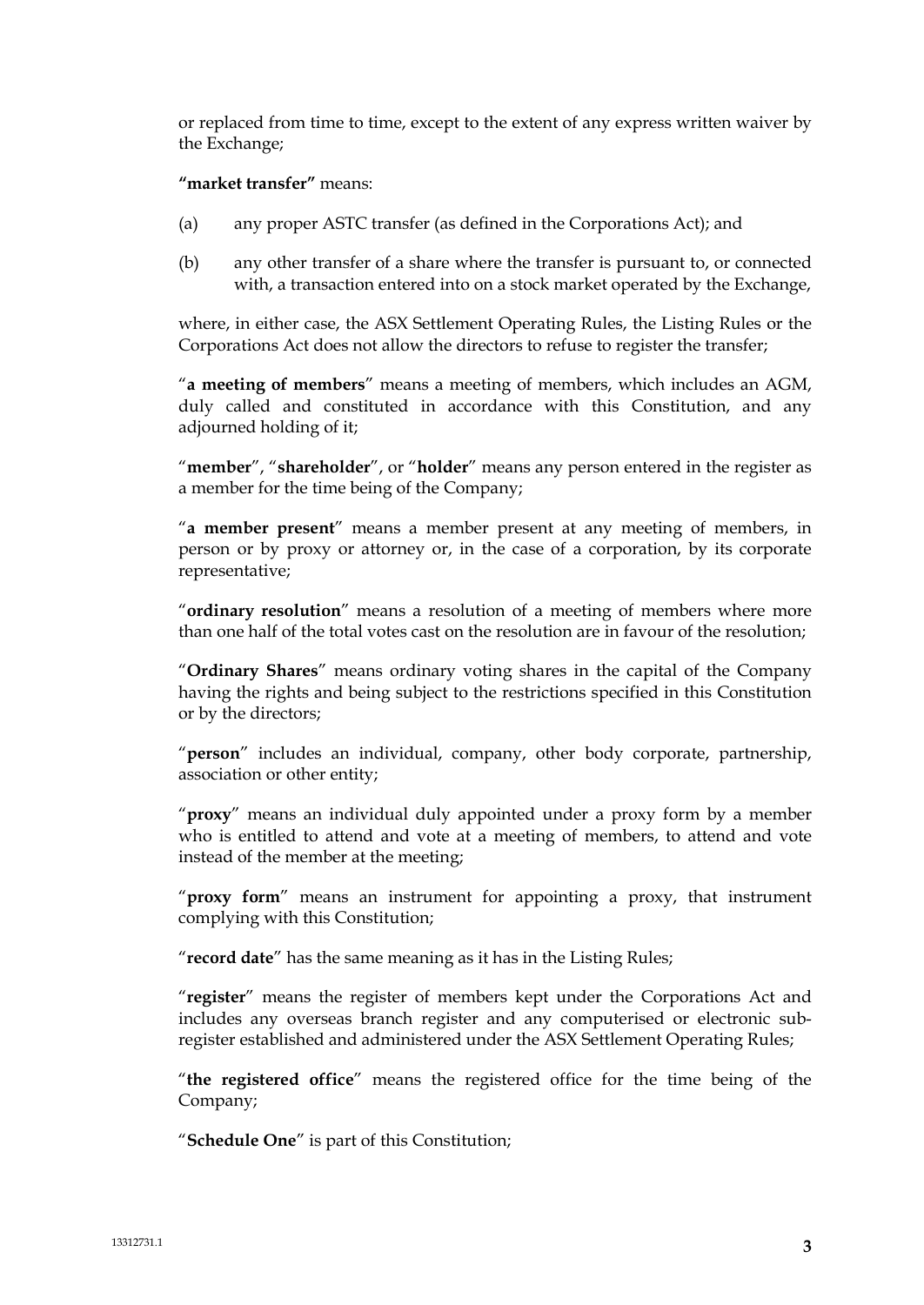"**secretary**" means any individual appointed to perform the duties of secretary of the Company and includes an assistant secretary or any individual appointed to act as such temporarily;

"**Section**" means a Clause or group of Clauses in this Constitution identified by a specified heading or by the same initial number;

"**Security**" has the meaning given to that term in section 92(1) of the Corporations Act;

"**shares**" means, except where the context otherwise requires, the shares into which the capital of the Company is at any time divided;

**"show of hands"** includes the voices;

"**special resolution**" means a resolution of a meeting of members:

- (a) of which notice as set out in section 249L(c) of the Corporations Act has been given; and
- (b) where at least 75% of the total votes cast on the resolution are in favour of the resolution;

"**Stapled**" means the linking together of Ordinary Shares and Attached Securities so that, subject to the terms of issue of either, one may not be dealt with without the other or others, and the word "**Stapling**" has a corresponding meaning;

"**Stapled Entity**" means the Trusts, AGHL and any other corporation or trust whose financial products are Stapled to the Ordinary Shares including, but not limited to, ASOL and Trust 3 when the Storage Fund Stapling Proposal is implemented;

"**Stapled Security**" means an Ordinary Share and each Attached Security that are Stapled together and registered in the name of the Member;

"**Stapled Security Register**" means the register of Stapled Securities to be established and maintained by or on behalf of the Company in accordance with **Clause 34.10**;

"**Stapling Date**" means the date and time determined by the Company to be the first day and time on which all Ordinary Shares on issue in the Company are Stapled to an Attached Security or Attached Securities;

"**Stapling Proposal**" means the proposal to Staple any Security to the Stapled Securities, including without limitation the Storage Fund Stapling Proposal.

"**Stapling Resolution**" means the resolution to approve amendments to this Constitution and to, among other things, give effect to the Storage Fund Stapling Proposal.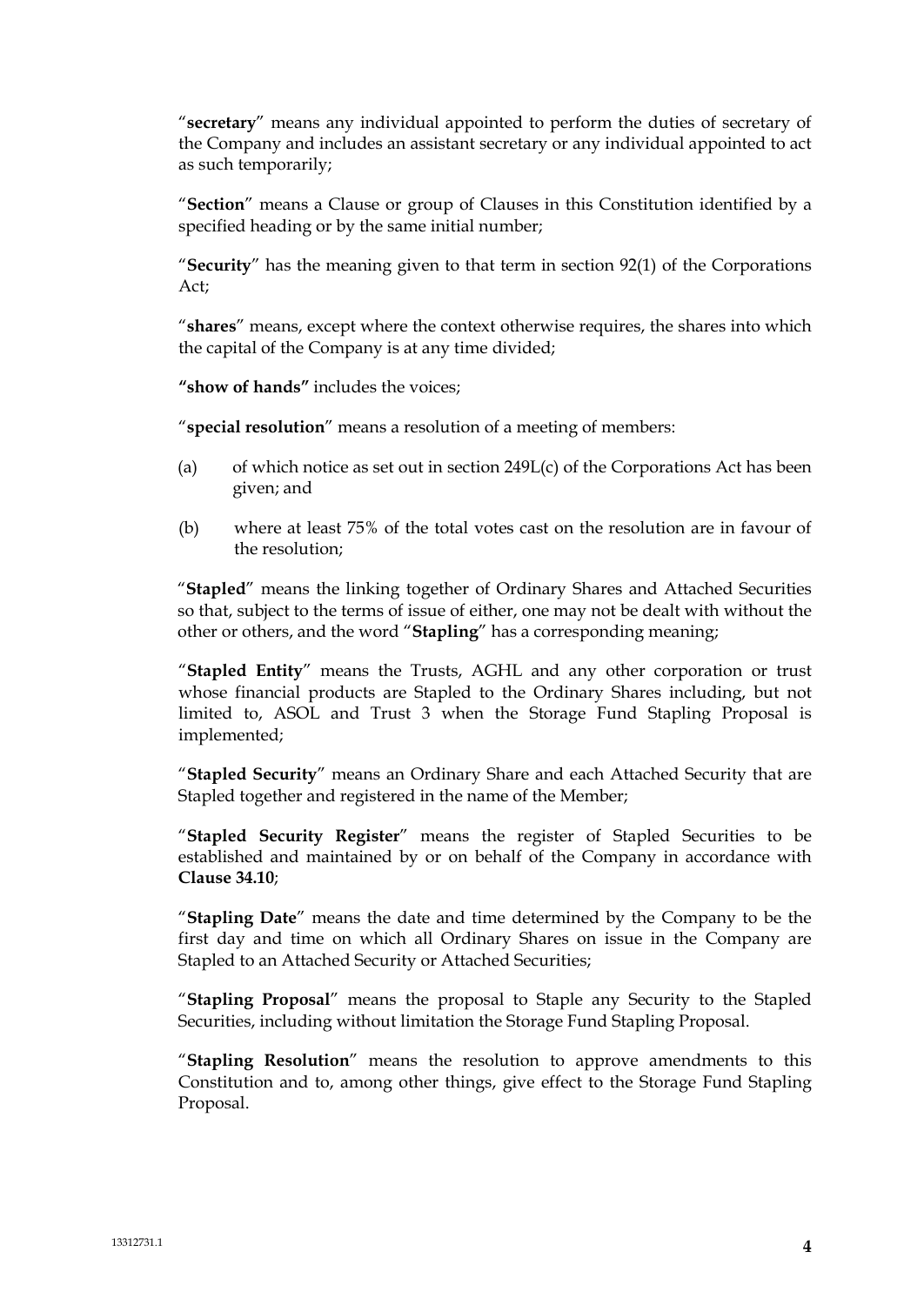"**Storage Fund Stapling Proposal**" means the proposal to Staple the shares of ASOL and the units of Trust 3 to the shares of the Company and AGHL and the units of the Trusts.

"**Trust 1**" means the registered managed investment scheme known as Abacus Trust ARSN 096 572 128;

"**Trust 2**" means the registered managed investment scheme known as Abacus Income Trust ARSN 104 934 287;

"**Trust 3**" means the registered managed investment scheme known as Abacus Storage Property Trust ARSN 111 629 559;

"**Trust 1 Unit**" means a Unit in Trust 1;

"**Trust 2 Unit**" means a Unit in Trust 2;

"**Trust 3 Unit**" means a Unit in Trust 3;

"**Trusts**" means Trust 1 and Trust 2;

"**Unit**" means an ordinary unit;

"**Unmarketable Parcel**" means a number of shares or Stapled Securities which is less than that required for the time being to constitute a marketable parcel of shares or Stapled Securities, as the case may be, as defined by the Listing Rules.

"**Unstapled**" means an Ordinary Share and each Attached Security not, or no longer, being Stapled; and

"**Unstapling Date**" means the date when Stapling ceases to apply, determined pursuant to **Clause 34.8**..

## **1.2 Interpretation**

In the construction of this Constitution:

- (a) headings are disregarded, except for the purpose of identifying a Section;
- (b) words importing persons include partnerships, associations, corporations, companies unincorporated and incorporated whether by Act of Parliament or otherwise, as well as individuals;
- (c) singular includes plural and vice versa and words importing any gender include all other genders;
- (d) except for the definitions in the preceding Clause, an expression has, in a provision of this Constitution that deals with a matter dealt with by a particular provision of the Corporations Act, the same meaning as in that provision of the Corporations Act;
- (e) all references to statutory provisions are construed as references to any statutory modification or re-enactment for the time being in force.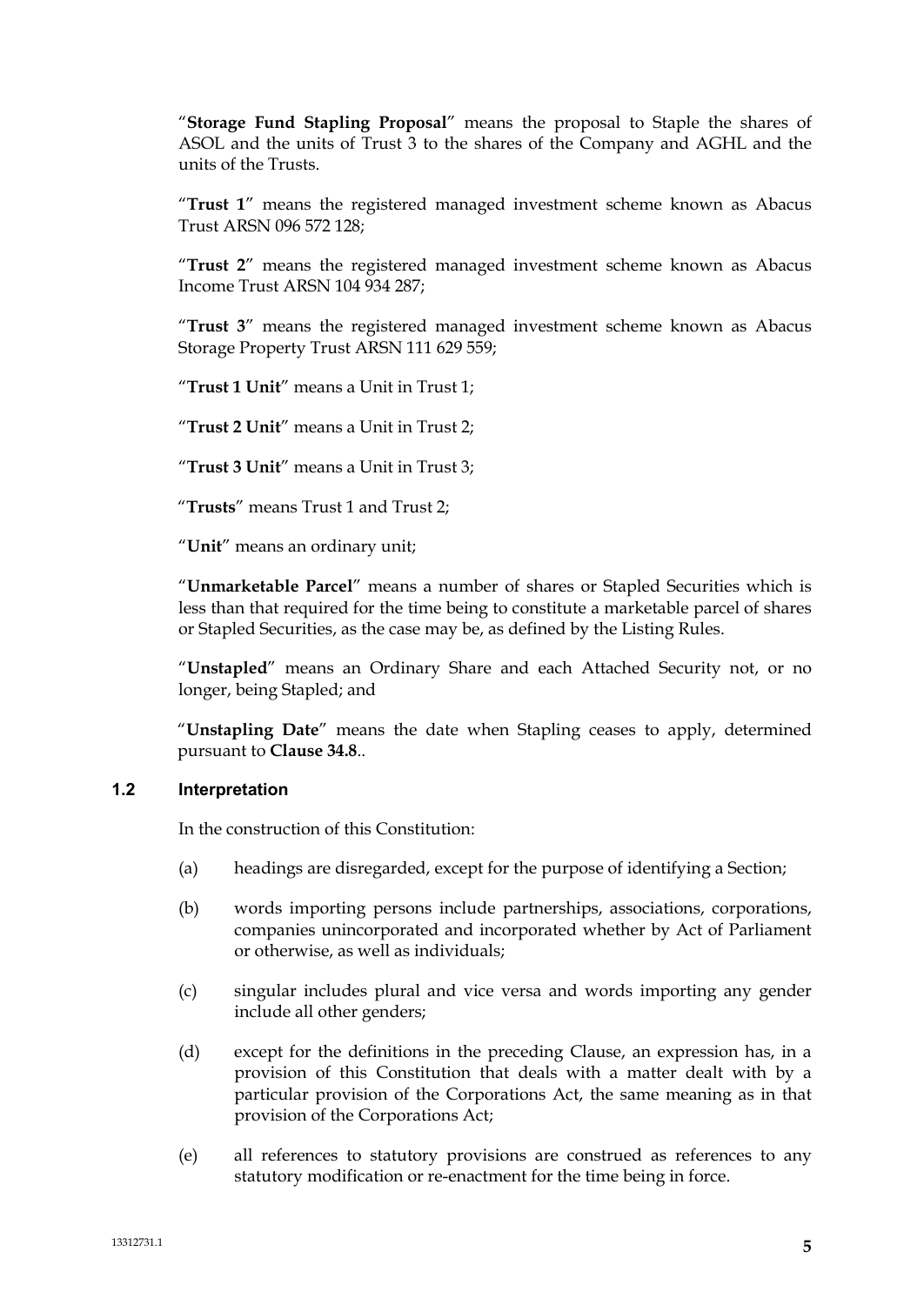# **1.3 Listing Rules**

In this Constitution:

- (a) a reference to the Listing Rules is to have effect if, and only if, at the relevant time, the Company is listed and otherwise is to be disregarded; and
- (b) if the provisions of the Corporations Act and the Listing Rules conflict on the same matter, the provisions of the Corporations Act prevail.

# **1.4 Exclusion of replaceable rules**

All of the replaceable rules contained in the Corporations Act are displaced by this Constitution and do not apply to the Company.

# **1.5 Validity of acts**

Despite anything contained in this Constitution, if it is found that some formality required by this Constitution to be done has been inadvertently omitted or has not been carried out, such omission does not invalidate any resolution, act, matter or thing which, but for such omission, would have been valid unless it is proved to the satisfaction of the directors, or a majority of them, that such omission has directly prejudiced any member financially. The decision of the directors is conclusive and final and binds all members.

# **2. SHARE CAPITAL**

# **2.1 Control of the directors**

Subject to the provisions of this Constitution, the Listing Rules and the Corporations Act, and without prejudice to any special rights previously conferred on the holders of any existing shares:

- (a) the shares in the Company are under the control of the directors; and
- (b) the directors may allot, grant options over, or otherwise dispose of, the shares to such persons, at such times, on such terms and conditions, and having attached to them such preferred, deferred or other rights, and at such issue price, for cash or non-cash consideration, with the issue price paid or unpaid, as the directors think fit.

# **2.2 Variation of rights**

If at any time the issued shares are divided into different classes, the rights attached to any class of shares (unless the terms of issue of that class otherwise provide) may only be varied or cancelled with either:

- (a) the sanction of a special resolution passed at a separate meeting of the holders of shares of that class; or
- (b) the written consent of members with at least 75% of the votes in the class.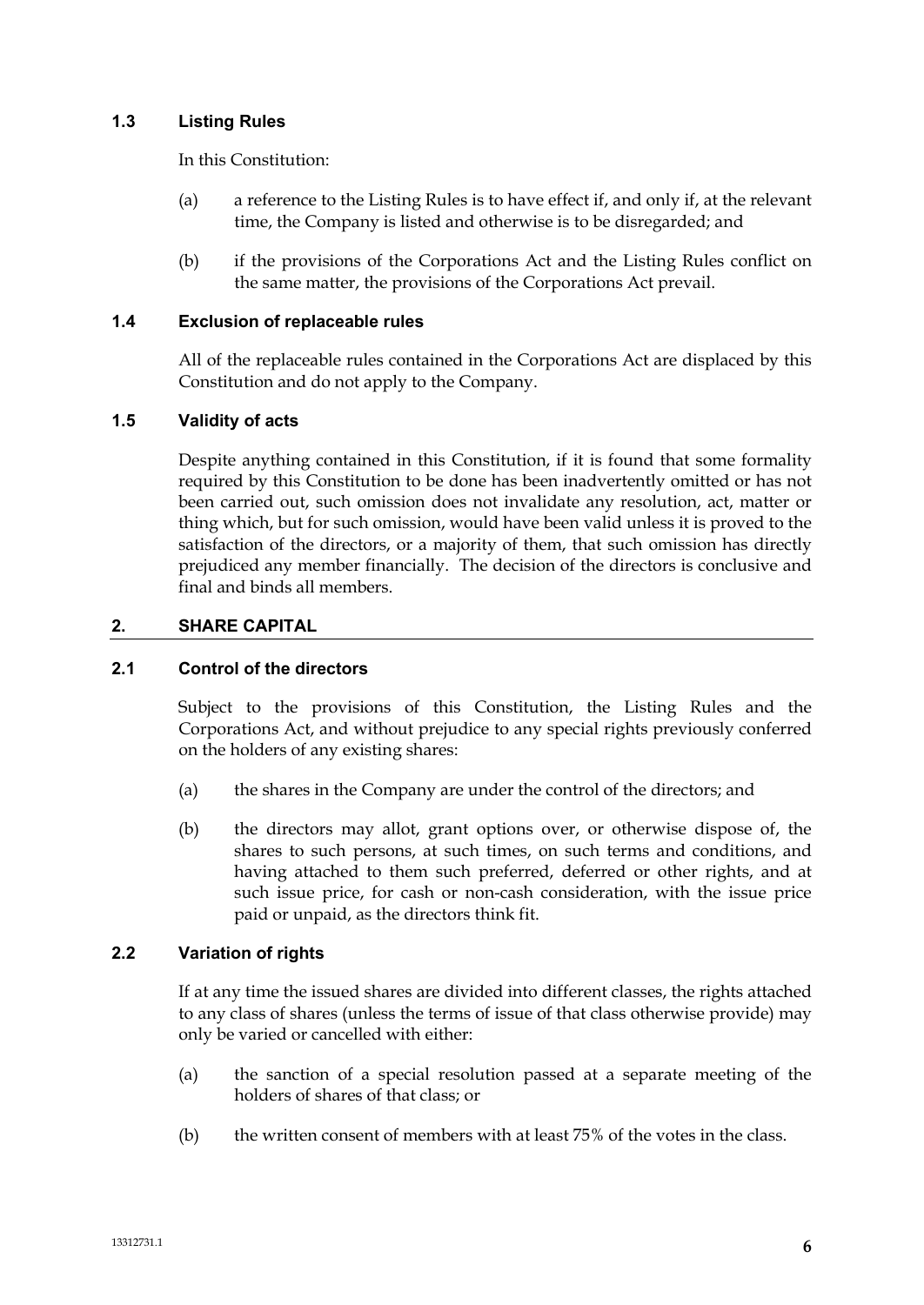# **2.3 Class meetings**

In relation to any such separate meeting of the holders of shares in a class, the provisions of this Constitution which relate to meetings of members apply, as far as they are capable of application and changed as necessary, except that any member present holding shares of the class may demand a poll.

# **2.4 Further issues of shares in the same class**

The rights attached to a class of shares are not to be considered as varied if further shares of that class are issued on identical terms, except if the terms of issue of that class of shares otherwise provide.

# **2.5 Reclassification of shares**

Subject to this Constitution, the Listing Rules and the Corporations Act, the Company may at any time by ordinary resolution convert and reclassify all or any of the issued shares of one class into shares of another class or classes.

# **2.6 Brokerage and commission**

The Company may pay brokerage or commission to a person in respect of that person or another person agreeing to take up shares in the Company. Payments by way of brokerage or commission (in respect of the issue of any shares) may be satisfied by the payment of cash, by the allotment of fully or partly paid shares, or a combination of these.

# **2.7 Recognition of third party interests**

Except as required by law or in this Constitution, the Company must not recognise any person as holding any share upon any trust. The Company is not bound by, or compelled in any way to recognise (even when having notice of it), any equitable, contingent, future or partial interest in any share or unit of a share or (except only as otherwise provided by this Constitution or by law) any other right in respect of any share except an absolute right of ownership of it in the registered holder.

# **2.8 Conversion of shares into larger or smaller number**

The Company may by ordinary resolution convert all or any of its shares into a larger or smaller number of shares. Any amount unpaid on shares being converted is to be divided equally among the shares that replace those shares.

# **2.9 Adjustments**

The directors may do all things necessary to give effect to any such resolution including where a member becomes entitled to a fraction of a share on consolidation any or all of:

- (a) making provision for the issue of fractional certificates;
- (b) making cash payments;
- (c) determining that all or any fractions may be disregarded;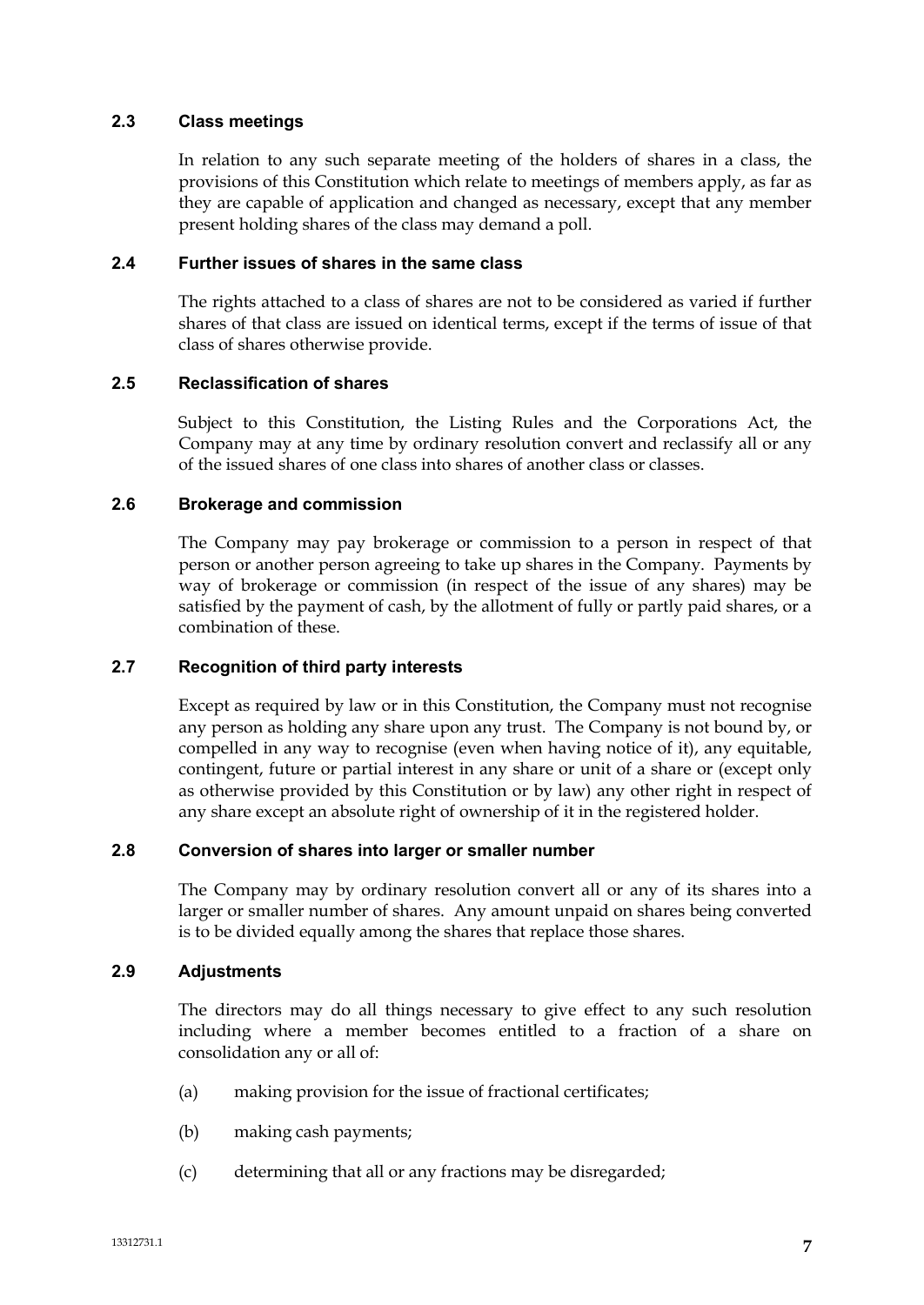- (d) appointing a trustee to deal with any fractions on behalf of members; and
- (e) rounding each fractional entitlement to the nearest whole share.

and may discriminate in the treatment of fractional entitlements of members where the directors consider it to be fair and in the interests of members as a whole in all the circumstances.

## **2.10 Capital Reallocation**

- (a) Notwithstanding any other provision of this Constitution, the Company may at any time issue shares (**Capital Reallocation Shares**) in either of the following circumstances:
	- (i) to the holders of Stapled Securities if a Stapled Entity (or, where the Stapled Entity is a trust, the trustee of that Stapled Entity) makes an application for Capital Reallocation Shares as agent for the holders of Stapled Securities and applies a distribution paid out of that Stapled Entity towards the issue price for those Capital Reallocation Shares; or
	- (ii) to any Stapled Entity if the company is satisfied that immediately following the issue of such Capital Reallocation Shares, those Capital Reallocation Shares will be distributed pro rata to the holders of Stapled Securities,

so long as:

- (iii) immediately following the issue of Capital Reallocation Shares referred to in paragraph (i) above or the in-specie distribution referred to in paragraph (ii) above, the company immediately consolidates the Capital Reallocation Shares with all other shares then on issue in the company such that the total number of shares on issue after the consolidation is equal to the total number of shares on issue immediately prior to the issue of the Capital Reallocation Shares; and
- (iv) the members have by ordinary resolution approved the consolidation of shares referred to in paragraph (iii) above.
- (b) The share resulting from the consolidation of a share (**Original Share**) with a Capital Reallocation Share pursuant to **Clause 2.10(a)** will be taken for all purposes to be stapled to the same Attached Securities as that to which the Original Share was stapled.

# **2.11 Application of capital reduction to capitalise Stapled Entity**

The company may by ordinary resolution reduce its share capital by equal reduction and the members may by ordinary resolution authorise the company, as agent for and in the name of each member, to apply the amount of the reduction that the member is otherwise entitled to, as additional capital to a Stapled Entity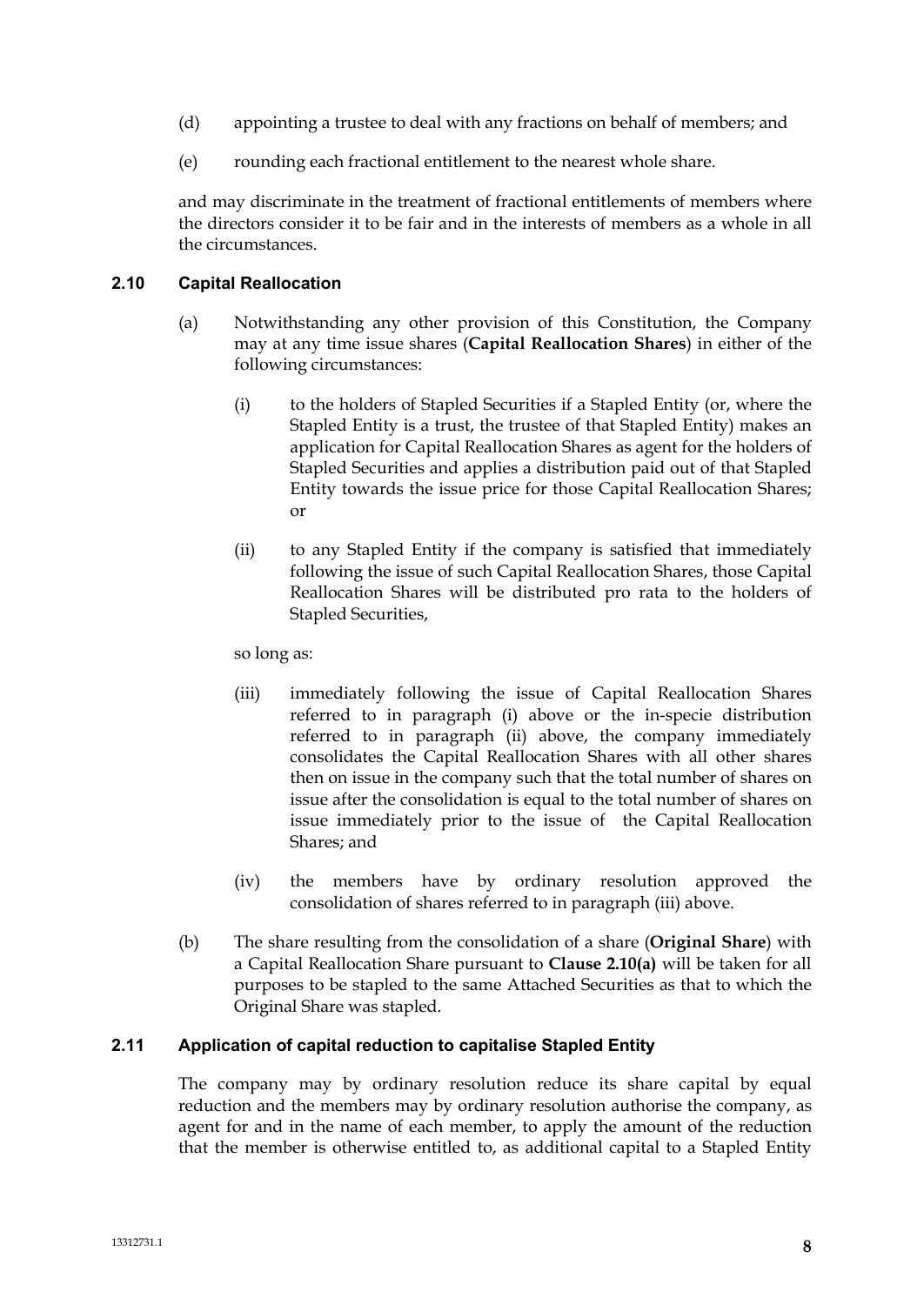pro rata in proportion to the number of securities held by the member in that Stapled Entity.

# **3. CERTIFICATES**

## **3.1 Uncertificated mode**

Despite any other provision of this Constitution:

- (a) the Company need not issue a certificate, and may cancel any certificate without issuing a certificate in substitution, in respect of any marketable security of the Company in any circumstances where the non-issue of that certificate is permitted by law; and
- (b) where paragraph (a) applies, any reference to a certificate in this Constitution is to be disregarded in relation to that marketable security.

# **3.2 Holding statements**

Where the directors have determined not to issue a certificate or to cancel a certificate in respect of any marketable security of the Company, a member is entitled to receive a statement of the holdings of the member setting out the number of marketable securities and any other matter of which the Company is required to provide particulars under this Constitution, the Corporations Act, the Listing Rules or the ASX Settlement Operating Rules.

## **3.3 If certificates required**

To the extent that certificates are required for marketable securities of the Company:

- (a) the Company must issue certificates of title to marketable securities of the Company in accordance with the Corporations Act and, if the Company is listed, the Listing Rules;
- (b) a member is entitled, without charge, to one certificate for the marketable securities of the Company of each class registered in the member's sole name or to several certificates each for a reasonable part of those marketable securities;
- (c) if any marketable securities of the Company are held by 2 or more persons, the Company is only required to issue the same number of certificates as if those marketable securities were held by one person and delivery of a certificate so issued to any of those persons is sufficient delivery to all of them; and
- (d) if a certificate is lost, destroyed, worn out or defaced, then upon production of the document (if available) to the directors, they may order it to be cancelled and may issue a new certificate in substitution subject to the conditions prescribed by the Corporations Act and, if the Company is listed, the Listing Rules.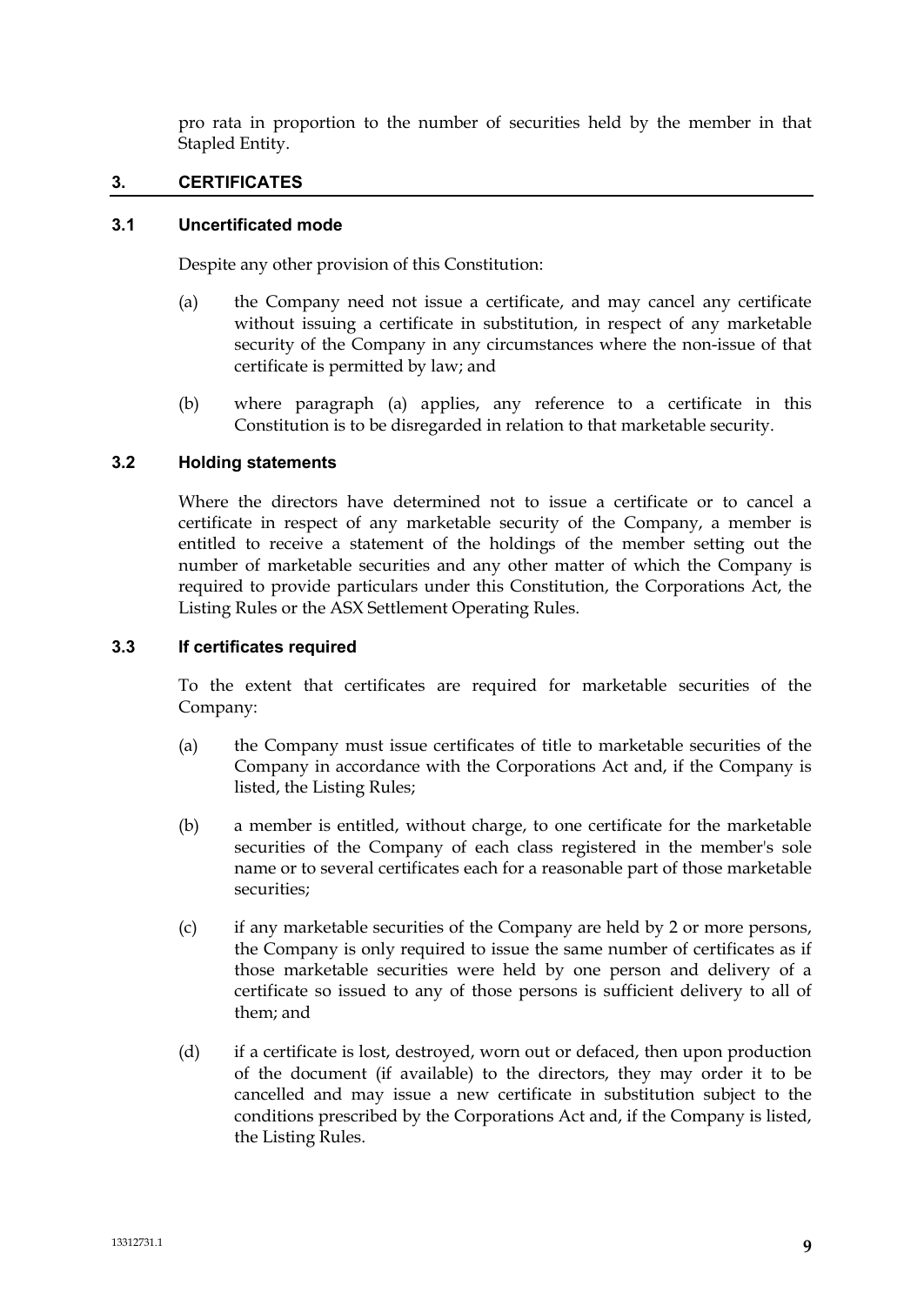## **4. LIEN**

# **4.1 Lien for calls**

The Company has a first and paramount lien for unpaid calls and instalments, and interest on such sums, and expenses incurred in relation to those items upon the specific shares registered in the name of each member (whether solely or jointly with others) in respect of which such money is due and unpaid. Such lien extends to all dividends at any time declared or distributed in respect of such shares. Unless otherwise agreed, the registration of a transfer of shares operates as a waiver of the Company's lien on any such shares.

# **4.2 Lien on payments required to be made by the Company**

If any law for the time being of any place imposes or purports to impose any immediate, future or possible liability upon the Company to make any payment, or empowers any government or taxing authority or government official to require the Company to make any payment in respect of any shares registered in the register as held either jointly or solely by any member, or in respect of any dividends or other moneys due or payable or accruing due or which may become due or payable to such member by the Company on or in respect of any such shares, or for or on account of or in respect of any member and whether in consequence of:

- (a) the death of such member;
- (b) the liability for income tax or other tax by such member;
- (c) the liability for any estate, probate, succession, death, stamp or other duty by the executor or administrator of such member or by or out of the member's estate; or
- (d) any other act or thing;

in every such case the Company:

- (i) must be fully indemnified by such member or the member's executor or administrator from all liability;
- (ii) has a first and paramount lien upon all shares registered in the register as held either jointly or solely by such member and upon all dividends and other money payable in respect of such shares for any liability arising under or in consequence of any such law and for any amount paid in complete or partial satisfaction of such liability and for interest on any amount so paid at the rate per cent per annum set by the directors from the date of payment to the date of repayment and may deduct from or set off against any such dividend or other money so payable any moneys so paid or payable by the Company together with that interest;
- (iii) may recover as a debt due from such member or the member's executor or administrator wherever constituted any money paid by the Company under or in consequence of any such law and interest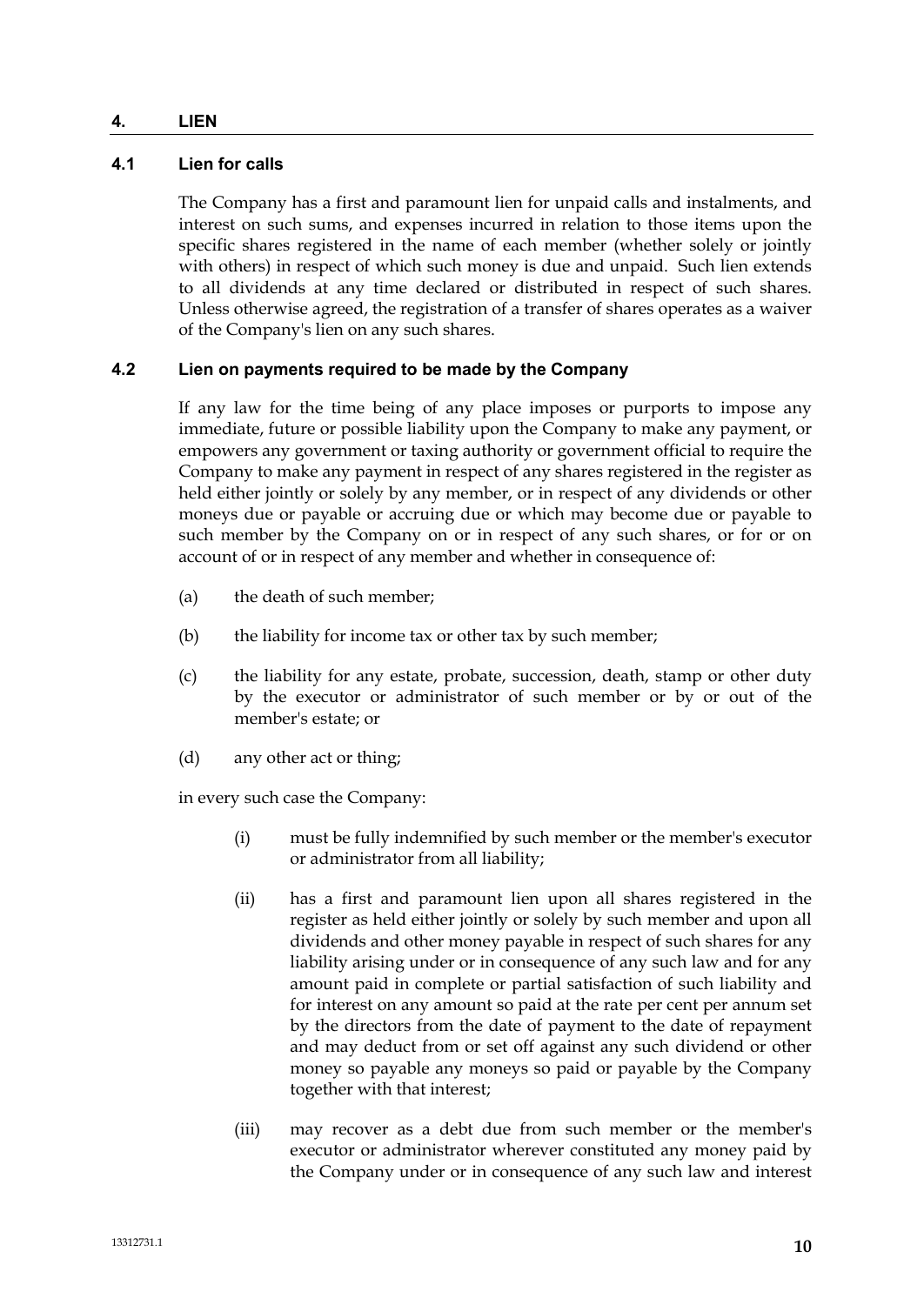or such money at the rate and for that period in excess of any dividend or other such money then due or payable by the Company to such member;

- (iv) if such shares are not CHESS approved securities under the ASX Settlement Operating Rules, may, if any such money is paid or payable by the Company under any such law, refuse to register a transfer of any such shares by any such member or the member's executor or administrator until such money with that interest is set off or deducted or in case the same exceeds the amount of any such dividend or other money then due or payable by the Company to such member until such excess is paid to the Company; or
- (v) if such shares are CHESS approved securities under the ASX Settlement Operating Rules, and, if any such money is paid or payable by the Company under any such law, may if the Exchange has authorised the Company in writing to do so, request the securities clearing house to apply a holding lock to such shares.

# **4.3 Other remedies of the Company**

Nothing in this Constitution prejudices or affects any right or remedy which any such law may confer or purport to confer on the Company and, as between the Company and every such member, the member's executor, administrator and estate, wherever constituted or situated, any right or remedy which such law confers or purports to confer on the Company is enforceable by the Company.

#### **4.4 Sale under lien**

The Company may sell, or cause to be sold, in such manner as the directors think fit any shares on which the Company has a lien and any Attached Securities if:

- (a) a sum in respect of which the lien exists is presently payable;
- (b) a notice in writing stating and demanding payment of such part of the amount in respect of which the lien exists as is presently payable has been given to the registered holder for the time being of the share or the person entitled to it by reason of death or bankruptcy; and
- (c) that notice remains unsatisfied 14 days after it was given.

#### **4.5 Transfer**

To give effect to any such sale the directors may authorise some person to transfer the shares and Attached Securities sold to the purchaser of the shares. The purchaser must be registered as the holder of the shares and Attached Securities comprised in any such transfer and the purchaser is not bound to see to the application of the purchase money nor is the purchaser's title to the shares and Attached Securities affected by any irregularity or invalidity in connection with the sale.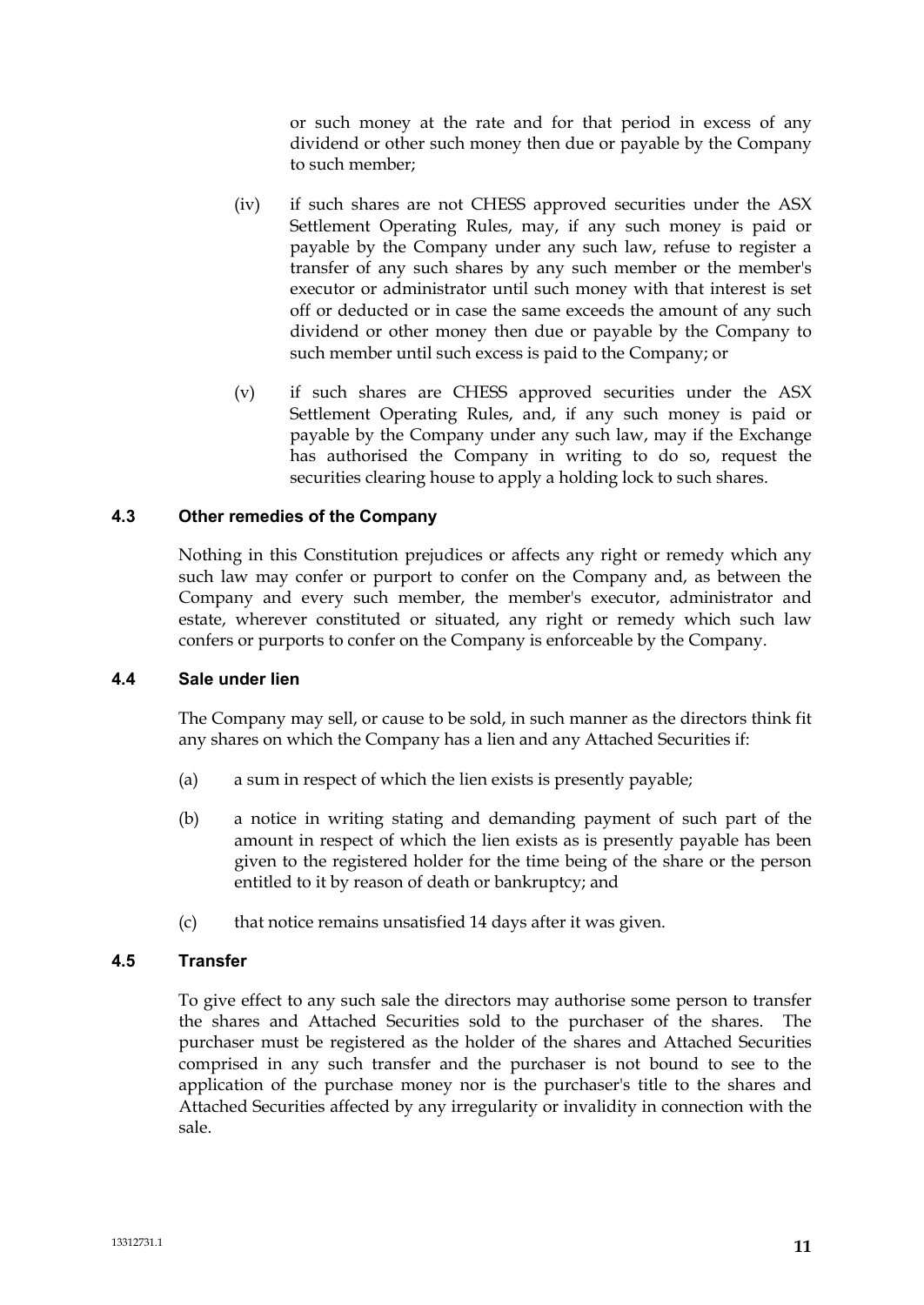# **4.6 Application of proceeds**

The proceeds of the sale of the shares must be received by the Company and applied in payment of such part of the amount in respect of which the lien exists as is presently payable and the residue, if any, must (subject to a like lien for sums not presently payable as existed upon the shares before the sale) be paid to the person entitled to the shares immediately prior to the time of the sale. If the Company or its nominee receives consideration for any Attached Security, it must account to each Stapled Entity for that portion of the consideration received in respect of that Attached Security, having regard to the fair value of the shares and each of the Attached Securities.

# **4.7 Effect of forfeiture**

Any member whose shares have been forfeited is, despite that fact, liable to pay and must immediately pay to the Company and the relevant Stapled Entities all calls, instalments, interest and expenses owing upon or in respect of such shares and Attached Securities at the time of the forfeiture together with interest on such items from the time of forfeiture until payment at such rate as the directors may determine. The directors may enforce the payment of such money, or any part of it if they think fit, but they are not under any obligation to do so.

# **5. CALLS ON SHARES**

## **5.1 Calls made by the directors**

Subject to the terms of issue of any shares, the directors may at any time make such calls as they think fit upon the members in respect of any money unpaid on the shares held by them respectively. A call may be made payable by instalments. A call may be revoked, postponed or extended as the directors determine.

# **5.2 Time of call**

A call is deemed to be made at the time when the resolution of the directors authorising such call was passed.

#### **5.3 Payment of call**

Upon receiving at least 14 days' notice specifying the time and place of payment, each member must pay to the Company, by the time and at the place so specified, the amount called on the member's shares. The non-receipt of a notice of a call by, or the accidental omission to give notice of a call to, any of the members does not invalidate the call.

#### **5.4 Fixed payments**

If by the terms of issue of any shares or otherwise any amount is made payable at any fixed time or by instalments at fixed times, every such amount or instalment is payable as if it were a call duly made by the directors and of which due notice had been given. In case of non-payment, the provisions of this Constitution as to payment of interest, expenses, and forfeiture or otherwise apply as if such sum had become payable by virtue of a call duly made and notified.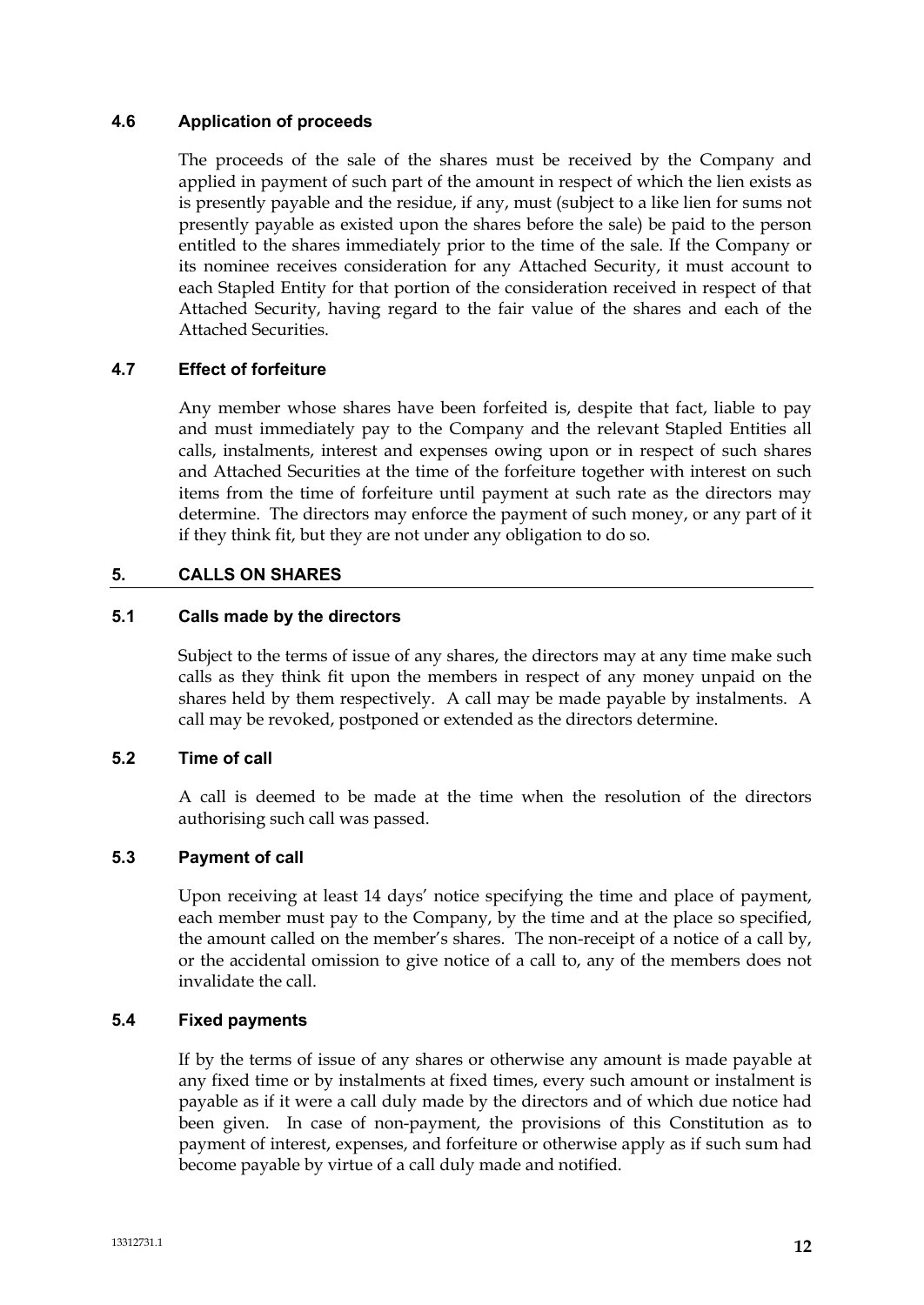## **5.5 Stapled Securities**

A partly paid Ordinary Share which forms part of a Stapled Security will not be credited or treated as fully paid until:

- (a) the Company has received all unpaid money in relation to that Ordinary Share; and
- (b) the Stapled Entities have received all unpaid money in relation to the Attached Securities to which it is Stapled.

## **5.6 Interest on unpaid call**

If a sum called is not paid on or before the date for payment of it the person from whom the sum is due must pay interest on the sum (or on so much as remains unpaid from time to time) at such rate as the directors may determine calculated from the day appointed for the payment of it until the time of actual payment. The directors may waive such interest in whole or in part.

## **5.7 Joint holders' liability**

The joint holders of a share are jointly and severally liable to pay all amounts of instalments and calls in respect of the share.

## **5.8 Differences in terms of issue**

The directors may, on the issue of shares, differentiate between the holders as to the amount of calls to be paid and times of payment.

## **5.9 Recovery action**

If a call is not paid the Company may proceed to recover it with interest and expenses (if any) by action, suit or otherwise. The right of action, suit or otherwise is without prejudice to the right to forfeit the share of any member so in arrears and either or both of such rights may be exercised by the directors.

# **5.10 Proof of call**

On the trial of any action for the recovery of any call or of any interest or expenses upon or in respect of any call it is sufficient to prove that:

- (a) the name of the member sued is entered in the register as the holder, or one of the holders, of the shares in respect of which such debt accrued;
- (b) the resolution making the call is duly recorded in the minute book;
- (c) notice of such call was duly given to the registered holder of the shares or, in the case of calls or instalments payable at fixed times, by the terms of issue of any share or otherwise to prove such terms; and
- (d) such sum or call has not been paid.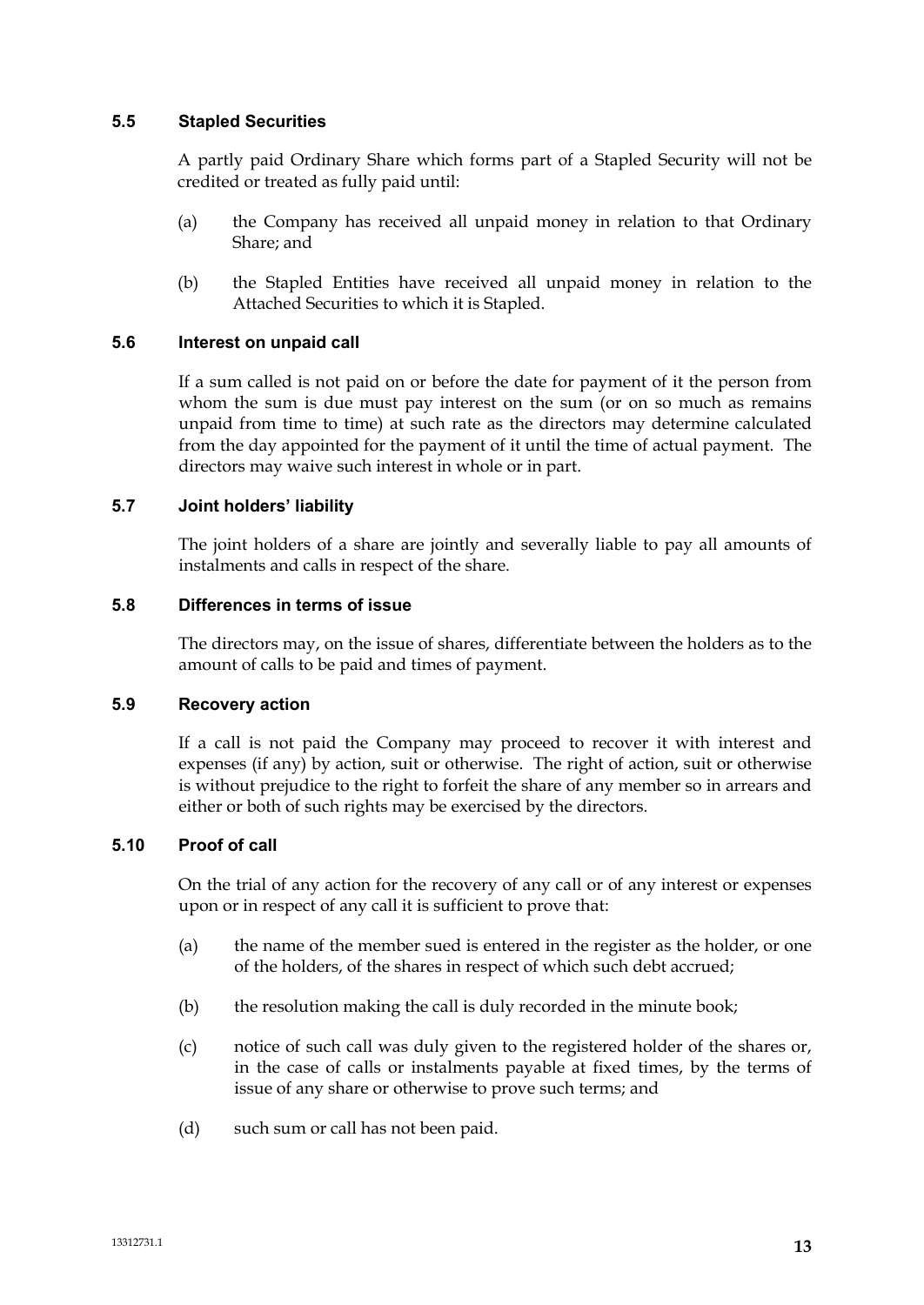It is not necessary to prove the appointment of the directors who made the allotment or call or the passing of the resolution nor any other matters whatever. Proof of the matters in (a) to (d) is conclusive evidence of the debt.

## **5.11 Prepayment of calls**

Subject to the terms of issue of any shares, the directors may at any time receive from any member all or any part of the amount unpaid on a share although no part of that amount has been called up. The directors may at any time pay interest upon the whole or any part of the moneys so paid in advance until the amount becomes payable at such a rate as the member paying such sum and the directors agree upon. Any amount being paid in advance of calls is not included or taken into account in ascertaining the amount of dividend payable upon the shares in respect of which such advance has been made. The directors may at any time repay the amount so advanced upon giving to such member one month's notice in writing.

## **6. TRANSFER OF SHARES**

#### **6.1 Securities clearing house authorisation**

The directors may do anything permitted by the Corporations Act and the Listing Rules which the directors consider necessary or desirable in connection with the participation of the Company in any computerised or electronic system established or recognised by the Corporations Act or the Listing Rules for the purposes of facilitating dealings in shares including, without limitation, electronic registration of transfers of shares.

#### **6.2 Market transfer**

Subject to this Constitution, a member may transfer all or any of the member's shares by a market transfer in accordance with any computerised or electronic system established or recognised by the Listing Rules or the Corporations Act for the purpose of facilitating transfers in shares, including a transfer that takes effect pursuant to the ASX Settlement Operating Rules or some other computerised or electronic transfer process. The Company must comply with any obligations which are imposed on it by the Listing Rules or the ASX Settlement Operating Rules in connection with that transfer of shares.

#### **6.3 Non-interference with market transfers**

Despite any other provision of this Constitution, the directors may not prevent, delay or interfere with, the registration of a market transfer where to do so would be contrary to any provision of the Listing Rules or the ASX Settlement Operating Rules.

## **6.4 Instrument of transfer**

If not done by a market transfer then, subject to this Constitution, a member may transfer all or any of the member's shares by instrument in writing which is:

(a) a sufficient instrument of transfer of securities under the Corporations Act;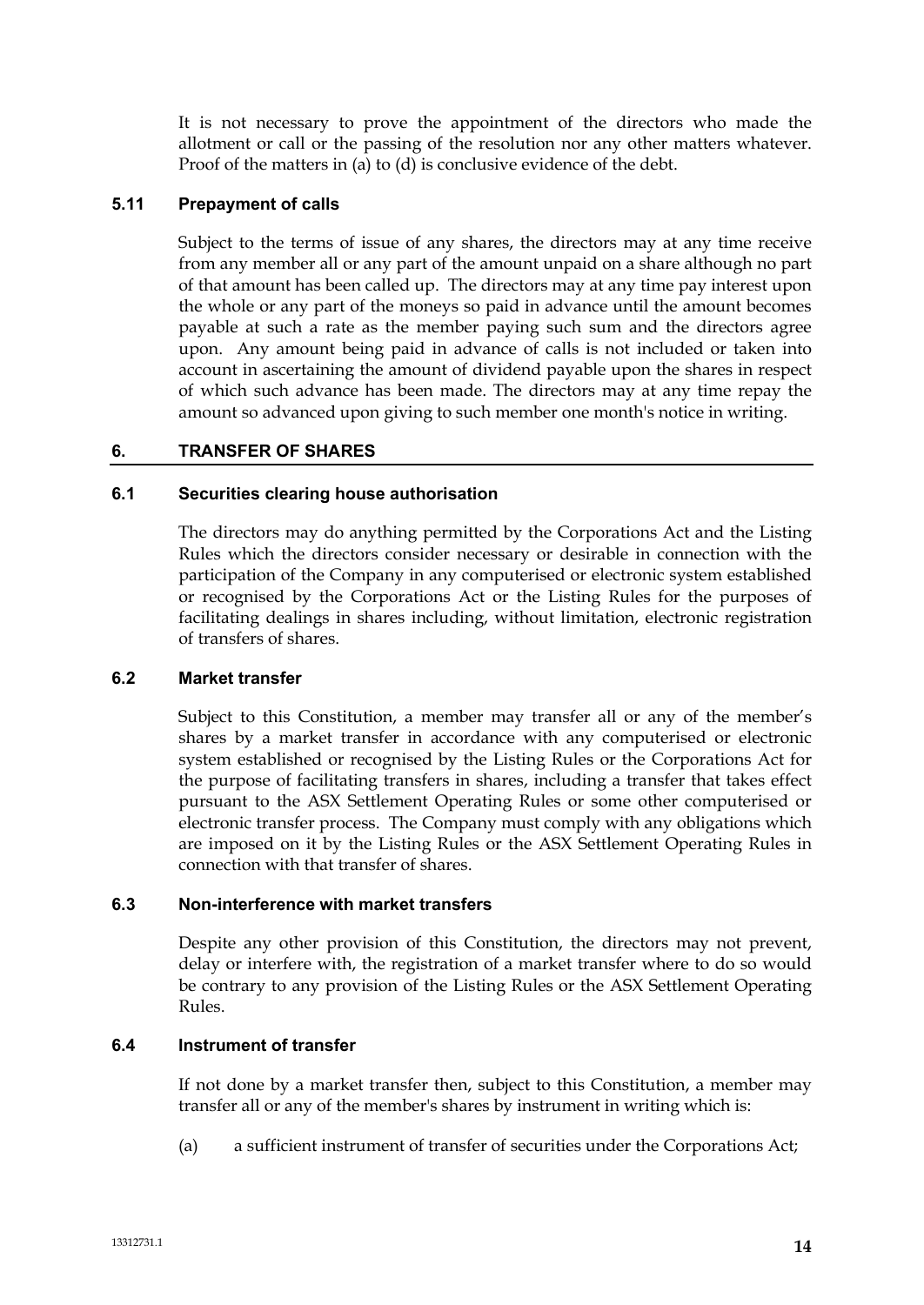- (b) in a form approved by the Exchange;
- (c) in any other usual or common form; or
- (d) in any other form approved by the directors.

# **6.5 Proper instrument**

If a member seeks to transfer all or any of the member's shares in accordance with the preceding Clause, the Company may only register a transfer of shares where an instrument satisfying the preceding Clause is delivered to the Company (including, for this purpose, a person authorised by the Company to receive instruments, such as a share registrar of the Company) and the instrument:

- (a) is duly stamped, if necessary;
- (b) is executed by the transferor and (unless the directors otherwise determine in a particular case, relating only to fully paid shares) the transferee, except where execution by either transferor or transferee is not required by law or is deemed by law to be present;
- (c) except where otherwise permitted by law, is accompanied by the certificate for the shares the subject of the transfer where a certificate has been issued, unless the directors waive production of the certificate on receiving satisfactory evidence of the loss or destruction of the certificate;
- (d) is accompanied by such other evidence as the directors may require to prove the title of the transferor or the transferor's right to transfer the shares; and
- (d) relates only to shares of one class.

# **6.6 Free registration**

Except as provided in:

- (a) **Clause 6.7** (restrictions on transfer);
- (b) **Clause 32** (restricted securities); or
- (d) the terms of issue of the shares concerned,

the directors must register each transfer of shares which complies with the 2 preceding Clauses, and do so without charging a fee.

# **6.7 Restrictions on transfer**

The directors:

- (a) may decline to register a transfer of shares where to do so would not contravene the Listing Rules; and
- (b) must decline to register a transfer of shares when required by law, by the Listing Rules or by the ASX Settlement Operating Rules.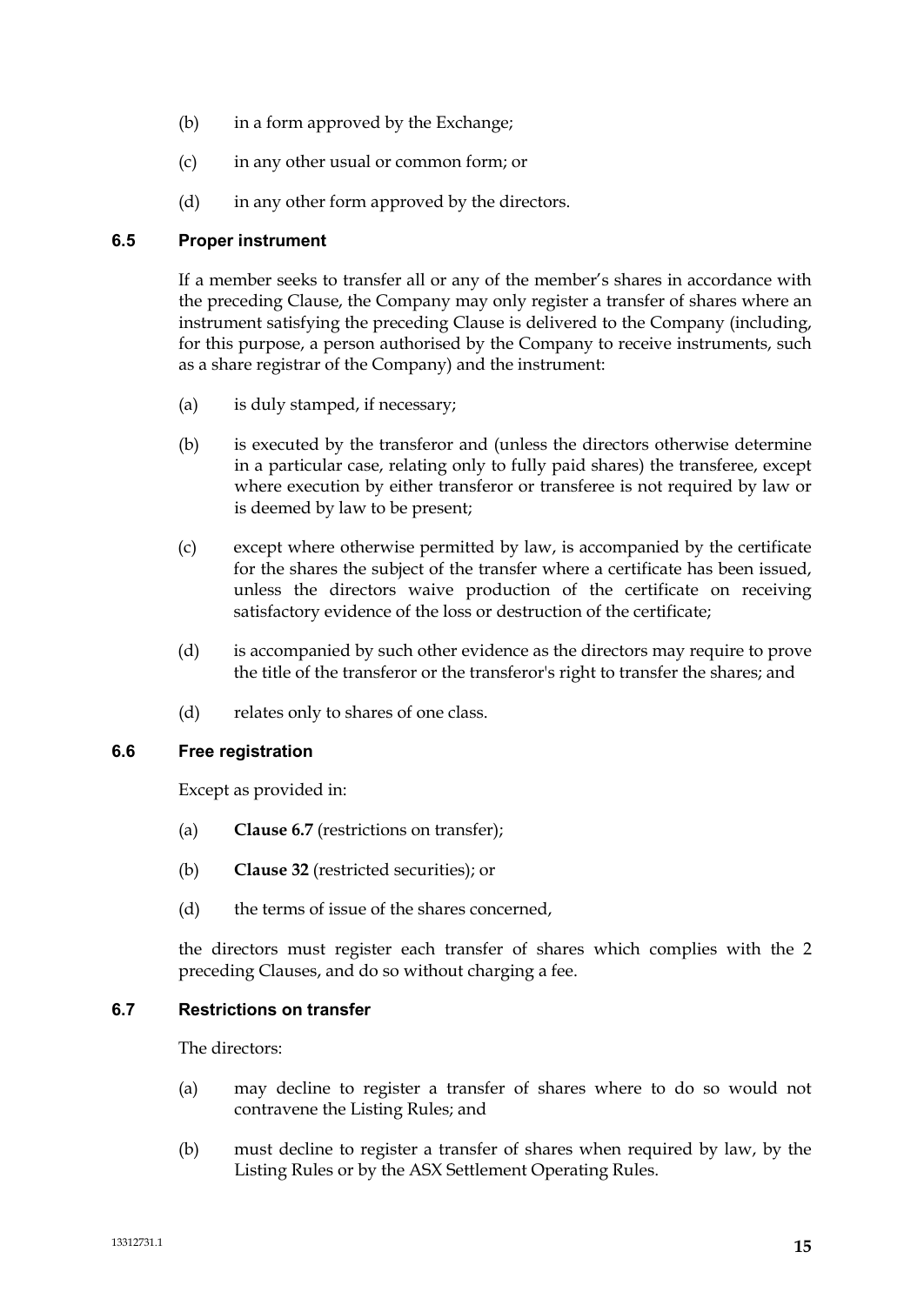## **6.8 Transferor remains member**

The transferor of a share remains the holder of that share until the transfer is registered and the name of the transferee is entered in the register in respect of that share.

## **6.9 Retention of instruments**

If an instrument of transfer or a purported instrument of transfer is delivered to the Company, property to and title in that instrument (but not the shares the subject of it) passes to the Company which is entitled, as against all persons, to the possession of the instrument.

## **6.10 Notification of refusal to register**

If the directors refuse to register a transfer of shares they must give written notice of the refusal to the transferee and the reasons for the refusal:

- (a) if the Company is listed, within 5 business days after the date on which the transfer was lodged with the Company;
- (b) otherwise, within 2 months after the date on which the transfer was lodged with the Company.

## **6.11 Powers of attorney**

All powers of attorney granted by members for the purpose, amongst other things, of transferring shares which may be lodged, produced or exhibited to the Company are, as between the Company and the grantor of such powers, treated as remaining in full force and effect and they may be acted upon until such time as express notice in writing of the revocation of them or of death of the grantor has been lodged at the registered office.

## **6.12 Unmarketable parcels**

If the Company is listed and a member holds an Unmarketable Parcel, the provisions of **Schedule One** apply to that Unmarketable Parcel.

# **7. TRANSMISSION OF SHARES**

## **7.1 Entitlement to shares on death**

If a member dies:

- (a) the survivor or survivors where the deceased was a joint holder; and
- (b) the legal personal representative where the deceased was a sole holder is,

upon producing satisfactory proof of death, the only person recognised by the Company as having any title to the deceased's interest in the share. Nothing in this Constitution releases the estate of a deceased joint holder from any liability in respect of any share which has been jointly held by the deceased.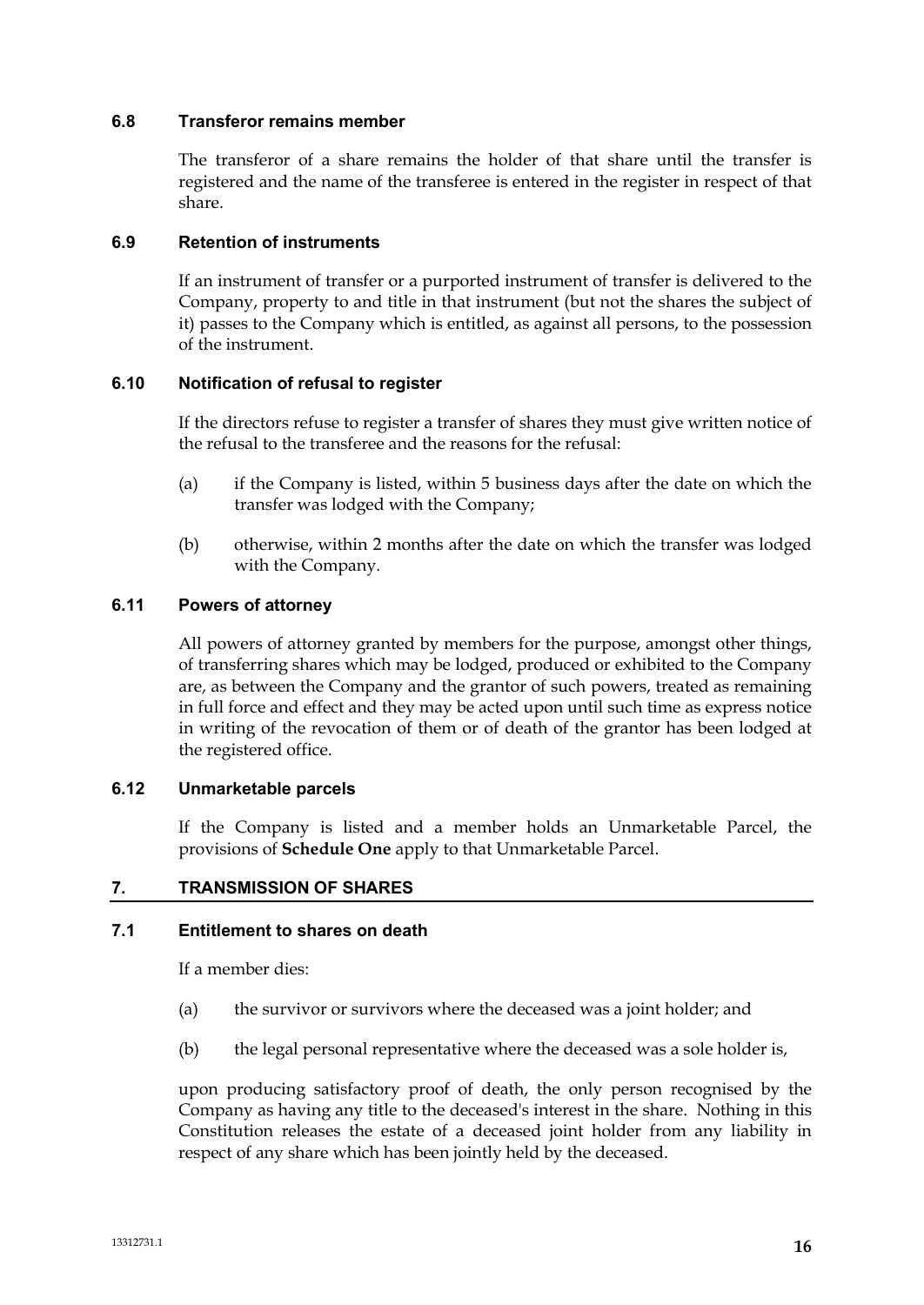# **7.2 Registration of persons entitled**

If a person becomes entitled to a share in consequence of the death or bankruptcy of a member or to a share of a mentally incapable member then:

- (a) that person may, upon such information being produced as is properly required by the directors, and subject to paragraphs (b) and (c), elect either to be registered as the holder of the share or to have some other person (nominated by the person becoming entitled) registered as the transferee of the share;
- (b) if the person so becoming entitled elects to be registered, that person must deliver or send to the Company a notice in writing signed by that person stating that election;
- (c) if the person so becoming entitled elects to have another person registered, the person becoming entitled must execute a transfer of the share to that other person; and
- (d) all the provisions of this Constitution relating to the right to transfer and the registration of transfers apply to any such notice or transfer as if the notice or transfer were a transfer executed by that member.

# **7.3 Dividends and other rights**

A person entitled to be registered as a member in respect of a share by virtue of the 2 preceding Clauses is, upon the production of such evidence as may at any time be properly required by the directors, entitled to the same dividends and other advantages, and to the same rights (whether in relation to meetings of the Company, or to voting, or otherwise), as the registered holder would have been. If 2 or more persons are jointly entitled to any share in consequence of the death of the registered holder they are, for the purposes of this Constitution, treated as joint holders of the share.

# **8. FORFEITURE AND SURRENDER OF SHARES**

# **8.1 Payment required**

If any member fails to pay the whole or any part of any call or instalment on or before the day appointed for payment of the call or instalment, the directors may, at any time while the same remains unpaid, serve a notice on the member requiring the member to pay the same together with any interest that may have accrued thereon and interest up to the date of payment and any expense that may have been incurred by the Company by reason of such non-payment.

# **8.2 Forfeiture notice**

The notice must:

(a) name a future date (not earlier than the expiry of 14 days from the date of service of the notice) on or before which the payment required by the notice is to be made;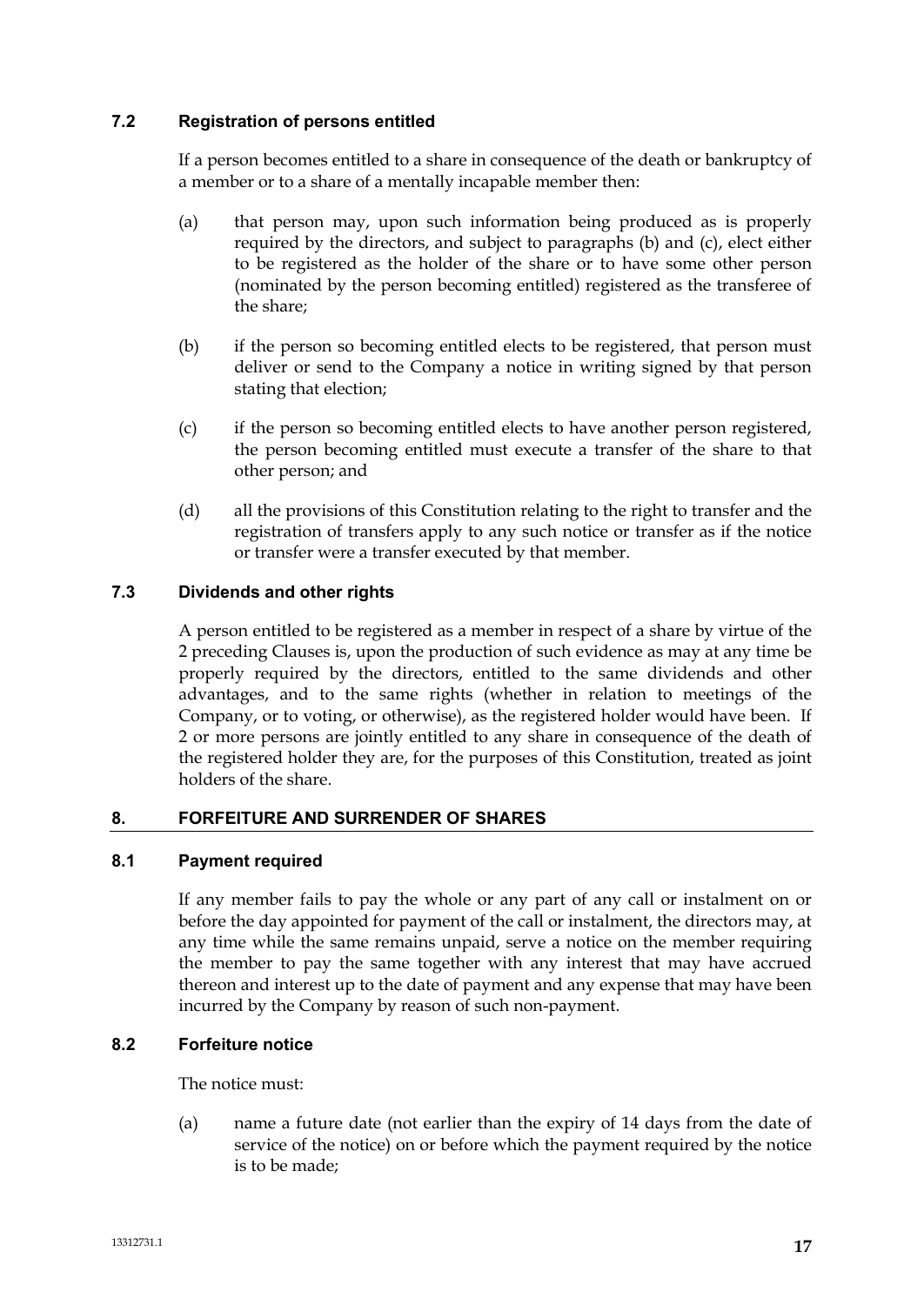- (b) identify the place where payment is to be made; and
- (c) state that if payment is not made by the due date and at the place appointed, the shares in respect of which such payment is due are liable to be forfeited.

# **8.3 Forfeiture**

If the requirements of any such notice are not complied with, any share in respect of which such notice has been given may at any time thereafter, if payment required by the notice has still not been made, be forfeited by a resolution of the directors to that effect. Such forfeiture includes all dividends declared in respect of the forfeited shares and not actually paid before the forfeiture. The right to forfeit the shares does not affect the right of the Company to sue for any allotment moneys, calls, instalments, interest and expenses due in respect of such shares.

# **8.4 Cancellation of forfeiture**

Subject to the Listing Rules, the directors may, at any time before the forfeited shares have been sold or otherwise disposed of, annul the forfeiture of them upon such conditions as they think fit.

## **8.5 Directors may sell**

A forfeited share becomes the property of the Company. Subject to the Listing Rules, any forfeited share may be sold or otherwise disposed of upon such terms and in such manner as the directors think fit.

# **8.6 Effect of forfeiture**

A person whose shares have been forfeited ceases to be a member in respect of the forfeited shares. However, that person remains liable to pay and must immediately pay to the Company all money payable by such person in respect of such shares at the time of forfeiture, together with interest thereon from the time of forfeiture, until payment at such rate as the directors may determine. The Company may enforce the payment of such money but is not under any obligation to do so.

# **8.7 Evidence of forfeiture**

A statement in writing by a director or the secretary of the Company that a share in the Company has been duly forfeited on the date stated in the statement is conclusive evidence of the facts so stated as against all persons claiming to be entitled to the share.

# **8.8 Transfer of forfeited shares**

The Company may receive the consideration, if any, given for a forfeited share on any sale or disposition of the share and may appoint some person to execute a transfer of the share in favour of the person to whom the share is sold or disposed of. The transferee must then be registered as the holder of the share and is not bound to see to the application of the purchase money, if any. The transferee's title to the share is not affected by any irregularity or invalidity in the proceedings in reference to the forfeiture, sale or disposal of the share.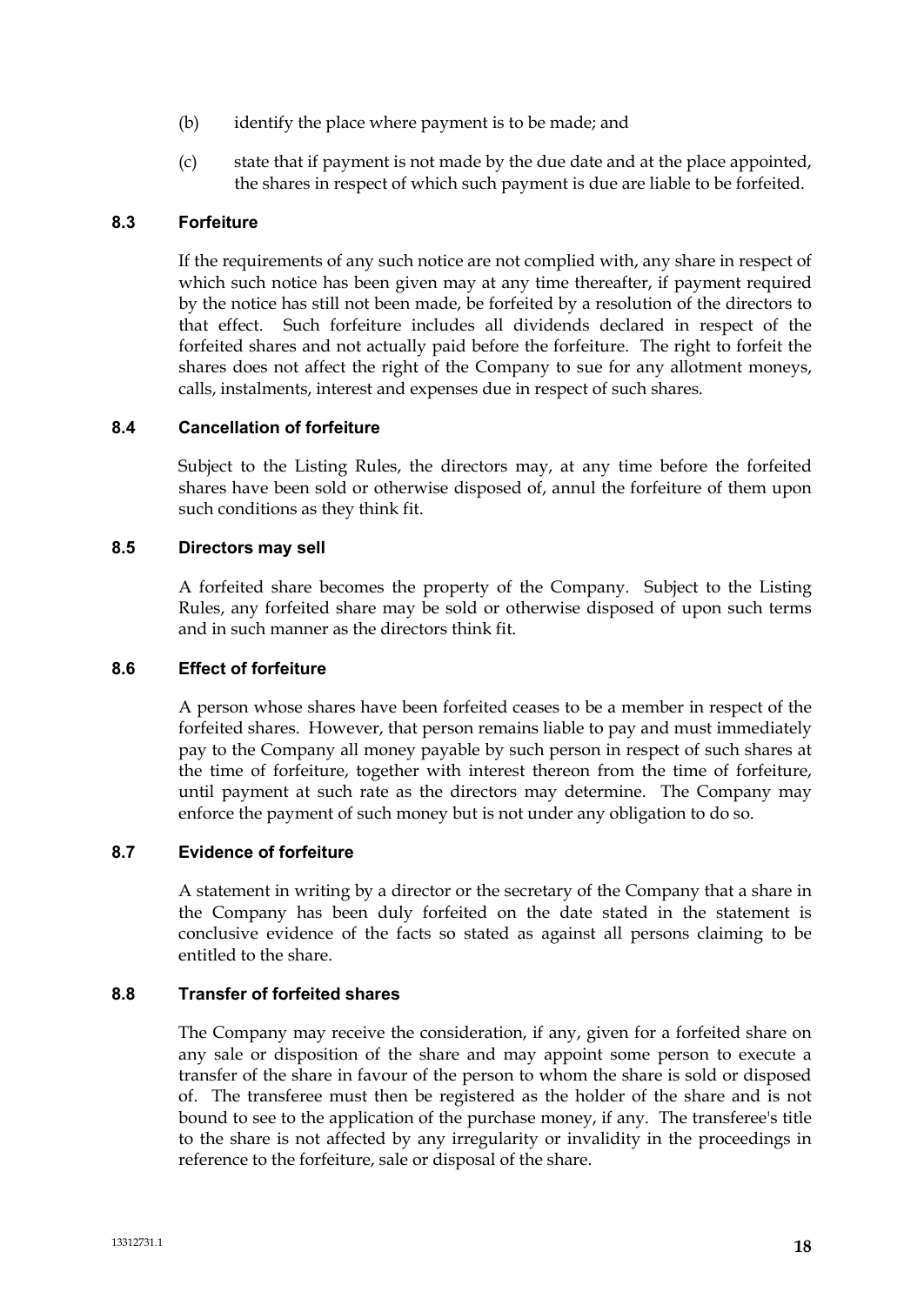## **8.9 Surrender as forfeiture**

The directors may accept the surrender of any fully paid share by way of compromise of any question as to the holder being properly registered in respect of it. Any share so surrendered may be disposed of in the same manner as a forfeited share.

## **8.10 Fixed amounts taken to be calls**

The provisions of this Constitution as to forfeiture apply in the case of nonpayment of any sum which, by the terms of issue of a share, becomes payable at a fixed time as if that sum had been payable by virtue of a call duly made and notified.

## **9. MEETINGS OF MEMBERS**

#### **9.1 Calling of meetings**

A meeting of members may be called by:

- (a) the directors; or
- (b) if the Company is listed, a single director.

## **9.2 Requisition of meetings**

Except as provided in section 249E or section 249F of the Corporations Act, no member or members may call a meeting of members.

## **9.3 Notice of meeting**

Every notice of a meeting of members must:

- (a) set out the place, day and time of meeting;
- (b) in the case of special business, state the general nature of the business;
- (c) if a special resolution is to be proposed, set out an intention to propose the special resolution and state the resolution;
- (d) in the case of an election of directors, give the names of the candidates for election;
- (e) contain a statement of the right to appoint a proxy, being to the effect that:
	- (i) a member entitled to attend and vote is entitled to appoint a proxy;
	- (ii) a proxy need not be a member;
	- (iii) a member who is entitled to cast 2 or more votes may appoint 2 proxies and may specify the proportion or number of votes each proxy is appointed to exercise. If there is no such specification, each proxy may exercise half of the votes;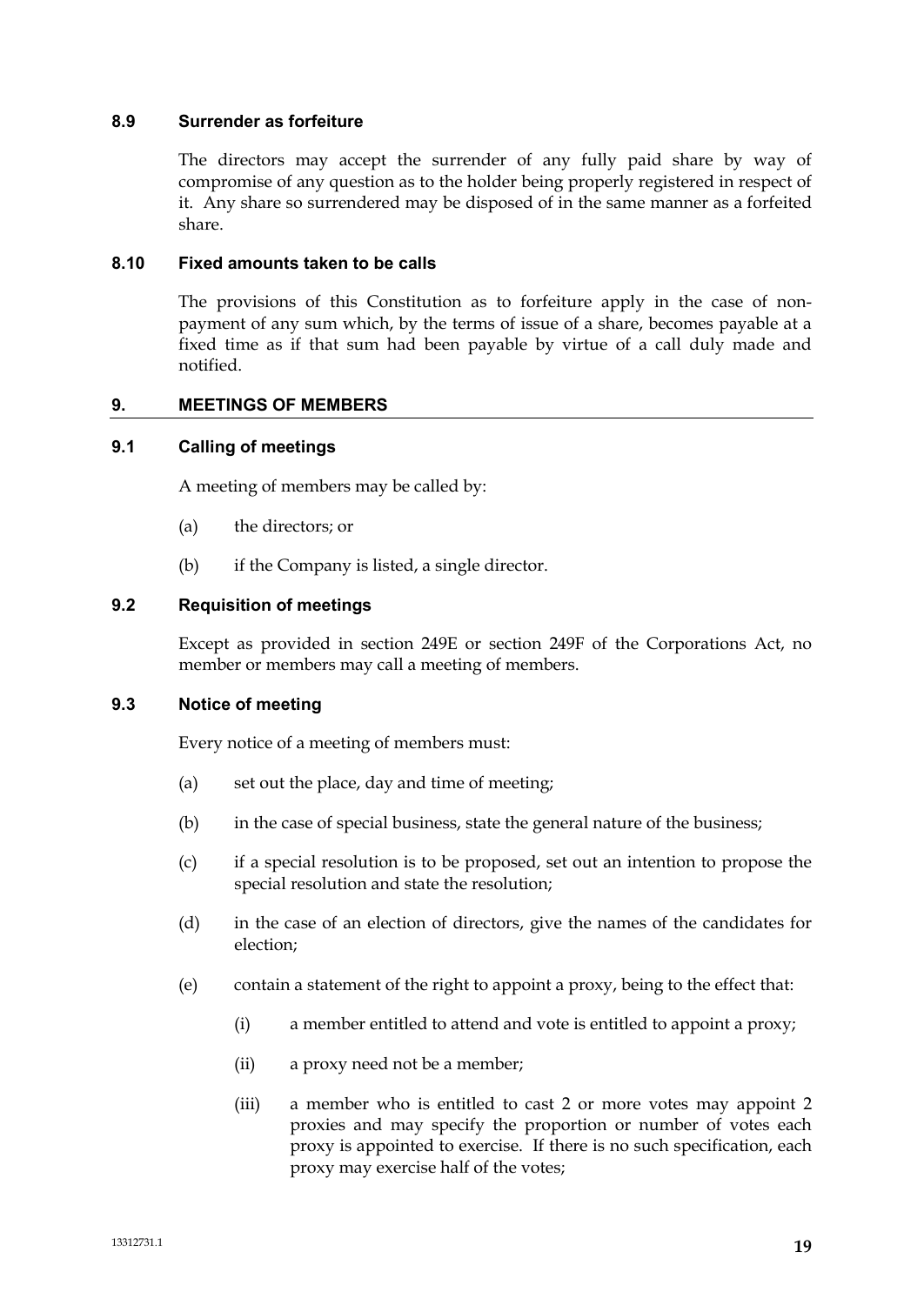- (f) specify a place and a fax number (and may specify an electronic address) for the purpose of receipt of proxy forms;
- (g) contain a statement, in accordance with Corporations Regulation 7.11.37, that the directors have determined that a person's entitlement to vote at the meeting of members will be the entitlement of that person set out in the register as at the time and date so determined by the directors.

# **9.4 Business of AGM**

The business of an AGM may include any of the following, even if not referred to in the notice of meeting:

- (a) the consideration of the annual financial report, directors' report and auditor's report;
- (b) the election of directors;
- (c) the appointment of the auditor;
- (d) the fixing of the auditor's remuneration.

All other business transacted at an AGM, and all business transacted at other meetings of members, is deemed special.

#### **9.5 Entitlement to notice**

Written notice of a meeting of members must be given individually to:

- (a) each member (apart from any member who under this Constitution or by the terms of issue of any share is not entitled either to the notice or to vote at the meeting); and
- (b) the auditor; and
- (c) each director.

#### **9.6 Entitlement to proxy form**

A proxy form (in a form determined by the directors) must be given to each member entitled to attend and vote at the meeting of members.

## **9.7 Omission to give notice**

The accidental omission to give notice of a meeting of members (or proxy form) to, or the non-receipt of any such notice (or proxy form) by, a person entitled to receive it, or the accidental omission to advertise (if necessary) such meeting, does not invalidate the proceedings at, or any resolution passed at, any such meeting.

#### **9.8 Period of notice**

Subject to the next Clause, at least 21 clear days' (or if the Company is listed, 28 clear days') notice must be given of a meeting of members. This means that both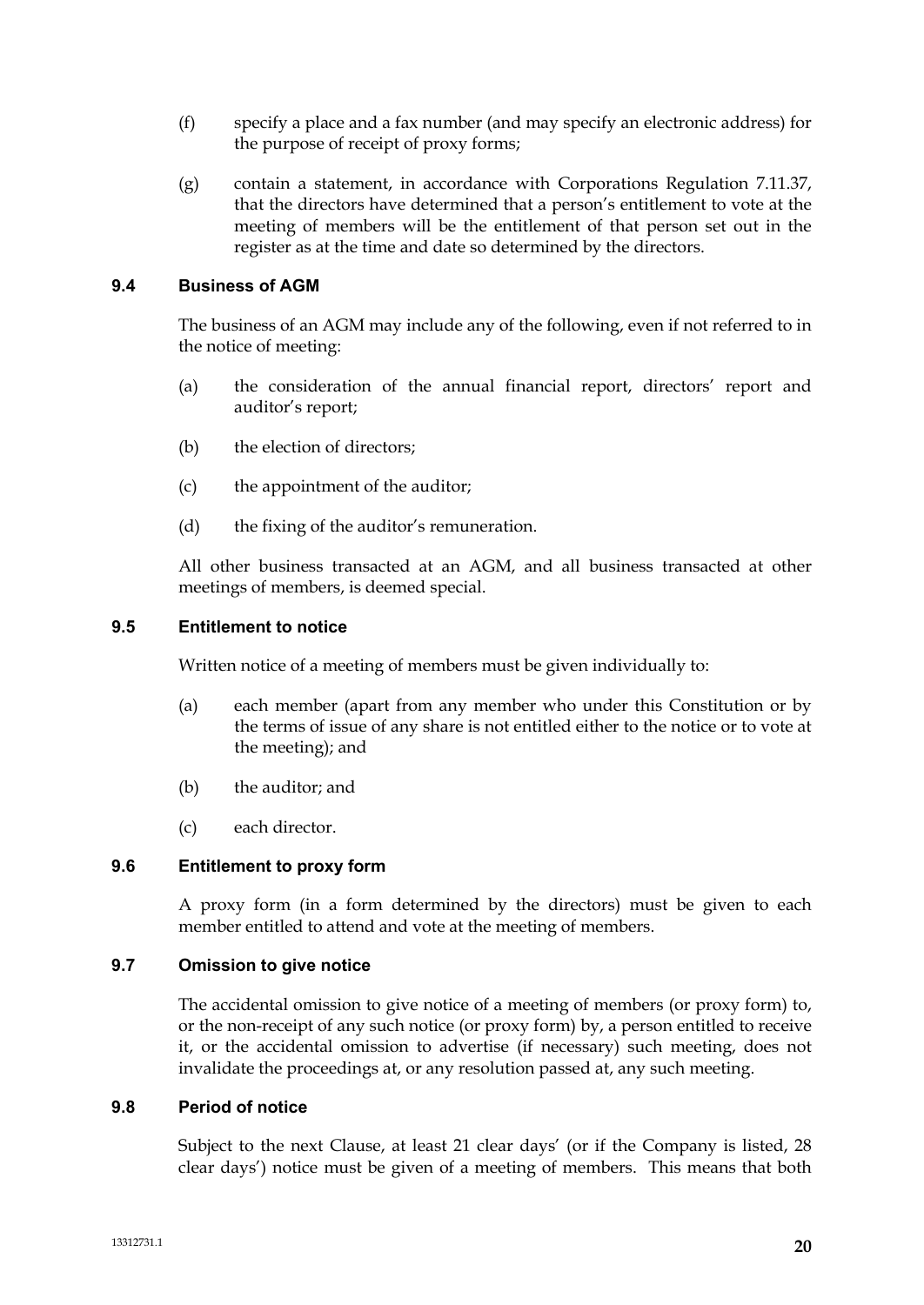the day the notice was deemed to be given and the day of the meeting of members itself are excluded.

# **9.9 Consent to short notice**

With the consent of the requisite number of members, any meeting of members (except a meeting referred to in the next Clause) may be called on short notice and in any manner they think fit and all provisions of this Constitution are modified accordingly. The required number is:

- (a) in the case of an AGM, all the members entitled to attend and vote at the AGM;
- (b) in the case of other meetings of members, those members entitled to attend and vote at that meeting who, between them, hold at least 95% of the votes that may be cast at the meeting.

# **9.10 Shorter notice not allowed**

At least 21 clear days' (or if the Company is listed, 28 clear days') notice must be given of a meeting of members at which a resolution will be moved to:

- (a) remove a director under section 203D of the Corporations Act; or
- (b) appoint a director in place of a director removed under section 203D of the Corporations Act; or
- (c) remove an auditor under section 329 of the Corporations Act.

#### **9.11 Cancellation or postponement of meeting**

The directors may cancel or postpone the holding of any meeting of members at any time prior to the meeting for any reason unless the meeting was called by requisitioning members, or in response to a requisition by members in which case the directors may only cancel or postpone the meeting for 30 days or more with the consent of a majority of the requisitioning members.

# **9.12 Notice of cancellation of meeting**

Notice of the cancellation of a meeting of members must be given to every member.

#### **9.13 Notice of day, time and place of postponed meeting**

Notice of the day, time and place to which the meeting has been postponed must be given to every member at least 5 business days prior to the postponed meeting.

## **9.14 Proxy, attorney, or corporate representatives for postponed or cancelled meetings**

Where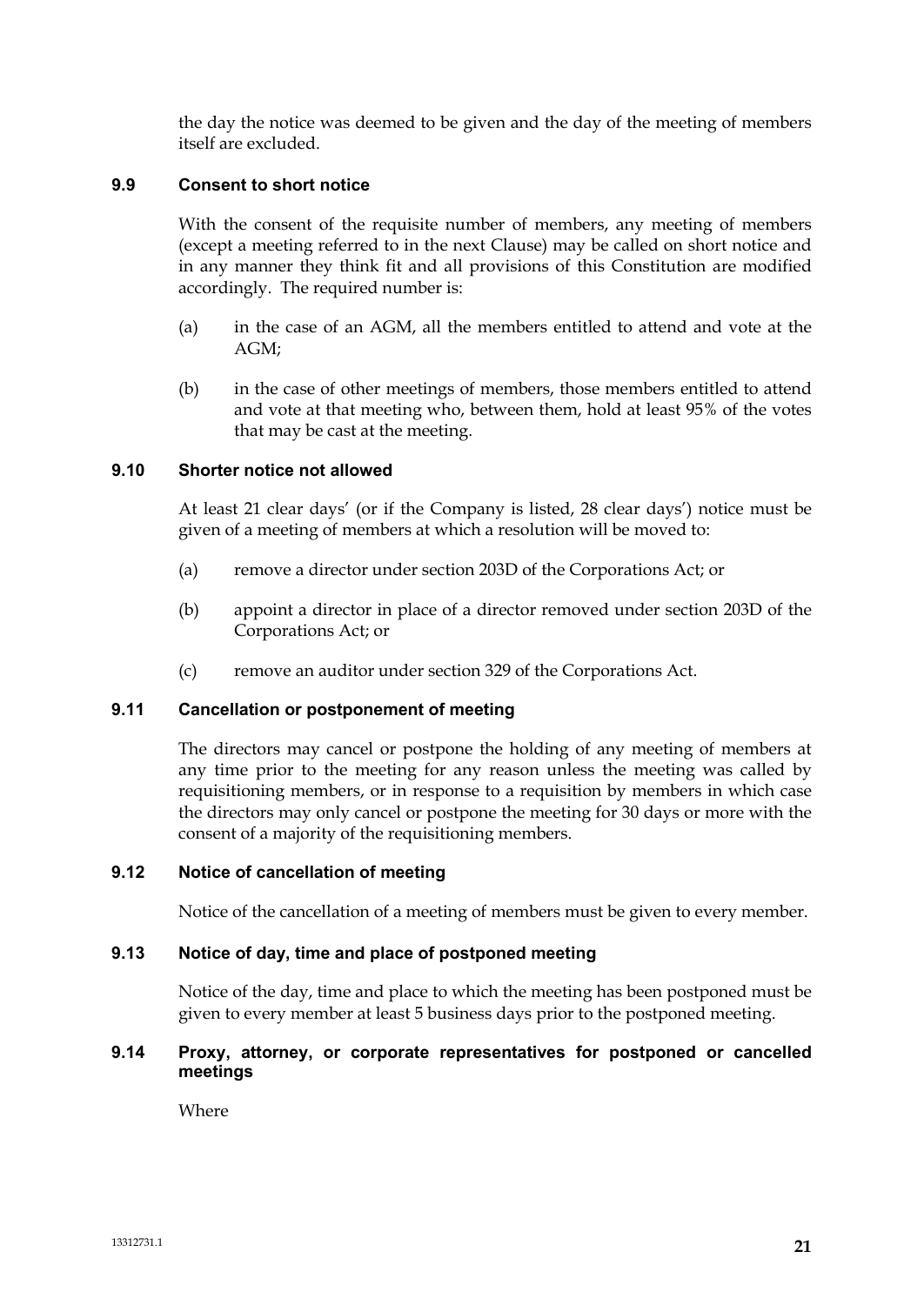- (a) the terms of an instrument appointing a proxy, attorney or corporate representative provide that such appointment is valid only for a meeting of members held on or before a specified date; and
- (b) the date for holding the meeting is postponed to a date later than the date specified in the instrument

then the date to which the meeting has been postponed is substituted for the date specified in the instrument unless the member appointing the proxy, attorney or corporate representative gives written notice specifying otherwise to the Company 48 hours prior to the time to which the meeting has been postponed (and in that event the member may at the same time appoint a new proxy, attorney or representative in accordance with the relevant provisions of Clause 10, with necessary modifications).

# **10. REPRESENTATION AT MEETINGS**

## **10.1 Persons entitled to attend**

The right to attend a meeting of members is as follows:

- (a) each member may attend, apart from any member who under this Constitution or by the terms of issue of any share is not entitled to attend;
- (b) each director, secretary and auditor may attend;
- (c) the auditor, or a person authorised in writing as their representative, may attend;
- (d) each individual, whether a member or not, who is a proxy, corporate representative or attorney of a member may attend;
- (e) other individuals may attend only with leave of the meeting or its chair and then only while the leave is on foot and in accordance with the terms of the leave.

The right to attend is subject to the powers of the chair of the meeting both at law and under this Constitution.

# **10.2 Proxy eligibility**

A proxy need not be a member.

# **10.3 Proxy recognition**

A proxy is recognised as having been duly appointed by a member and entitled to act as a proxy for that member if, and only if, the proxy form complies with the requirements of this Constitution concerning form, execution and lodgment.

## **10.4 Proxy form**

The proxy form: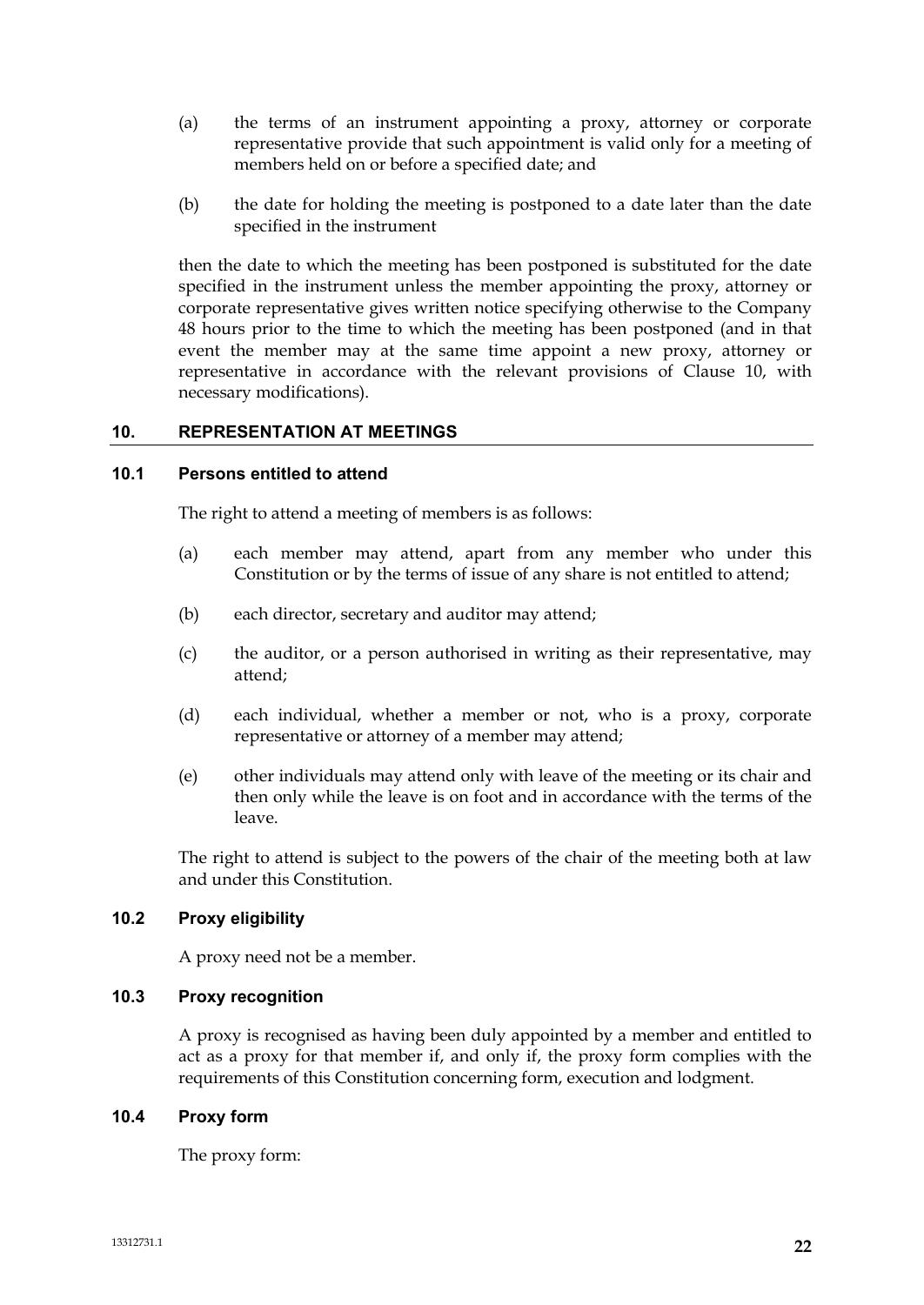- (a) must contain the member's name and address;
- (b) must contain the proxy's name or the office held by the proxy;
- (c) may make provision for the chair of the meeting of members to act as the proxy either in the absence of any other appointment or if the proxy primarily appointed fails to attend the meeting of members;
- (d) must contain the Company's name and either identify the meetings of members at which the proxy form may be used or be identified as a standing one;
- (e) must enable the member to at least instruct the proxy to vote for or against each notified resolution.

## **10.5 Chair as fall-back proxy**

If a proxy form is otherwise effective except that it does not specify the proxy, the member is treated as validly appointing the chair of the meeting of members as the proxy in respect of all shares of that member.

## **10.6 Proxy execution by individuals**

In the case of members who are individuals, the proxy form must be either:

- (a) signed:
	- (i) if the shares are held by one person, by that member;
	- (ii) if the shares are held in joint names, by any one of them; or
- (b) authenticated in a manner prescribed by regulations under the Corporations Act.

# **10.7 Proxy execution by companies**

In the case of members which are companies, the proxy form must be either:

- (a) signed:
	- (i) if it has a sole director who is also sole secretary, by that director (and stating that fact next to or under the signature on the proxy form);
	- (ii) in the case of any other company, by either 2 directors or a director and secretary.

The use of the common seal of the company (if any), in addition to those required signatures, is optional; or

(b) authenticated in a manner prescribed by regulations under the Corporations Act.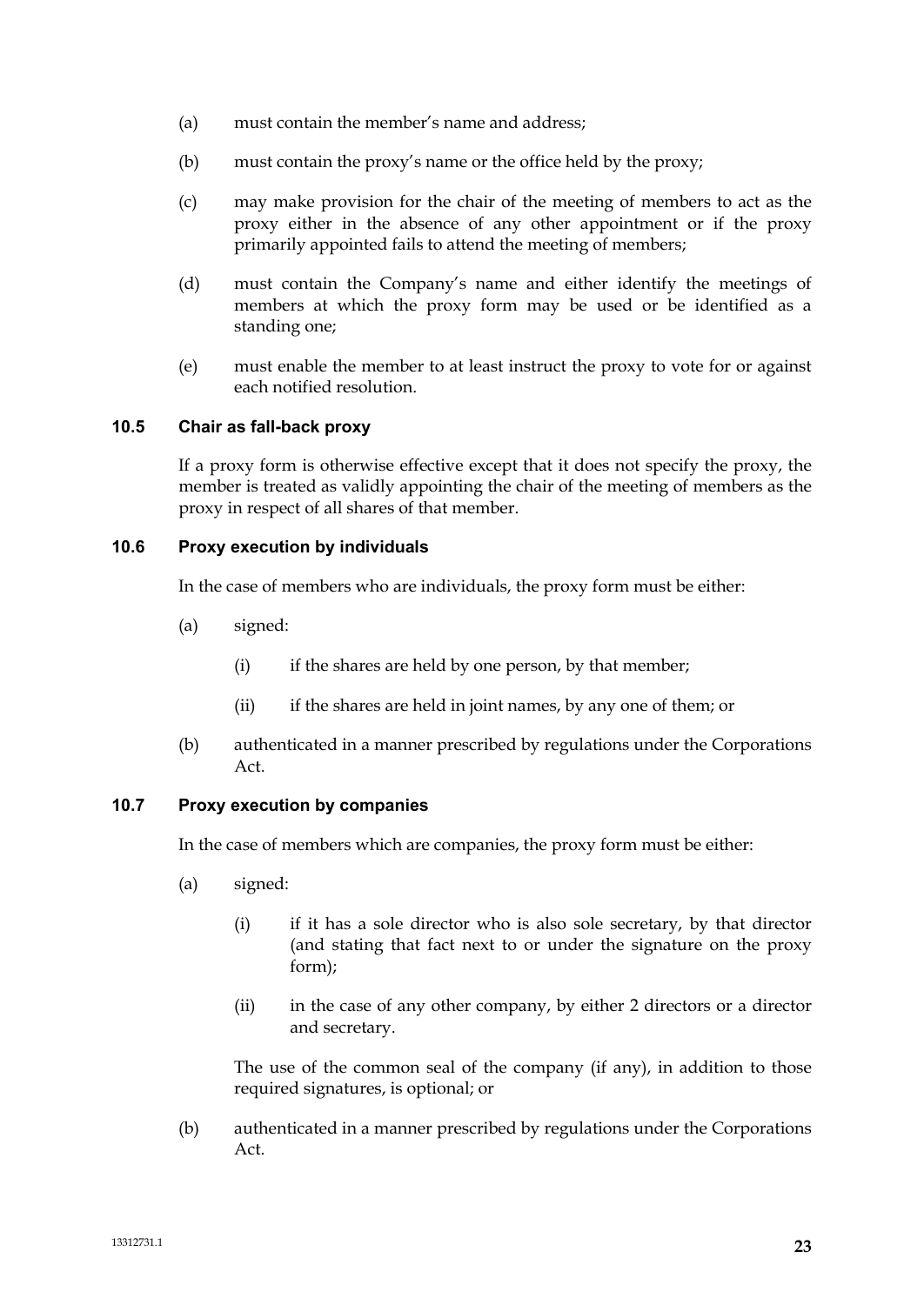## **10.8 Proxy execution by other authorised persons**

If the person signing, or otherwise authenticating in a manner prescribed by regulations under the Corporations Act, the proxy form is doing so under power of attorney, or is an officer of a company outside of the preceding Clause but authorised to sign the proxy form, the power of attorney or other authorisation (or a certified copy of it), as well as the proxy form, must be received by the Company by the time and at the place required for lodgment of the proxy form.

## **10.9 Proxy lodgment deadline**

A proxy form must be lodged at the place specified in the subsequent Clause at least 48 hours before the time of the meeting unless the directors determine that the proxy forms may be received less than 48 hours before the meeting.

## **10.10 Proxy lodgment place and method**

A proxy form must be lodged:

- (a) as an original, at the registered office (or at such other place as is specified for that purpose in the notice calling the meeting of members); or
- (b) as a facsimile transmission, at a fax number at the registered office (or at such other place as is, at the election of the directors, specified for that purpose in the notice calling the meeting of members); or
- (c) as some other form of electronic transmission, at such electronic address as is, at the election of the directors, specified for that purpose in the notice calling the meeting of members; or
- (d) by such other electronic means (and as prescribed by regulations under the Corporations Act) as is, at the election of the directors, specified for the purpose in the notice calling the meeting of members.

## **10.11 Expiration of proxy form**

No proxy form is valid after the expiration of 12 months from the date of its execution.

#### **10.12 Corporate representative recognition**

A corporate representative is recognised as having been appointed by a member (which is a body corporate) and entitled to act as a corporate representative of that member if, and only if:

- (a) the appointment is evidenced by a corporate representative certificate which complies with the requirements of this Constitution in relation to form, execution and lodgment; or
- (b) the appointment is evidenced by some other form of documentation satisfactory to the chair of the meeting and it is lodged at the place, and by the deadline, required for corporate representative certificates.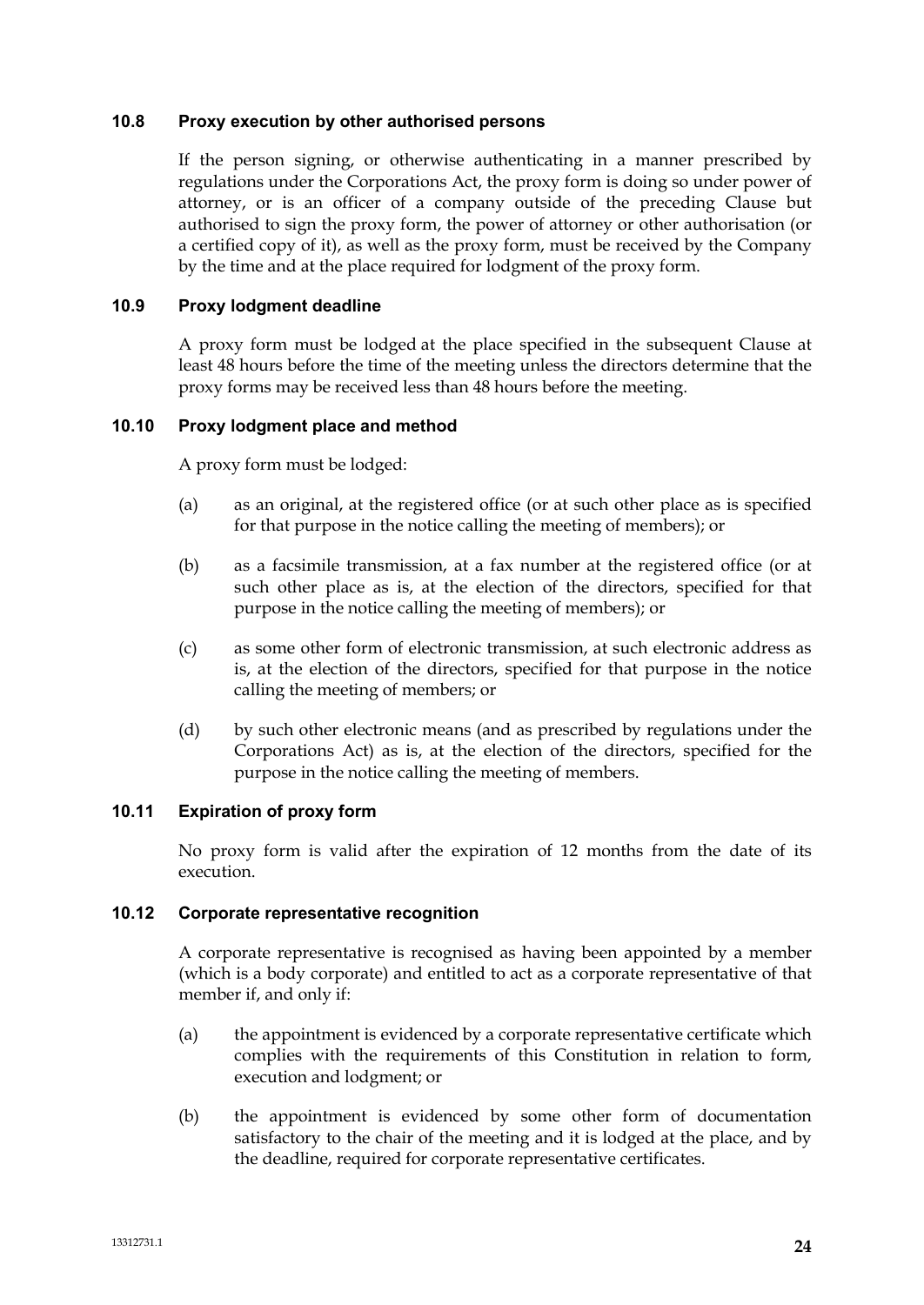## **10.13 Form of corporate representative certificate**

The corporate representative certificate:

- (a) must contain the member's name;
- (b) must specify at least one individual, by name or by reference to a position held, to act as the body's corporate representative (but if more than one is appointed only one may exercise the body's powers at any one time);
- (c) may specify another individual, by name or by reference to a position held, to act as the body's corporate representative if the individual primarily nominated fails to attend;
- (d) must contain the Company's name and either identify the meetings of members at which the representative may act, or be identified as a standing one;
- (e) may set out restrictions on the corporate representative's powers.

## **10.14 Execution of corporate representative certificate**

A corporate representative certificate must be executed:

- (a) in any case, under the common seal of the body corporate; or
- (b) where the body corporate is a company registered under the Corporations Act, in any manner identified in section 127 of the Corporations Act.

# **10.15 Corporate representative certificate lodgment**

The corporate representative certificate (or a photocopy of it or a facsimile of it) must be lodged:

- (a) at the registered office (or at such other place as is specified for that purpose in the notice calling the meeting of members), by 4.00pm (Sydney time) on the day before the meeting; or
- (b) as a facsimile transmission, at a fax number at the registered office (or at such other place as is, at the election of the directors, specified for that purpose in the notice calling the meeting of members), by 4.00pm (Sydney time) on the day before the meeting; or
- (c) as some other form of electronic transmission, at such electronic address as is, at the election of the directors, specified for that purpose in the notice calling the meeting of members, by 4.00pm (Sydney time) on the day before the meeting.

# **10.16 Power of attorney lodgment**

An attorney is recognised as entitled to act as attorney for a member at a meeting of members if, and only if, the relevant power of attorney (or a photocopy of it or a facsimile of it) is lodged at the place, and by the deadline, required for proxy forms.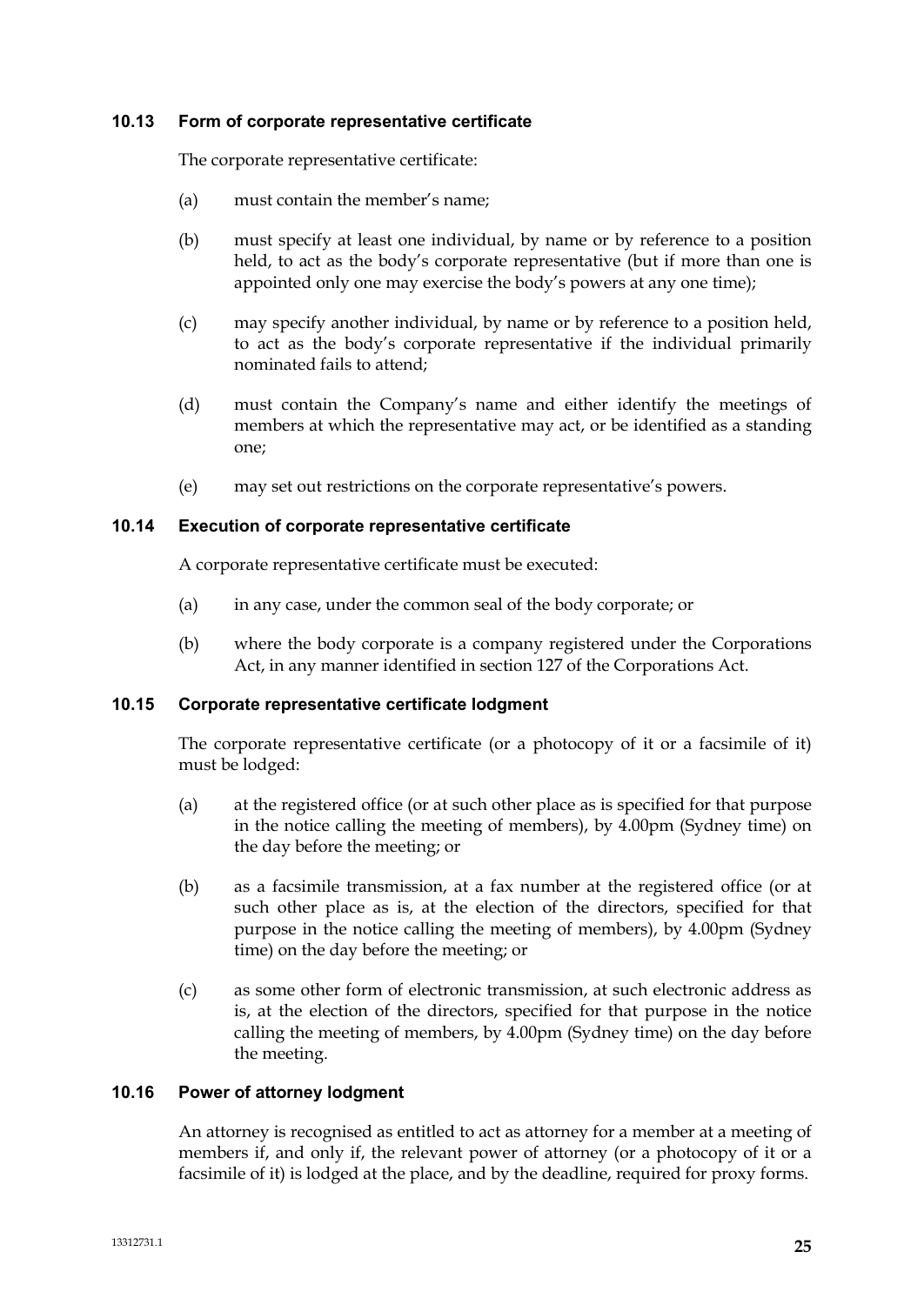## **11. PROCEEDINGS AT MEETINGS OF MEMBERS**

# **11.1 Quorum**

No business may be transacted at any meeting of members unless a quorum of members is present at the time when the meeting proceeds to business.

## **11.2 Quorum requirements**

The quorum for a meeting of members is:

- (a) at least 2 members present at all times during the meeting holding at least 10% of the votes that may be cast at the meeting; or
- (b) if the Company only has one member who may vote on a resolution, that member.

# **11.3 Failure of quorum**

If a quorum is not present within 15 minutes from the time appointed for a meeting of members the meeting is adjourned to the same day in the following week at the same time and place unless:

- (a) the meeting was called by, or in response to, the requisition of members made under the Corporations Act, in which case the meeting is dissolved; or
- (b) the directors determine otherwise by giving written notice to the members of the day, time and place to which the meeting has been adjourned.

#### **11.4 Quorum at meeting adjourned under preceding Clause**

At any meeting adjourned under the preceding Clause if a quorum is not present within 15 minutes of the time appointed for the adjourned meeting the meeting is dissolved.

## **11.5 Special business**

No special business may be transacted at any meeting of members other than that stated in the notice calling the meeting unless it is a matter that is required by this Constitution or the Corporations Act to be transacted at such meeting.

#### **11.6 Chair of meeting**

The chair of the directors, or in that individual's absence the deputy chair of the directors (if any), is entitled to take the chair at each meeting of members. If neither of those individuals is present at any meeting of members within 15 minutes after the time appointed for holding such meeting, or neither of them is willing to take the chair, the directors present may choose one of their number as a chair and if no director present is willing to take the chair the directors may choose an individual, whether a member or not, as chair of the meeting, failing which the members present must elect an individual, whether a member or not, to be chair of the meeting.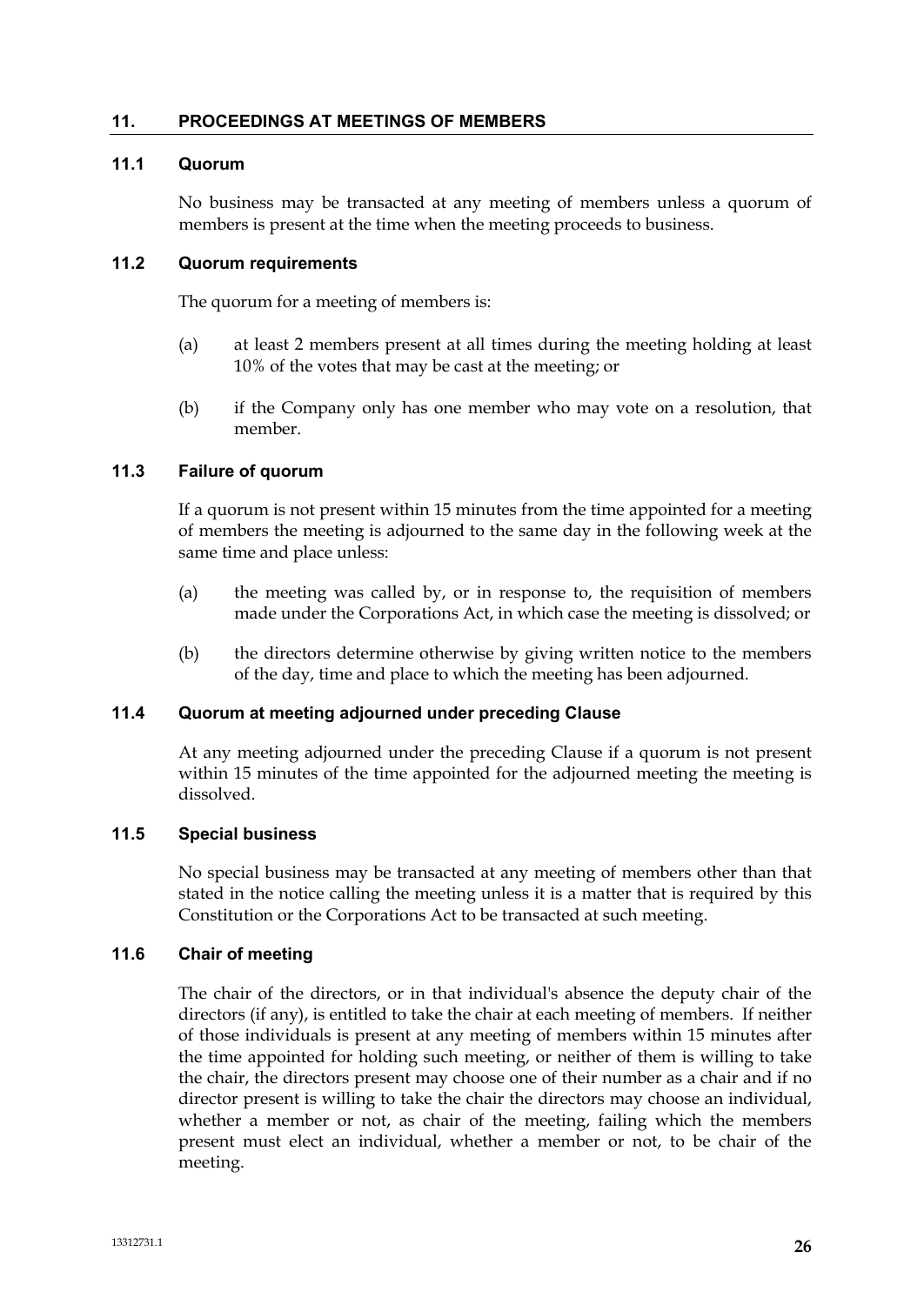# **11.7 Passing the chair**

If the chair of a meeting of members is unwilling or unable to be the chair for any part of the business of the meeting:

- (a) that chair may withdraw as chair for that part of the business and may nominate any individual who would be entitled under the preceding Clause to chair the meeting for that part of the business; and
- (b) after that part of the business is completed, the individual so nominated must cease to chair the meeting upon the request of the prior chair and the prior chair is entitled to resume as the chair of the meeting.

# **11.8 Responsibilities of chair**

The chair of a meeting of members is responsible for the general conduct of the meeting and to ascertain the sense of the meeting in relation to the business transacted at it. For these purposes the chair of the meeting may, without limitation:

- (a) delay the commencement of the meeting if that individual determines it is desirable for the better conduct of the meeting;
- (b) move any motion even though the chair is not a shareholder;
- (c) make, vary or rescind rulings;
- (d) prescribe, vary or revoke procedures;
- (e) in addition to other powers to adjourn, adjourn the meeting, or any item of business of the meeting, without the concurrence of the meeting if that individual determines it is desirable for the orderly conduct of the meeting or the conduct of a poll; and
- (f) determine conclusively any dispute concerning the admission, validity or rejection of a vote.

# **11.9 Admission to meetings**

The chair of a meeting of members may refuse any individual admission to, or require any individual to leave and remain out of, the meeting where that individual:

- (a) fails to comply with searches, restrictions or other security arrangements the chair considers appropriate; or
- (b) is in possession of a pictorial-recording device, sound-recording device or broadcasting device; or
- (c) is in possession of a placard or banner; or
- (d) is in possession of an article considered by the chair to be dangerous, offensive or liable to cause disruption; or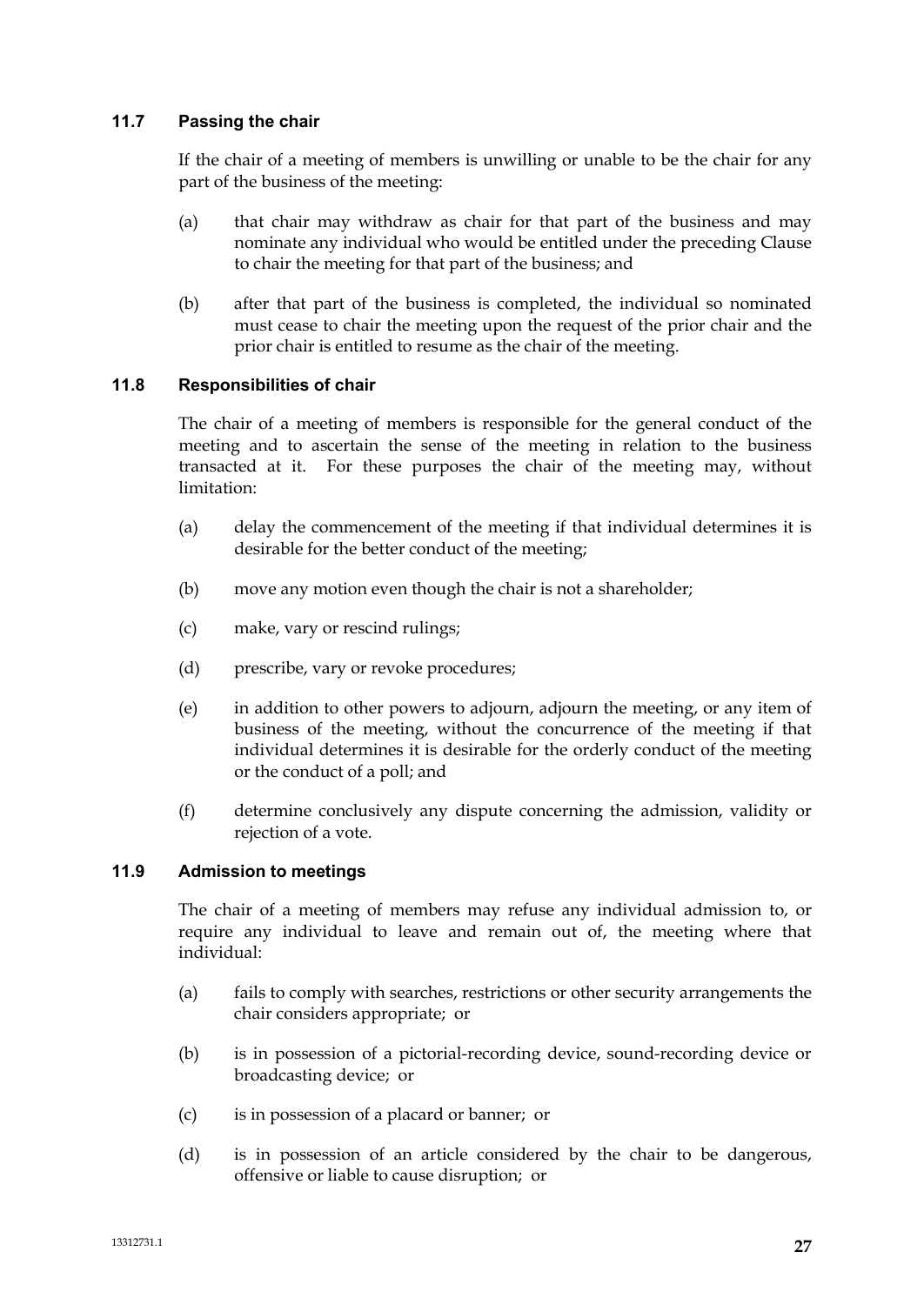- (e) refuses to produce or to permit examination of any article, or the contents of any article, in the individual's possession; or
- (f) behaves or threatens to behave in a dangerous, offensive or disruptive manner; or
- (g) is not entitled under this Constitution to attend the meeting.

This power may be exercised:

- (i) in respect of an individual regardless of whether that individual is a member or would otherwise have been entitled to attend the meeting or not; and
- (ii) by either the chair personally or by an individual acting with the authority of the chair of the meeting.

# **11.10 Adjournment of meeting**

The chair of a meeting of members at which a quorum is present may, and must if so directed by vote of the meeting, adjourn the meeting from time to time and from place to place as the chair determines.

# **11.11 Business at adjourned meeting**

No business may be transacted at any adjourned meeting other than the business left unfinished at the meeting from which the adjournment took place. No notice need be given of an adjournment, or of the business to be transacted at an adjourned meeting, unless it is adjourned for 30 days or more, in which event notice of the adjourned meeting must be given.

## **11.12 Virtual meetings of members**

Subject to clause 11.13, the following provisions apply to a meeting of members held virtually:

- (a) a meeting of members may be held using one or more technologies that give all members entitled to attend a reasonable opportunity to participate without being physically present in the same place, and clauses 11.12(b) to 11.12(f) apply if the meeting of members is held in that way;
- (b) the inability of one or more members to access, or to continue to access, the meeting of members using any technology will not affect the validity of a meeting of members, provided sufficient members are able to participate in the meeting of members as are required to constitute a quorum;
- (c) all persons so participating in the meeting of members are taken for all purposes (for example, a quorum requirement) to be present at the meeting of members while so participating;
- (d) a vote taken at the meeting of members must be taken on a poll, and not on a show of hands, by using one or more technologies to give each member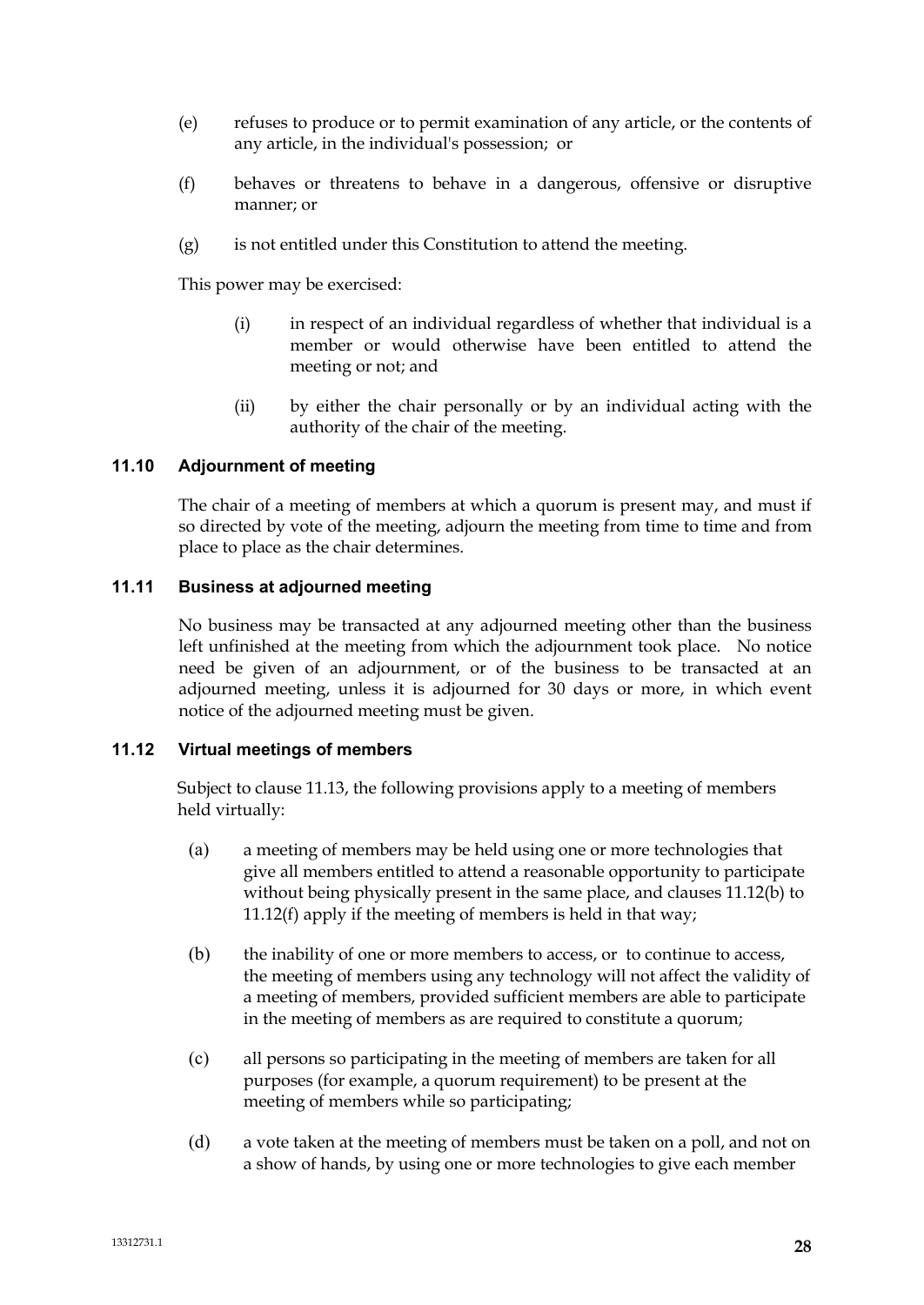entitled to vote the opportunity to participate in the vote in real time and, where practicable, by recording their vote in advance of the meeting of members;

- (e) a requirement to allow an opportunity for members attending the meeting of members to speak (for example, by asking questions) may be complied with by using one or more technologies that allow that opportunity;
- (f) a proxy may be appointed using one or more technologies specified in the notice of the meeting of members;
- (g) notice of a meeting of members may be given, and any other information to be provided with notice of a meeting of members, or at or in relation to a meeting of members, may be provided, using one or more technologies to communicate to those entitled to receive notice of the meeting of members:
	- (i) the contents of the notice and the other information; or
	- (ii) details of an online location where the contents of the notice and the other information can be viewed or from where they can be downloaded.

# **11.13 Obligations at law**

The obligations set out in clause 11.12 are not intended to impose more onerous procedures on the Company than would otherwise be required at law. The requirements imposed by clause 11.12 will not apply to the Company to the extent that such obligations are more onerous than those imposed by law.

#### **12. VOTING AT MEETINGS OF MEMBERS**

## **12.1 Entitlement to vote**

Subject to this Constitution and the terms of issue of any shares, each individual who is present at a meeting of members may vote if he or she is a member or a recognised proxy, attorney or corporate representative of a member.

## **12.2 Number of votes**

Each individual who is, under the preceding Clause, entitled to vote has:

- (a) on a show of hands only one vote, regardless of how many members the individual may represent; and
- (b) on a poll:
	- (i) in respect of a fully paid share one vote for each share held by the individual or held by members for whom the individual is the recognised proxy, attorney or corporate representative; and
	- (ii) in respect of a partly paid share a fraction of a vote for each share held by the individual or held by members for whom the individual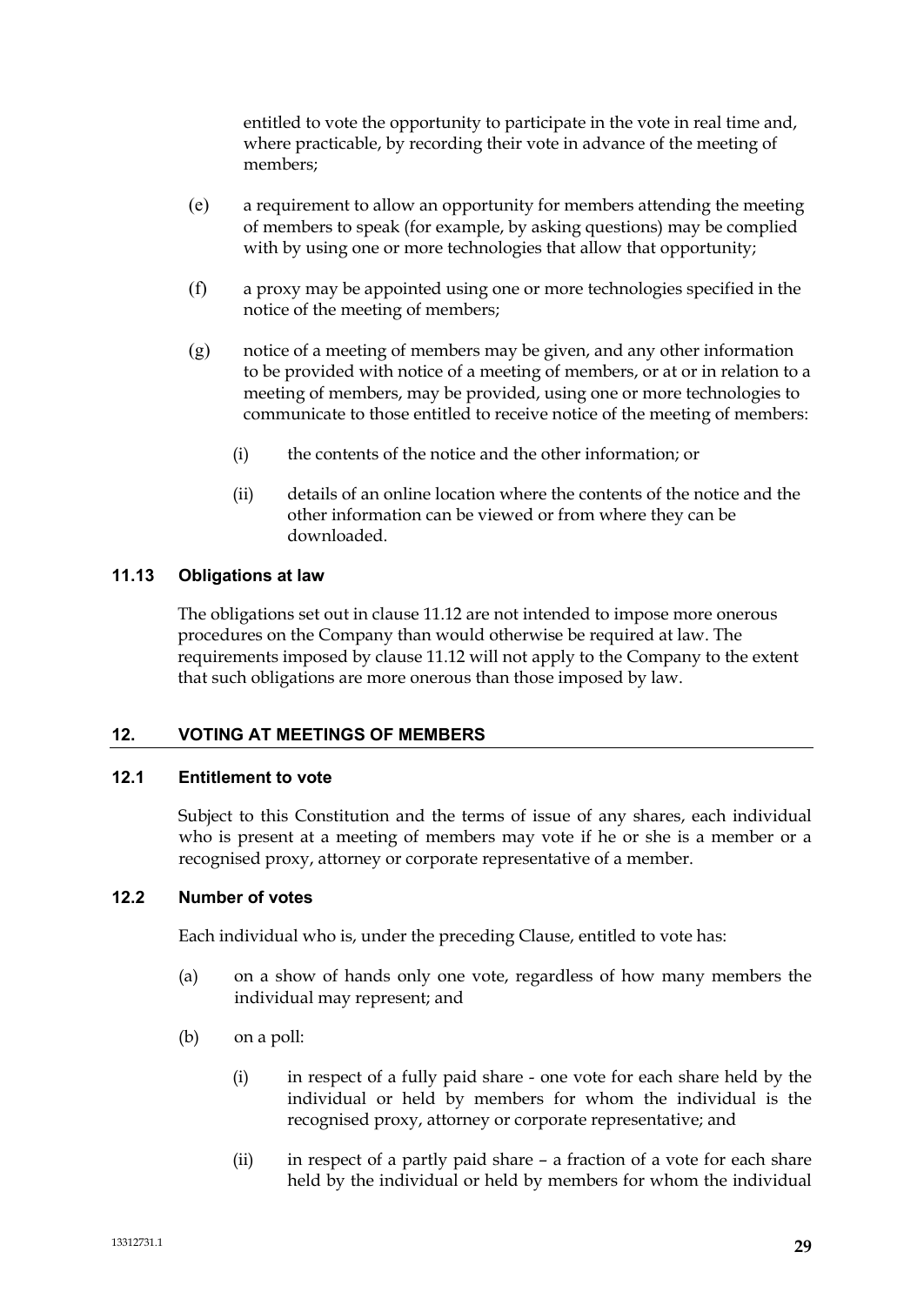is the recognised proxy, attorney or corporate representative equivalent to the proportion which the amount paid (not credited) is of the total amounts paid and payable (excluding amounts credited), ignoring amounts paid in advance of a call.

## **12.3 Voting restrictions**

If the Company is listed and either:

- (a) in accordance with the requirements of the Listing Rules; or
- (b) to ensure that a resolution on which the Corporations Act requires that particular persons do not cast a vote so that the resolution has a specified effect under the Corporations Act,

the notice of a meeting of members specifies that, in relation to particular business to be considered at that meeting, votes cast by particular persons (whether specified by name or by description of particular classes of persons) are to be disregarded by the Company, the Company must take no account, in determining the votes cast on a resolution relating to that business (whether a special resolution or an ordinary resolution) or for any other purpose, of any vote cast or purported to be cast by or on behalf of any of those persons (whether on a show of hands or on a poll) in relation to that resolution. However, a person who is not entitled to vote on a resolution as a member, may vote as a recognised proxy for another member who can vote if the proxy form specifies the way the recognised proxy is to vote on the resolution and the recognised proxy votes that way.

#### **12.4 Calls unpaid**

A person is not entitled to vote in respect of particular shares at a meeting of members unless all calls and other sums presently payable by the member in respect of those shares have been paid.

# **12.5 Attendance of member suspends the proxy**

If a member is present at any meeting of members in person (or in the case of a body corporate, by its corporate representative) the proxy or attorney of that member may not exercise the voting rights of the member while the member is present.

# **12.6 Revocation of proxies**

A vote given or act done in accordance with the terms of a proxy form or power of attorney is valid despite the previous death of the principal, or revocation of the proxy or power of attorney, or transfer of the share in respect of which the vote is given, or act done, provided no intimation in writing of the death, revocation or transfer has been received at the registered office or by the chair of the meeting before the vote is given or act done. Any proxy may be revoked at any time. A later appointment revokes an earlier one if both appointments could not be validly exercised at the meeting. The decision of the chair as to whether a proxy has been revoked is final and conclusive.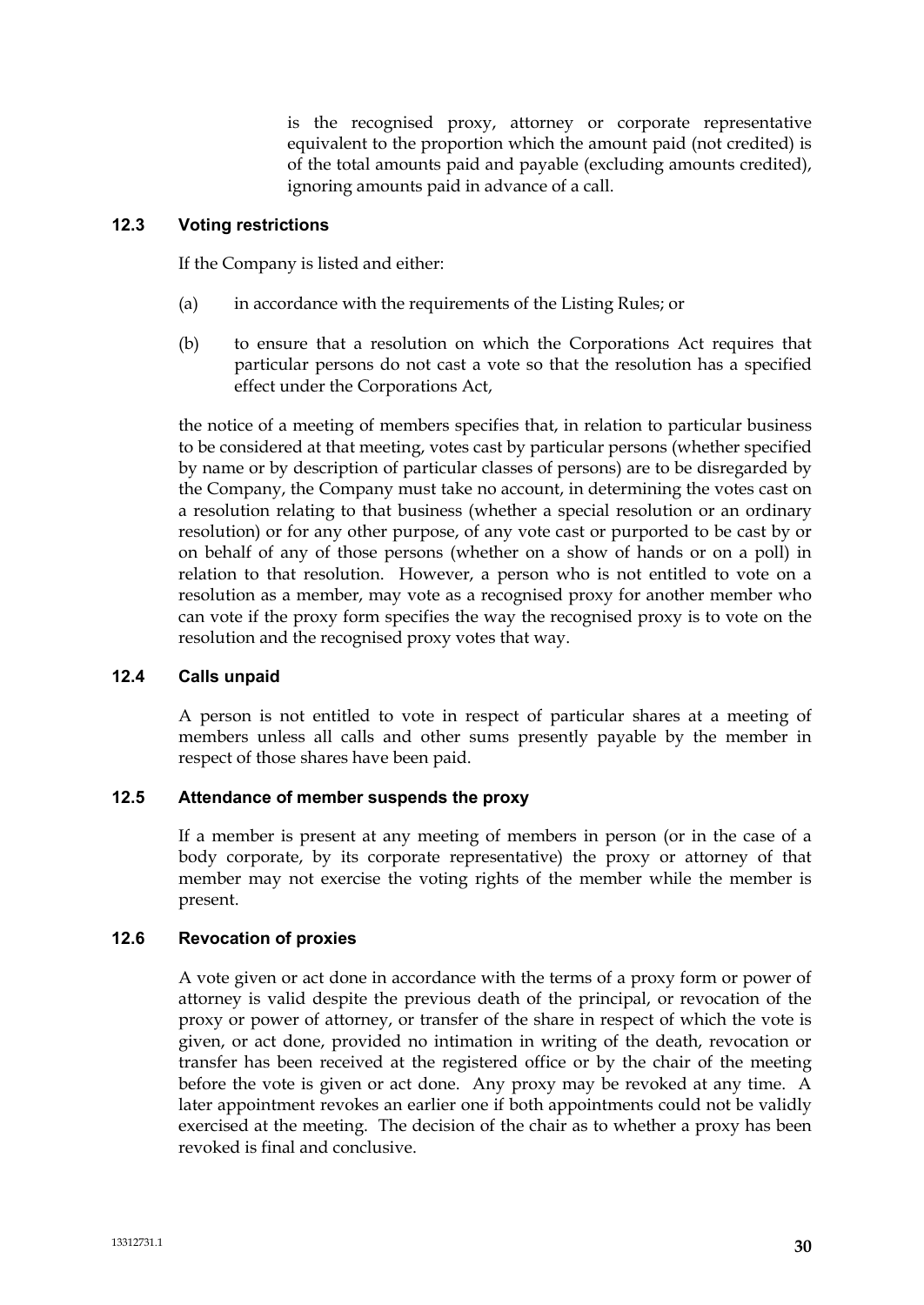## **12.7 Proxy must vote on a poll as directed**

A proxy form may specify the way the proxy is to vote on a particular resolution. If it does:

- (a) the proxy need not vote on a show of hands, but if the proxy does so, the proxy must vote that way; and
- (b) if the proxy is the chair, the proxy must vote on a poll, and must vote that way; and
- (c) if the proxy is not the chair, the proxy need not vote on a poll, but if the proxy does so, the proxy must vote that way.

Nothing in this Clause affects the way that the individual who is a proxy can cast any votes they hold as a member.

## **12.8 Proxy must abstain if directed**

A proxy form may specify that the proxy is to abstain from voting on a particular resolution. If it does the proxy must not vote on that resolution.

## **12.9 Method of voting**

The chair of the meeting may determine that any question to be submitted to a meeting of members be determined by a poll without first submitting the question to the meeting to be decided by a show of hands. Unless the chair of the meeting makes such a determination, each question put to a vote at a meeting of members (except where there is an election of directors by ballot) must be determined by a show of hands (as determined by the chair of the meeting) unless a poll is properly demanded.

#### **12.10 Who may demand a poll**

At a meeting of members a demand for a poll may be made by:

- (a) the chair of the meeting; or
- (b) at least 5 individuals present having the right to vote at on the resolution; or
- (c) any one or more individuals present having the right to vote at least 5% of the votes that may be cast on the resolution on a poll.

#### **12.11 When poll may be demanded**

The poll may be demanded:

- (a) before a vote is taken; or
- (b) before the voting results on a show of hands are declared; or
- (c) immediately after the voting results on a show of hands are declared.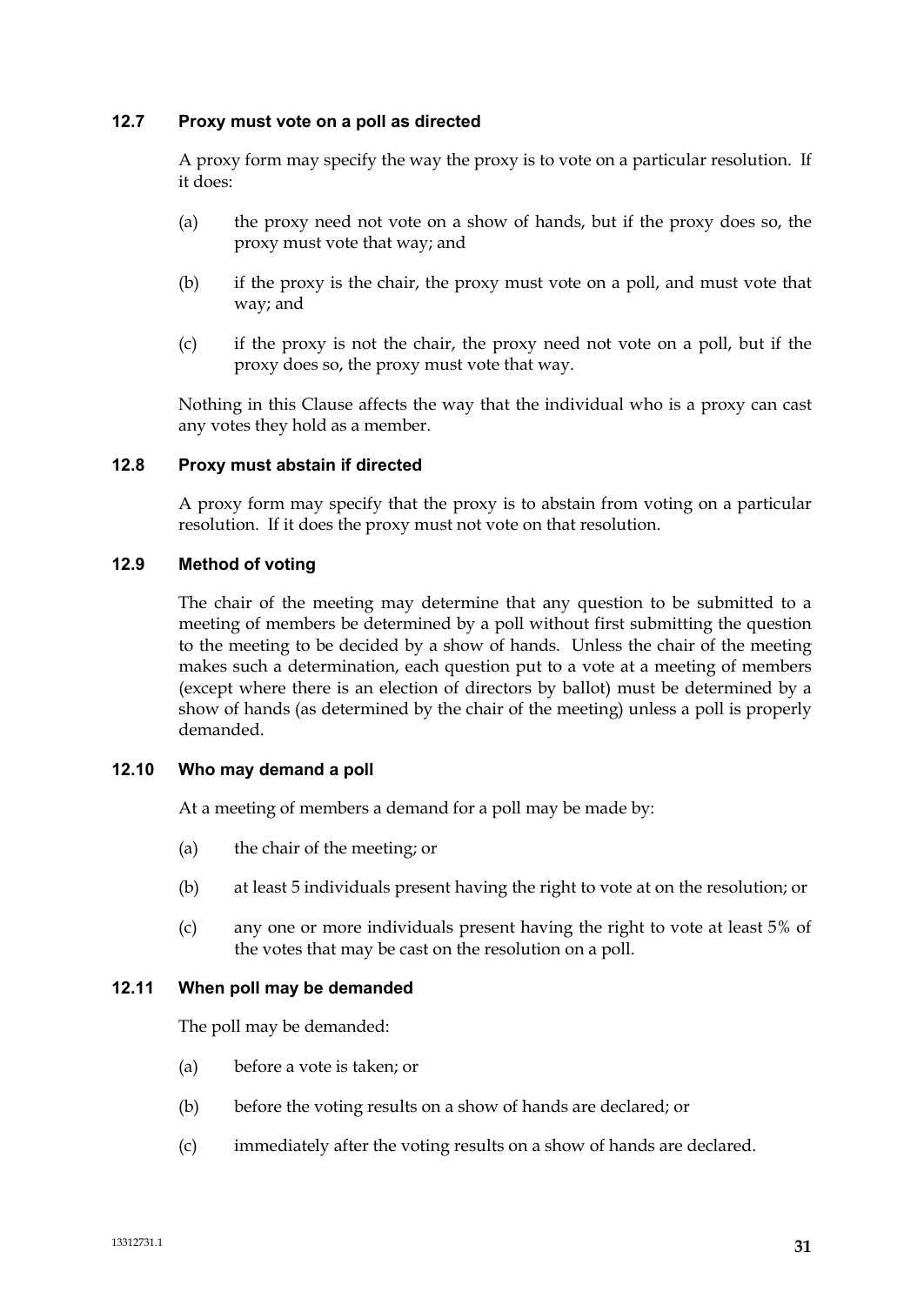## **12.12 Declaring result of vote on show of hands**

At any meeting of members (unless a poll is so demanded) a declaration by the chair of the meeting that a resolution has been carried, or carried by a particular majority, or lost, or has not been carried by a particular majority and an entry in the book containing the minutes of proceedings of the Company is conclusive evidence of the fact without proof of the number or proportion of the votes recorded in favour of or against such resolution.

# **12.13 Conduct of poll**

The demand for a poll may be withdrawn. If a poll is duly demanded (and the demand not withdrawn) it must be taken in such manner and at such time (either at once or after an interval or adjournment or otherwise) as the chair of the meeting directs. The result of the poll is the resolution of the meeting at which the poll was demanded. A poll demanded on any question of adjournment must be taken at the meeting and without an adjournment. The demand for a poll does not prevent the continuance of the meeting for the transaction of any business other than the question on which a poll has been demanded.

## **12.14 No casting vote for chair**

If, on a show of hands or on a poll, the votes are equal:

- (a) the chair of the meeting does not have a casting vote in addition to the vote, if any, of the chair as a member; and
- (b) the motion is defeated.

#### **12.15 Joint holders' vote**

In the case of joint holders, any one of them may vote. If on a particular occasion more than one of the joint holders votes, only the first to vote is counted. If it is not practical to determine which was first, the earliest named in the register to exercise such right (to the exclusion of those named later) prevails. Any such determination (by the chair or returning officer as the case may be) is final and conclusive. Several executors or administrators of a deceased member are, for the purposes of this Clause treated as joint holders of the share.

#### **12.16 Objections**

No objection may be made to the validity of any vote except at the meeting or adjourned meeting or poll at which such vote is tendered and every vote not disallowed at any such meeting or poll is treated as valid.

#### **12.17 Ruling on votes**

The chair of the meeting is the sole judge of the validity of every vote tendered at the meeting and the determination of the chair is final and conclusive.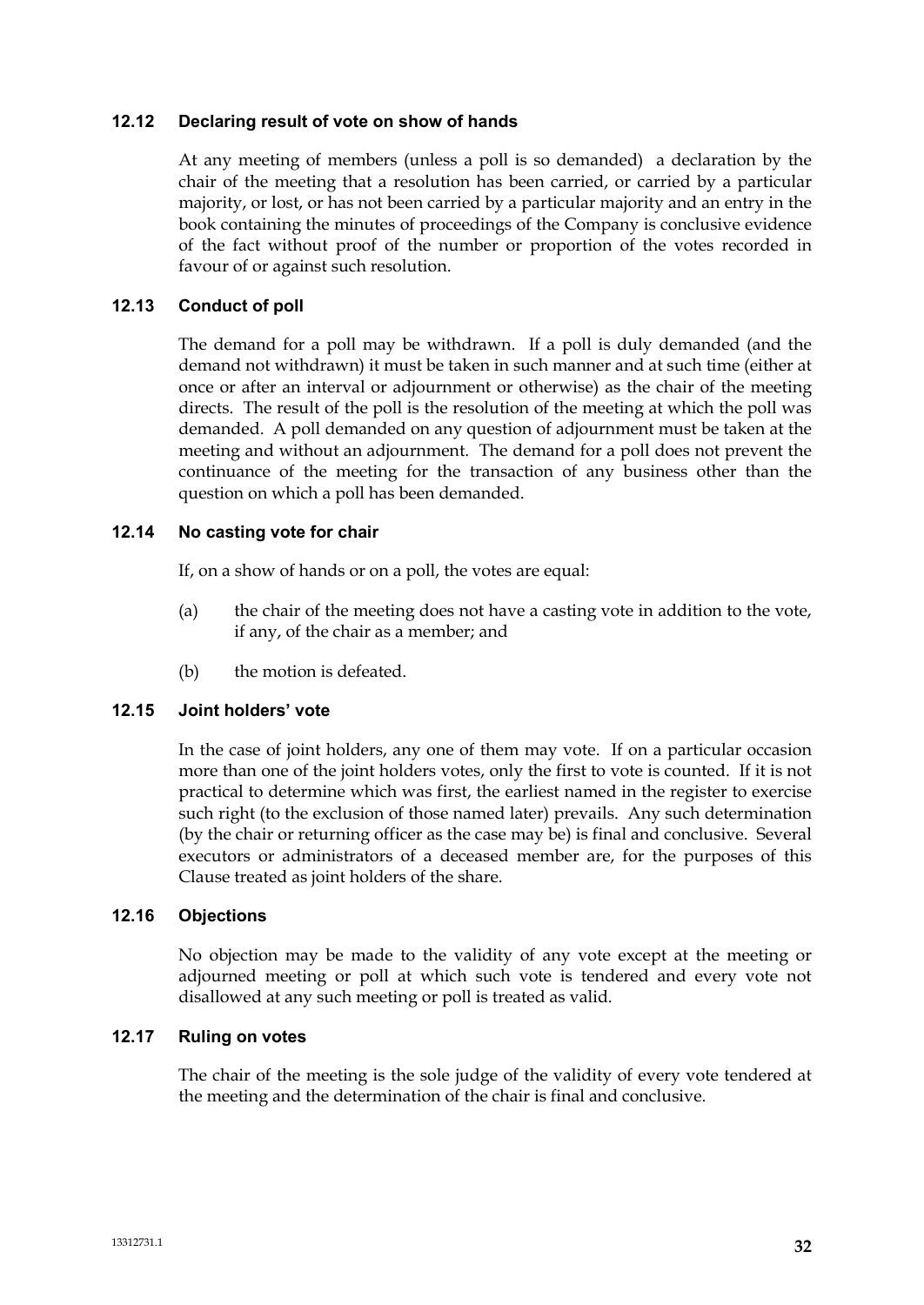## **13. APPOINTMENT AND REMOVAL OF DIRECTORS**

## **13.1 Number of directors**

The number of directors must be not less than 3 nor more than 12.

#### **13.2 No share qualification**

There is no share qualification for directors.

## **13.3 Initial directors**

The directors holding office at the date of adoption of this Clause continue in office subject to this Constitution, with their retirement determined under **Clause 13.5** and **Clause 13.6**, as the case may be.

#### **13.4 Casual appointment**

The directors may at any time appoint any individual as a director, either to fill a casual vacancy or as an addition to the directors. Until that individual is re-elected at a meeting of members, that director is a "**casual appointee**".

#### **13.5 Retirement of casual appointee**

A casual appointee holds office only until the conclusion of the AGM following his or her appointment by the directors and is then eligible for re-election. A casual appointee is not taken into account in determining the number of directors, if any, who are to retire by rotation at such AGM.

#### **13.6 Retirement by rotation**

At the conclusion of every AGM, one-third of the eligible directors (as determined by the next 2 Clauses) must retire from office. No director (except the continuing managing director) may retain office for more than 3 years (or until the conclusion of the third AGM following his or her last election, whichever is the longer) without submitting himself or herself for re-election even though such submission results in more than one-third retiring from office.

#### **13.7 Those who retire**

For the purposes of the preceding Clause:

- (a) the "**eligible directors**" are all directors for the time being, but excluding:
	- (i) all alternate directors;
	- (ii) the continuing managing director;
	- (iii) all casual appointees;
	- (iv) any director who, by reason of his or her age, must seek reappointment at the AGM under section 201C of the Corporations Act;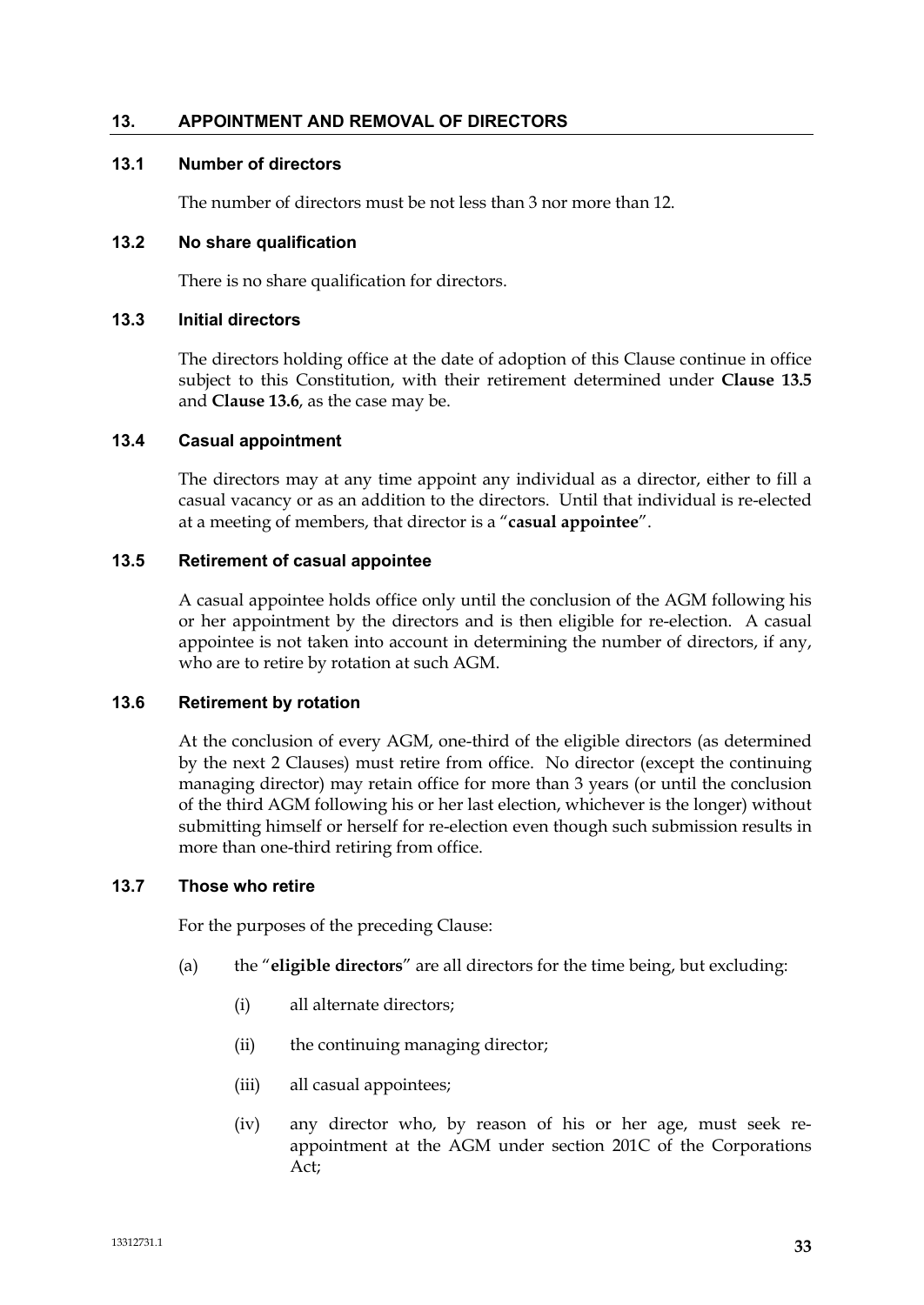- (b) if the number of eligible directors is not a multiple of 3, then the whole number nearest to but not exceeding one-third must retire;
- (c) if as a result of rounding down pursuant to paragraph (b), there would be no director due to retire from office at the conclusion of an AGM and no casual appointee is due to so retire, then one director must retire by rotation at the conclusion of that AGM and is eligible for re-election.

## **13.8 Selection of rotating directors**

In every year the director or directors to retire are the one-third or other nearest whole number who have been longest in office since their last election. As between 2 or more directors who have been in office an equal length of time, the director or directors to retire must, in default of agreement between them, be decided by the secretary by lot. Such agreement or decision, when confirmed in writing by the secretary to the directors concerned, may not be varied or revoked unless all the directors concerned agree. A retiring director is eligible for re-election.

## **13.9 Appointment at AGM**

Unless the directors decide to reduce the number of directors in office (such reduction to be effective from the conclusion of the next AGM), the Company at any AGM at which any director retires may fill the vacated office by either reelecting the same individual or electing some other individual.

#### **13.10 Deemed re-appointment**

If at any AGM the vacated office is not filled, the retiring director, if willing and not disqualified, is treated as having been re-elected unless an ordinary resolution for the re-election of that director is put and lost.

#### **13.11 Candidates requiring nomination**

No individual, except, first, a director retiring by rotation, second, a casual appointee or, third, an individual recommended by the directors for election, is eligible for election to the office of director at any meeting of members (whether an AGM or otherwise) unless duly nominated.

#### **13.12 Valid nominations**

Nominations must be made to the secretary at the registered office. Nominations close at 5.00 p.m. (Sydney time) on the day which is 35 business days before the date for the holding of the meeting of members. For a nomination to be valid:

- (a) the nomination must name the candidate and be signed by not less than 5 members; and
- (b) the individual nominated must consent to act if elected. The consent is sufficient if the individual signs a form of consent on the nomination paper but the secretary may accept any other form of consent, whether accompanying the nomination paper or not, that the secretary deems satisfactory, and such acceptance is final; and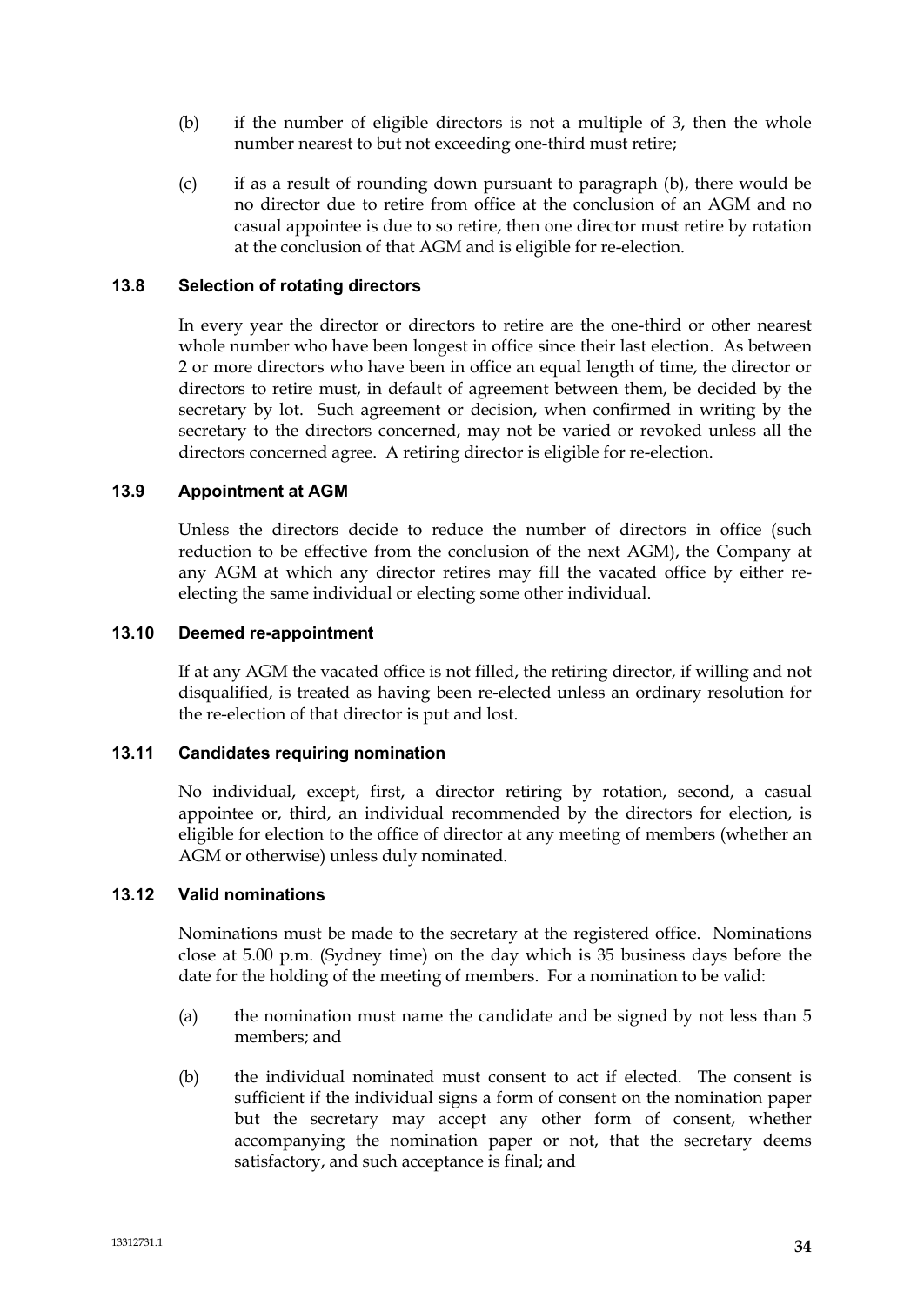(c) the nomination and consent must be received before the close of nominations.

# **13.13 Resignation of director**

Any director may retire from office by giving notice in writing to the Company of the director's intention to do so. Such resignation takes effect immediately unless the resignation is stated in the notice to take effect at some future time in which event the resignation takes effect upon the expiration of such time or the date 3 months from the giving of the notice, whichever is the earlier. A written resignation which has not yet taken effect may be withdrawn by the director, by written notice to the Company, at any time prior to the resignation taking effect.

# **13.14 Vacation of office**

In addition to the circumstances in which the office of director becomes vacant by virtue of the Corporations Act or other provisions of this Constitution, the office of director, by the very fact, is vacated if the director:

- (a) becomes an insolvent under administration; or
- (b) cannot manage the Company because of their mental incapacity and is an individual whose estate or property has had a personal representative or trustee appointed to administer it; or
- (c) is absent from meetings of directors for a continuous period of 6 months without leave of absence from the directors; or
- (d) fails to pay any call due on any shares held by that director for the space of one month, or such further time as the directors allow, after the time when the call has been made; or
- (e) is removed from office by an ordinary resolution.

# **13.15 Less than minimum number of directors**

The continuing directors may act despite any vacancy in their body but if the number falls below the minimum number fixed in accordance with this Constitution, the directors may act only:

- (a) to appoint directors up to that minimum number; or
- (b) to call a meeting of members; or
- (c) in emergencies.

# **14. ALTERNATE DIRECTORS**

#### **14.1 Power to appoint alternate director**

Each director may at any time appoint any individual approved for that purpose by a majority of his or her co-directors to act as an alternate director in the appointor's place.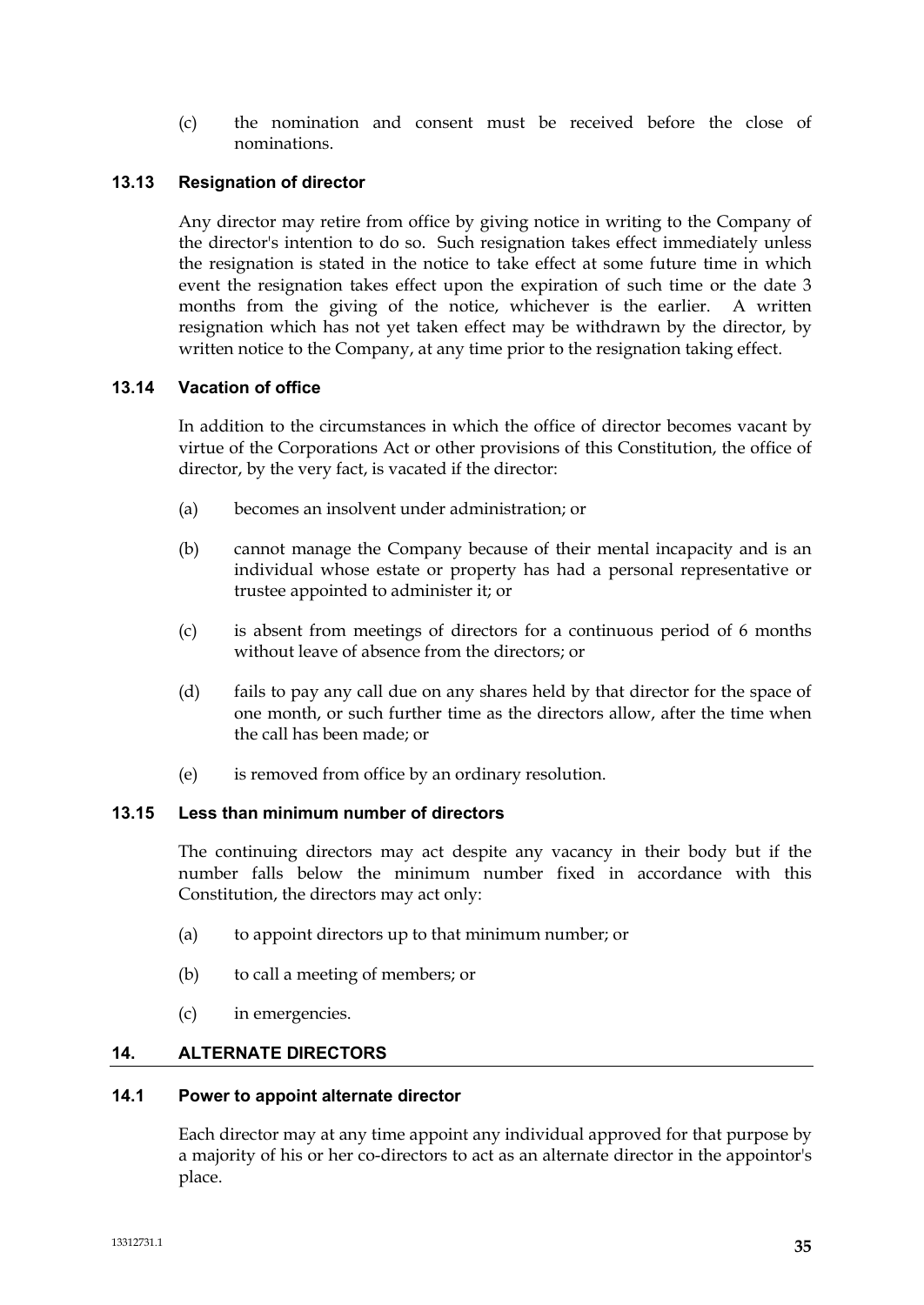### **14.2 Suspension of appointment**

The appointor may vary, suspend, or terminate the appointment of any alternate.

### **14.3 Notice of appointment**

Notice of each such appointment, suspension or termination must be made in writing to the alternate, signed by the appointor, and a copy served on the Company.

### **14.4 Electronic notifications**

Any notice under the preceding Clause or the next Clause may be served by electronic transmission and any such transmission purporting to be signed by a director is treated as being in writing signed by such director.

### **14.5 Role of alternate**

An alternate director, in that capacity:

- (a) is not entitled to receive notice of meetings of the directors, unless the appointor has, by notice in writing to the Company, required it do so either generally or in particular circumstances;
- (b) may attend and vote at a meeting of the directors if the appointor is not present at that meeting;
- (c) is entitled to sign a circular resolution under **Clause 17.10**, unless the appointor has, by notice in writing to the Company, suspended that right either generally or in particular circumstances;
- (d) when acting in the appointor's place at any time, is an officer of the Company and not an agent of the appointor and, in those circumstances, is subject to the duties and has all the powers and rights of a director (subject to this Clause);
- (e) does not have a conflict of interest solely by reason of the fact that the appointor has (or vice versa); and
- (f) is not taken into account in determining either the number of directors or the rotation of directors.

# **14.6 Remuneration of alternate**

An alternate's only rights (if any) as to remuneration for ordinary service as a director are against the appointor and not the Company.

### **14.7 Multiple votes**

A director or any other individual may act as alternate director to represent more than one director, and have as many votes accordingly, but for the purpose of forming a quorum counts as only one director.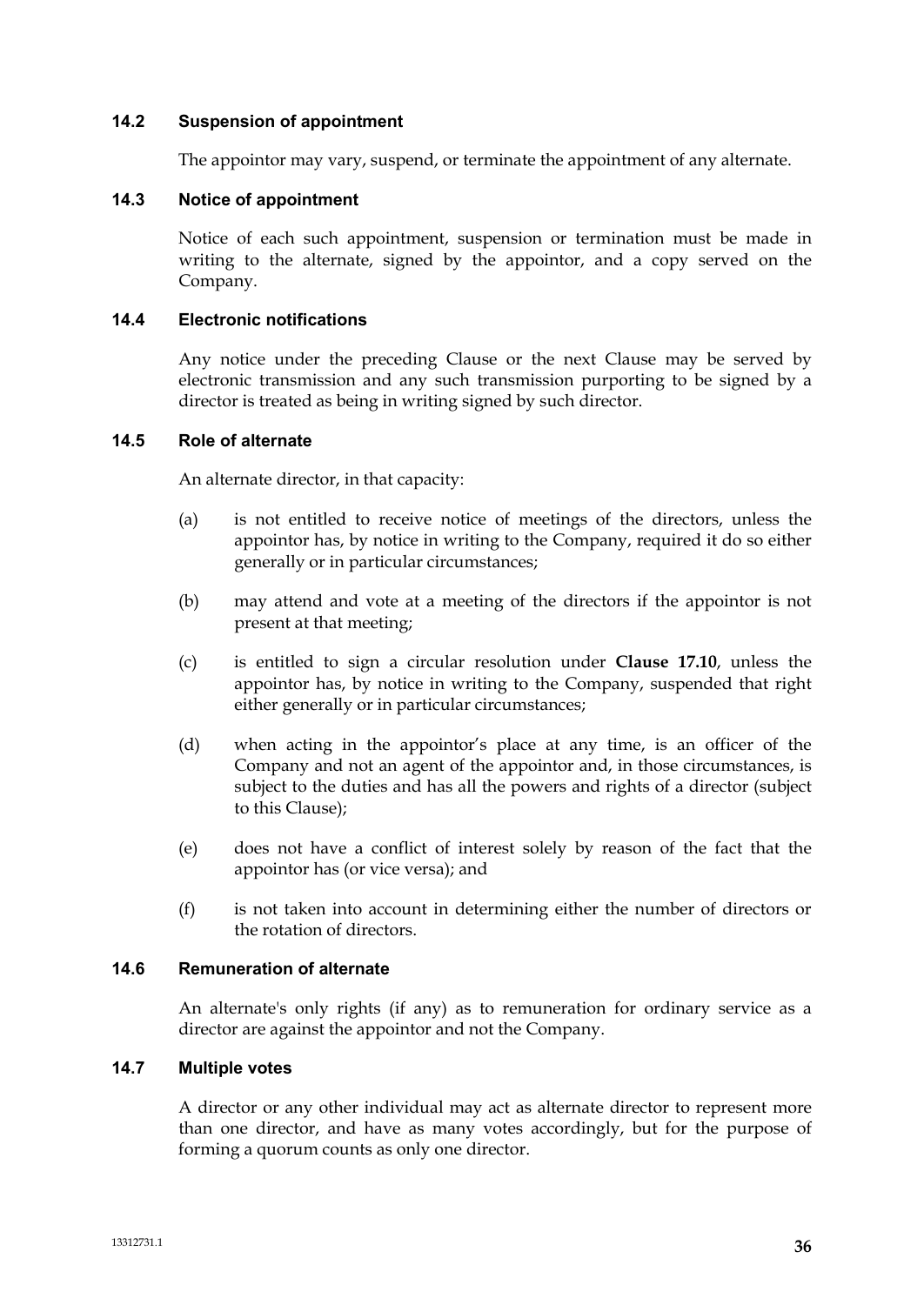### **14.8 Termination of appointment**

The appointment of an alternate director, by the very fact, is terminated:

- (a) if, by writing under the hand of the alternate, left at the registered office, the alternate resigns such appointment; or
- (b) if the appointment of the alternate is terminated by the appointor; or
- (c) if a majority of the co-directors of the appointor withdraw the approval of the individual to act as an alternate; or
- (d) if the appointor vacates office as a director; or
- (e) if the appointment is to act as alternate for one or more directors and all of those named directors have vacated office as directors; or
- (f) on the happening of any event which, if the alternate were a director, would cause the alternate to vacate the office of director.

### **15. MANAGING DIRECTOR**

### **15.1 Appointment of managing directors**

The directors may at any time:

- (a) appoint one or more of their body to be managing director (or managing directors) or to some other executive office of the Company;
- (b) define, limit and restrict that individual's powers;
- (c) fix that individual's remuneration and duties;
- (d) vary any of the powers so conferred; and
- (e) remove that individual from that office (but not as a director) and appoint another (or others) in that individual's place or places.

# **15.2 Continuing managing directors**

If the directors appoint more than one managing director, then the directors must nominate one of the managing directors as "the continuing managing director". The directors may terminate or change the nomination of the continuing managing director at any time. If there is one managing director, then he or she is regarded as the continuing managing director.

#### **15.3 Application of other clauses to managing director**

A continuing managing director is not, while that individual continues to hold that office, subject to retirement by rotation and that individual is not taken into account in determining the rotation of retirement of directors. A managing director, subject to the provisions of any contract between that individual and the Company and subject to this Constitution, is subject to the same provisions as to resignation,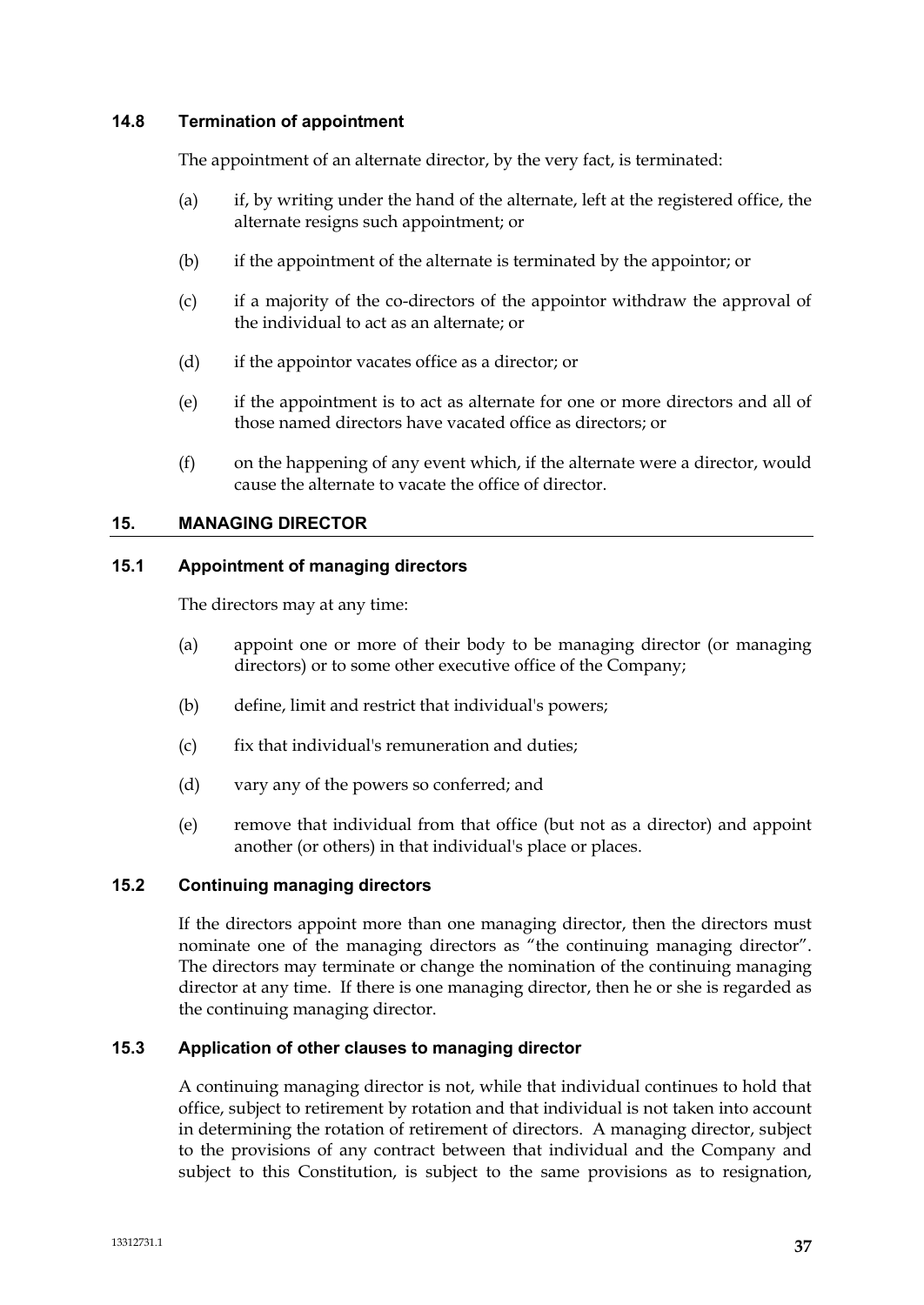disqualification and removal as the other directors and if that individual ceases to hold the office of director from any cause that individual, by the very fact, immediately ceases to be a managing director.

# **15.4 Acting managing director**

If a managing director becomes at any time in any way incapable of acting as such, the directors may appoint any other director to act temporarily as managing director.

### **15.5 Remuneration of executive directors**

Subject to the provisions of any agreement entered into in a particular case, the remuneration of a managing director or other director appointed to an executive office, may at any time be fixed by the directors**.** Such remuneration may be by way of fixed salary, participation in profits of the Company or of any other company in which the Company is interested, or by any or all of those modes but, while the Company is listed, must not be by way of commission on, or percentage of, the operating revenue of the Company.

# **16. REMUNERATION OF DIRECTORS**

### **16.1 Group directors' fees**

A meeting of members may at any time, by ordinary resolution, approve a fixed sum that may be paid in each financial year of the Company as group directors' fees.

# **16.2 Proposal to increase fees for ordinary services**

If there is a proposal to increase group directors' fees, the notice calling the meeting of members at which such increase is to be proposed must state the amount of the proposed increase and the maximum sum that may be paid if the increase is approved.

# **16.3 Fees for ordinary services of directors of the Company**

In each financial year of the Company the directors must be paid out of the funds of the Company as remuneration, for their ordinary services as directors of the Company, such sum as the directors determine, but it must not exceed that last fixed under **Clause 16.1**. The sum so determined must be divided among the directors in such proportion and manner as they may at any time determine or, in default of determination, equally.

# **16.4 Fees for ordinary services of directors of other group companies**

The Company, through its control of its wholly-owned subsidiaries, must ensure that, after taking into account the sum determined under the preceding Clause, the group directors' fees paid in each financial year do not exceed that last fixed under **Clause 16.1**.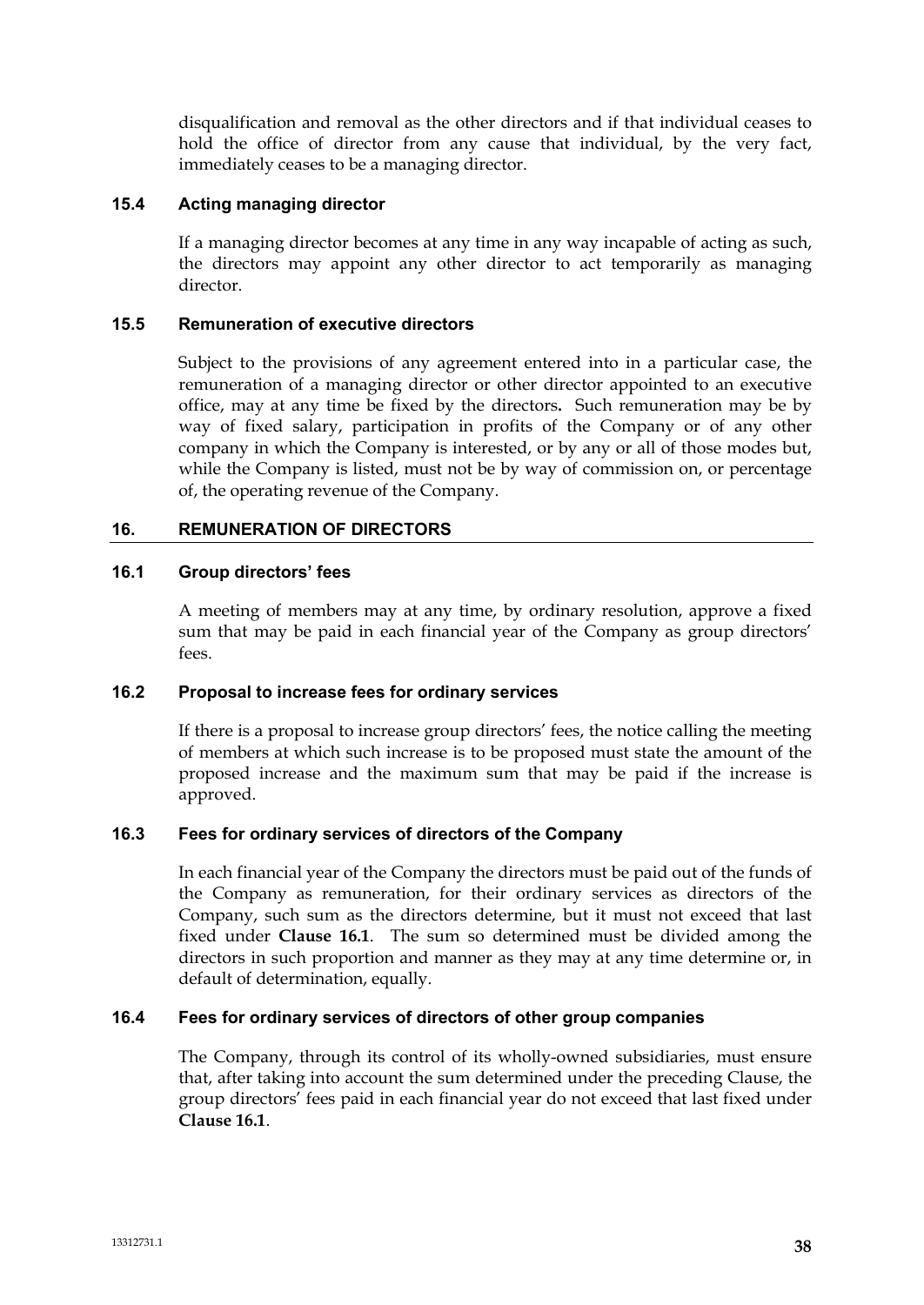### **16.5 Expenses of directors**

Each director is entitled to be paid all travelling and other expenses incurred, or to be incurred, by him or her in connection with his or her attendance at board meetings and meetings of members or otherwise in connection with the business of the Company.

### **16.6 Additional remuneration for extra services**

Any director who, being willing, is called upon to perform extra services or to make any special exertions or to undertake any executive or other work for the Company beyond the director's ordinary duties or to go or reside abroad or otherwise for any of the purposes of the Company is entitled to be remunerated either by a fixed sum or a salary as may be determined by the directors. Such remuneration may be either in addition to**,** or in substitution for**,** that director's share in the remuneration referred to in **Clause 16.3**.

### **16.7 Daily accrual**

The remuneration of each director for ordinary services accrues from day to day and is apportionable accordingly. A resolution of directors cancelling, suspending, reducing or postponing payment of such remuneration or any part of it binds all the directors for the time being.

### **16.8 Payment of retirement benefit**

Upon a director ceasing, or at any time after his or her ceasing whether by retirement or otherwise, to hold that office, the directors may pay to the former director, or in the case of death to the former director's legal personal representatives, or to the director's dependants or any of them, a lump sum payment in respect of past services of such director (either in that capacity or as an officer of a related body corporate of the Company) of an amount not exceeding the amount permitted by the Corporations Act and the Listing Rules. The Company may contract with any director to secure payment of any such sum to him or her, to the director's legal personal representatives, dependants or any of them.

#### **16.9 Contributions to a superannuation fund**

The Company may at any time make contributions to a superannuation or similar fund for the benefit of any director. Any such contribution is in addition to, and not regarded as part of, the remuneration approved by members under this Constitution.

# **17. PROCEEDINGS OF DIRECTORS**

### **17.1 Mode of meeting**

The directors may meet together for the dispatch of business, adjourn and otherwise regulate their meetings as they see fit. The directors may conduct their meetings by telephone or other form of communication without a director being in the physical presence of another director or other directors providing all directors have a reasonable opportunity to hear and be heard by each other.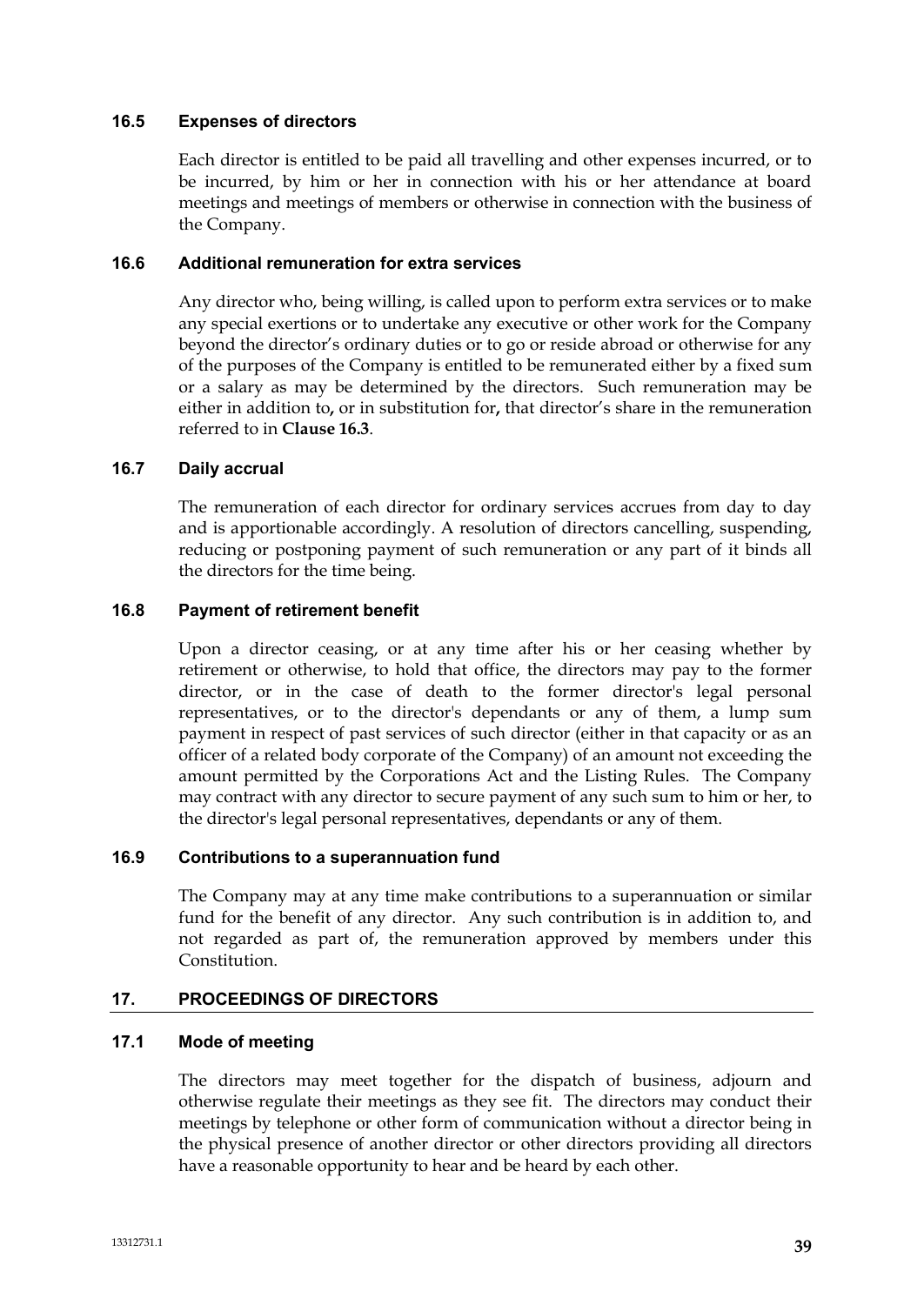### **17.2 Quorum**

A quorum for a meeting of the directors is 2 directors.

# **17.3 Chair calling a meeting**

The chair of the directors may at any time call a meeting of the directors to be held at such time and place as the chair chooses and such meeting shall not be invalidated by reason only of lack of convenience if a quorum of directors forms.

# **17.4 Secretary calling a meeting**

The secretary, upon the request of any other director, must call a meeting of the directors to be held at such time and place as is convenient to the directors.

### **17.5 Notice of meeting**

Notice of each meeting of the directors:

- (a) may be given by such means as is convenient, including by telephone or electronic transmission; and
- (b) must be given to all eligible directors and all eligible alternate directors.

### **17.6 Recipients of notice**

For the purposes of the preceding Clause:

- (a) the "**eligible directors**" are all directors for the time being but excluding, first, all alternate directors, second, those given leave of absence, and third, those who in the belief of the individual calling the meeting are absent from Australia;
- (b) the "**eligible alternate directors**" are those alternate directors in respect of whom an appointor has, under **Clause 14.5**, required the Company to give such a notice to the alternate, but excluding those alternate directors who, in the belief of the individual calling the meeting, are absent from Australia; and
- (c) the accidental omission to give notice of any meeting of the directors to, or the non-receipt of any such notice by, an individual entitled to receive that notice does not invalidate the calling of the meeting or any resolution passed at any such meeting.

# **17.7 Appointment of chair**

The directors may elect one of their number to be chair of their meetings and may determine the period for which that individual is to hold that office. Such individual is entitled to use the title "Chairman", "Chairperson" or "Chair". If no chair is elected or if at any meeting of the directors the chair is not present within 15 minutes of the time appointed for holding the meeting, subject to the next Clause, the directors present must choose one of their number to be chair of such meeting.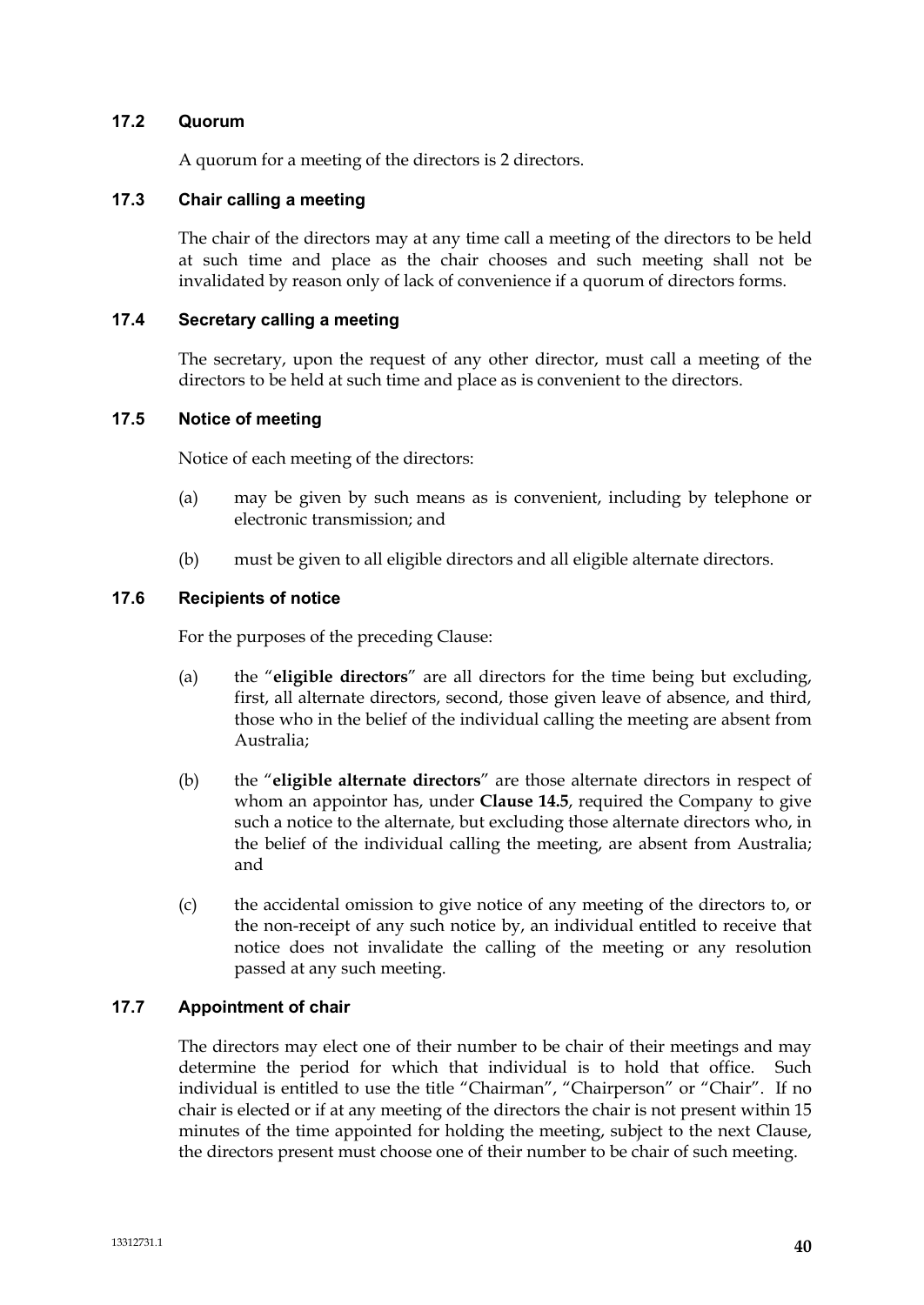# **17.8 Appointment of deputy chair**

The directors may elect one of their number to be the deputy chair of their meetings and may determine the period for which that individual is to hold that office. Such individual is entitled to use the title "Deputy Chairman", "Deputy Chairperson" or "Deputy Chair" In the absence of the chair at a meeting of the directors, the deputy chair may exercise all the powers and authorities of the chair.

### **17.9 Votes of directors**

Questions arising at any meeting of the directors must be decided by a majority of votes cast and each director has one vote. An individual who is an alternate director is entitled (in addition to his or her own vote if a director) to one vote on behalf of each director whom the alternate represents (as an alternate director at the meeting) and who is not personally present. If there is an equality of votes, provided more than 2 directors present are competent to vote on the question at issue but not otherwise, the chair may exercise a second or casting vote.

### **17.10 Circular resolution of directors**

If a majority in number of the eligible directors have signed a document containing a statement that they are in favour of a resolution of the directors in terms set out in the document, a resolution in those terms is treated as having been passed at a meeting of the directors held on the day on which the document was signed or, if the directors sign the documents on different days, on the day on which the document was last signed by a director thereby constituting a majority in number of the eligible directors unless the document, by its terms, is said to take effect from an earlier date.

# **17.11 Signing of circular resolution**

For the purposes of the preceding Clause:

- (a) the "**eligible directors**" are all directors for the time being but excluding, first, all alternate directors, second, those who, at a meeting of directors, would not be entitled to vote on the resolution and, third, those then outside Australia;
- (b) each director, other than one not entitled to vote on the resolution, may sign the document;
- (c) if an individual who is not entitled to vote on the resolution signs the document, it does not invalidate the resolution if it is otherwise valid;
- (d) unless the right has been suspended by the appointor under **Clause 14.5**, each alternate director may sign the document in the appointor's place if the alternate director reasonably believes that the appointor is unavailable to sign the document. An alternate may sign even if the available appointor could not have voted on the resolution. An alternate director who represents more than one director may sign as many times accordingly;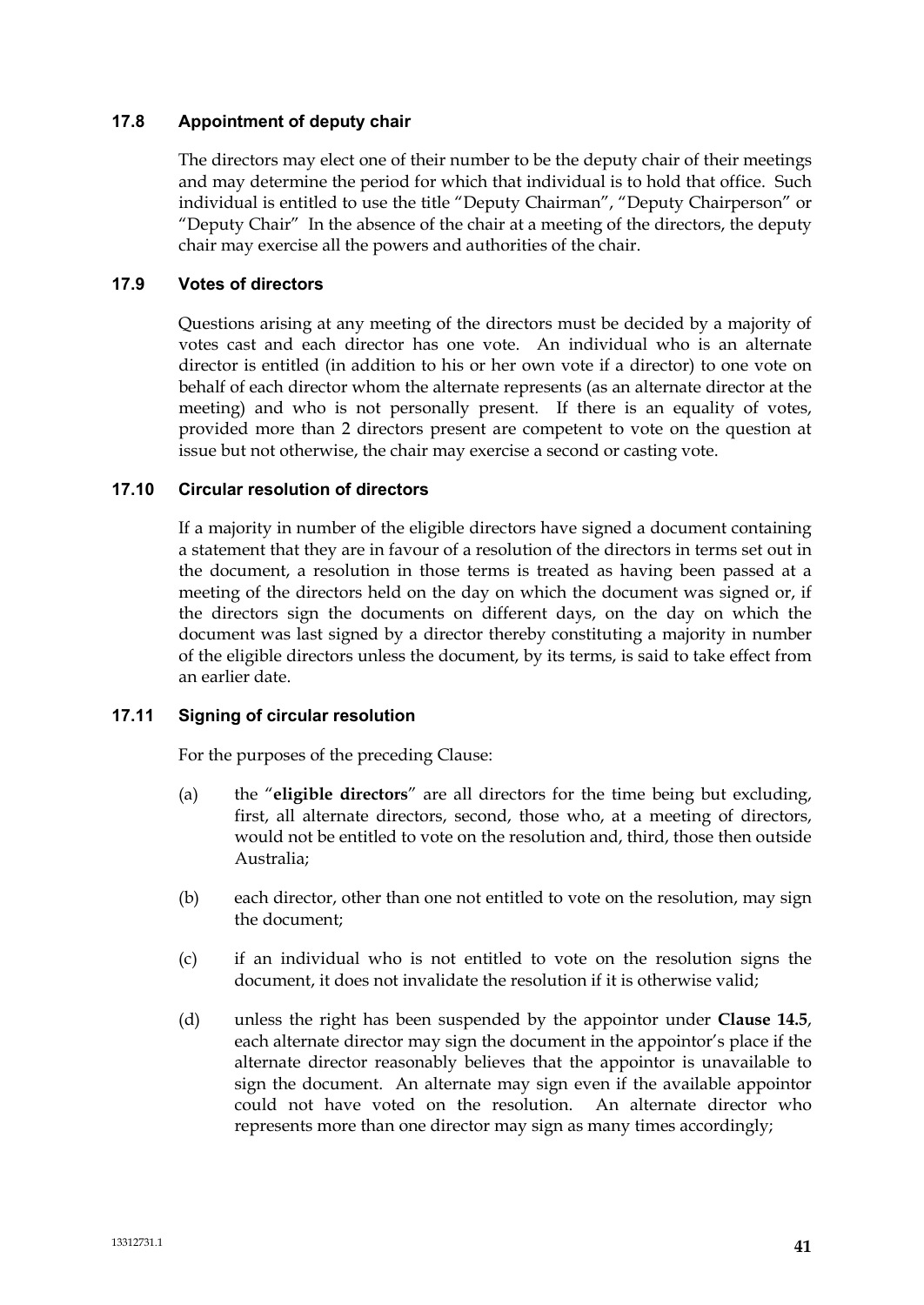- (e) if there is only one eligible director, he or she may sign the document and it then takes effect under the preceding Clause;
- (f) an electronic transmission purporting to be signed by a director or alternate director is treated as being in writing signed by such individual; and
- (g) 2 or more separate documents containing statements in identical terms each of which is signed by one or more directors are together treated as constituting one document containing a statement in those terms signed by those directors on the respective days on which they signed the separate documents.

# **17.12 Deemed minute**

The document or documents referred to in the 2 preceding Clauses are treated as constituting a minute of that meeting and must be entered in books kept for that purpose.

# **17.13 Validity of acts of directors**

All acts done at any meeting of the directors or of a committee of directors or other persons or by any individual acting as a director or any person purporting to act as an attorney under power of the Company are, despite the fact that later it is discovered that there was some defect in the appointment or continuance in office of such director, person or attorney so acting or that they or any of them were disqualified or were not entitled to vote, as valid as if every such person had been duly appointed or had duly continued in office and was qualified to be a director or attorney and was entitled to vote.

# **18. MATERIAL PERSONAL INTERESTS OF DIRECTORS**

#### **18.1 Requirement to leave the meeting**

A director who has a material personal interest in a matter that is being considered at a meeting of directors must not:

- (a) be present while the matter is being considered at the meeting; or
- (b) vote on the matter.

# **18.2 Exemptions from having to leave**

The preceding Clause does not apply if:

- (a) the interest does not need to be disclosed under section 191 of the Corporations Act (whose terms are reflected in **Clause 18.3**) by reason of an exemption under section 191(2) (whose terms are reflected in **Clause 18.4**); or
- (b) the director is permitted to do so by a declaration or order made by the Australian Securities and Investments Commission under section 196 of the Corporations Act; or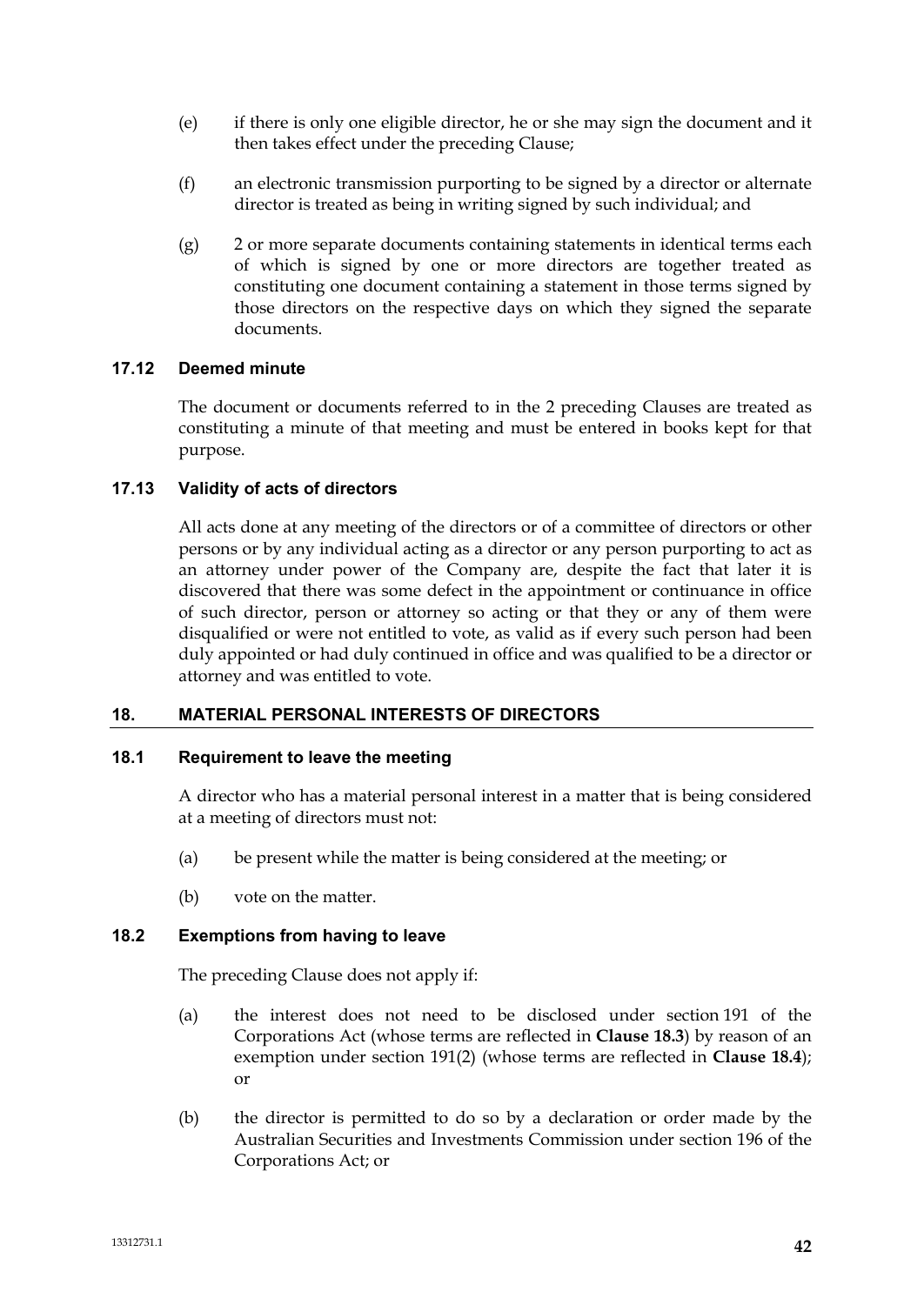- (c) if there are not enough directors to form a quorum for a directors' meeting because of **Clause 18.1**, one or more of the directors (including those who have a material personal interest in the matter) may call a general meeting to consider a proposed resolution to deal with the matter; or
- (d) if directors who do not have a material personal interest in the matter have passed a resolution that:
	- (i) identifies the director, the nature and extent of the director's interest in the matter and its relation to the affairs of the company; and
	- (ii) states that those directors are satisfied that the interest should not disqualify the director from voting or being present.

# **18.3 Director's duty to notify**

A director who has a material personal interest in a matter that relates to the affairs of the Company must give the other directors notice of the interest unless the next Clause says otherwise.

### **18.4 Exemptions from having to give notice**

The director does not need to give notice of an interest under the preceding Clause if:

- (a) the interest:
	- (i) arises because the director is a member of the Company and is held in common with the other members of the Company; or
	- (ii) arises in relation to the director's remuneration as a director of the Company; or
	- (iii) relates to a contract the Company is proposing to enter into that is subject to approval by the members and will not impose any obligation on the Company if it is not approved by the members; or
	- (iv) arises merely because the director is a guarantor or has given an indemnity or security for all or part of a loan (or proposed loan) to the Company; or
	- (v) arises merely because the director has a right of subrogation in relation to a guarantee or indemnity referred to in paragraph (iv); or
	- (vi) relates to a contract that insures, or would insure, the director against liabilities the director incurs as an officer of the Company (but only if the contract does not make the Company or a related body corporate the insurer); or
	- (vii) relates to any payment by the Company or a related body corporate in respect of an indemnity permitted under section 199A of the Corporations Act or any contract relating to such an indemnity; or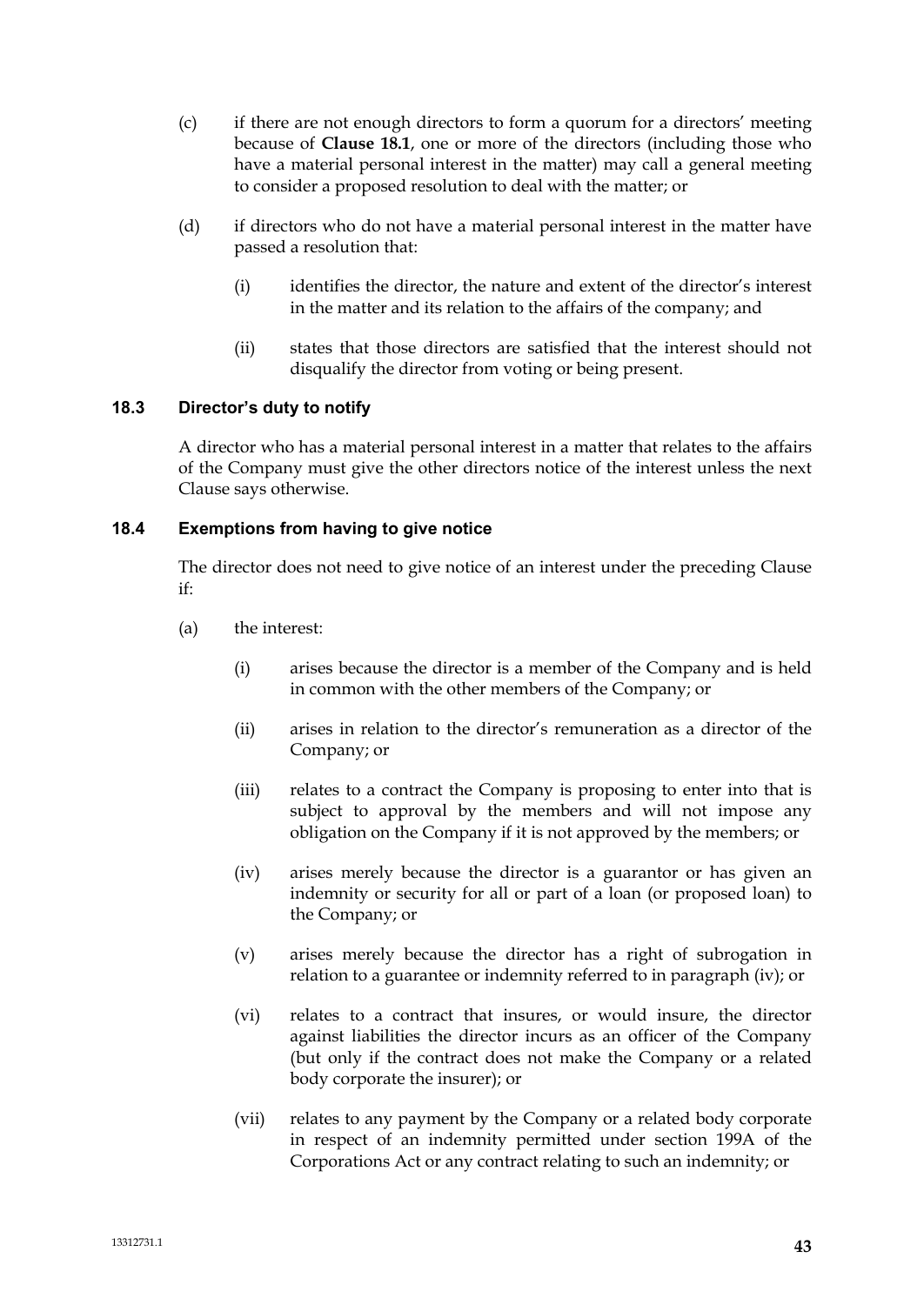- (viii) is in a contract, or proposed contract, with, or for the benefit of, or on behalf of, a related body corporate and arises merely because the director is a director of the related body corporate; or
- (b) all the followings conditions are satisfied:
	- (i) the director has already given notice of the nature and extent of the interest and its relation to the affairs of the Company under **Clause 18.3**; and
	- (ii) if an individual who was not a director of the Company at the time when the notice under **Clause 18.3** was given is appointed as a director of the Company, the notice is given (by someone) to that individual; and
	- (iii) the nature or extent of the interest has not materially increased above that disclosed in the notice; or
- (c) the director has given a standing notice of the nature and extent of the interest under **Clause 18.6** and the standing notice is still effective in relation to the interest (as to which see **Clauses 18.10 and 18.11**).

# **18.5 Notice of material personal interest**

The notice required by **Clause 18.3** must:

- (a) give details of:
	- (i) the nature and extent of the interest; and
	- (ii) the relation of the interest to the affairs of the Company; and
- (b) be given at a meeting of the directors as soon as practicable after the director becomes aware of their interest in the matter.

The details must be recorded in the minutes of the meeting.

# **18.6 Standing notice about an interest**

A director who has an interest in a matter may give the other directors standing notice of the nature and extent of the interest in the matter in accordance with the next Clause. The notice may be given at any time and whether or not the matter relates to the affairs of the Company at the time the notice is given. The standing notice may be given to the other directors before the interest becomes a material personal interest.

# **18.7 Form of standing notice**

The notice under the preceding Clause must:

- (a) give details of the nature and extent of the interest; and
- (b) be given: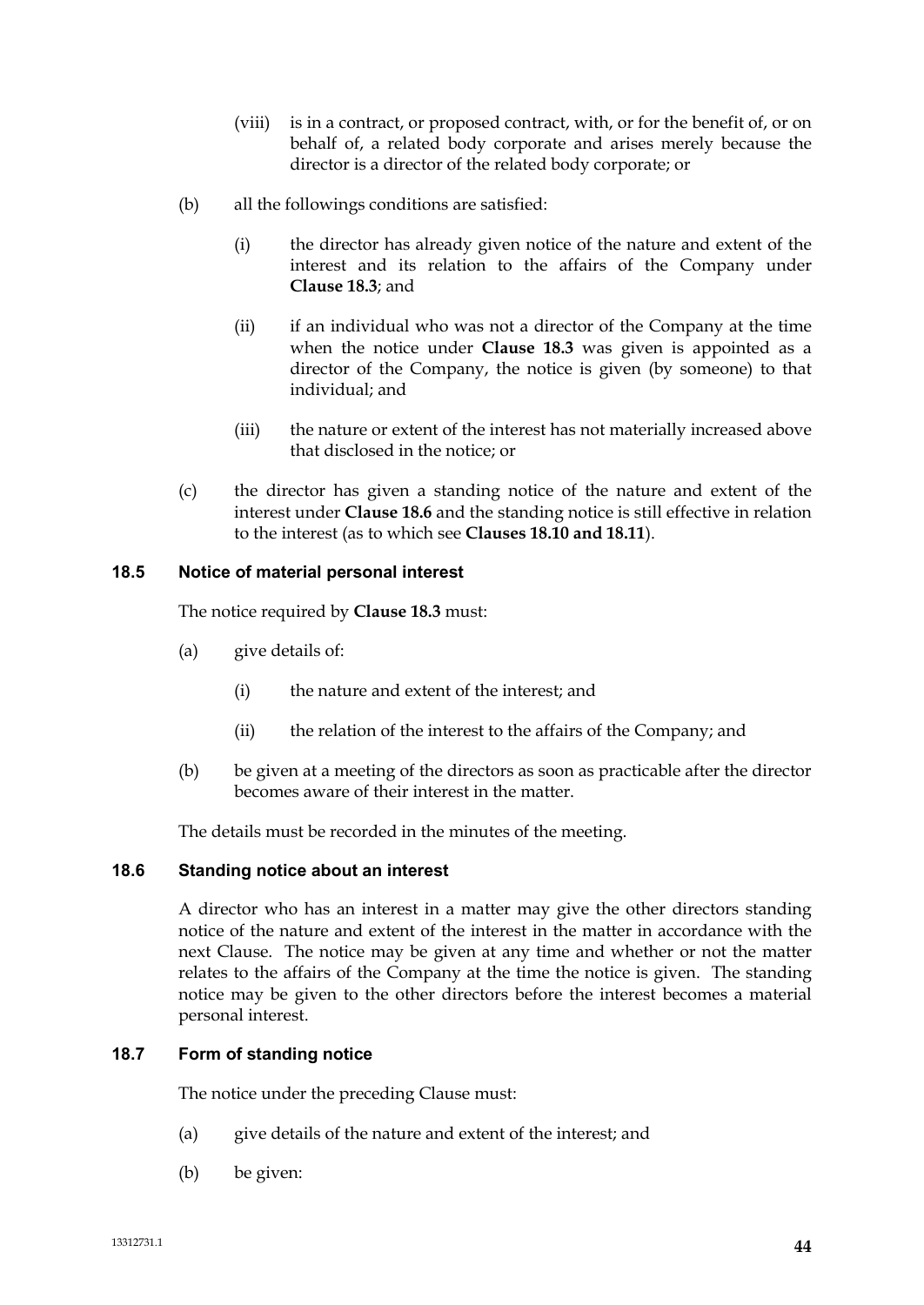- (i) at a meeting of the directors (either orally or in writing); or
- (ii) to the other directors individually in writing.

The standing notice is given under paragraph (b)(ii) when it has been given to every director.

### **18.8 Standing notice must be tabled if given to directors individually**

If the standing notice is given to the other directors individually in writing, it must be tabled at the next meeting of the directors after it is given.

### **18.9 Nature and extent of interest must be recorded in minutes**

The director must ensure that the nature and extent of the interest disclosed in the standing notice is recorded in the minutes of the meeting at which the standing notice is given or tabled.

### **18.10 Dates of effect and expiry of standing notice**

The standing notice:

- (a) takes effect as soon as it is given; and
- (b) ceases to have effect if an individual who was not a director of the Company at the time when the notice was given is appointed as a director of the Company.

A standing notice that ceases to have effect under the paragraph (b) commences to have effect again if it is given (by someone) to the individual referred to in that paragraph.

#### **18.11 Effect of material increase in nature or extent of interest**

The standing notice ceases to have effect in relation to a particular interest if the nature or extent of the interest materially increases above that disclosed in the standing notice.

# **18.12 Effect of contravention**

A contravention of any of the Clauses in this Section by a director does not affect the validity of any act, transaction, agreement, instrument, resolution or other thing.

#### **19. POWERS AND DUTIES OF DIRECTORS**

### **19.1 Powers generally**

Subject to the Corporations Act and to any other provisions of this Constitution, the management and control of the Company and of the business and affairs of the Company is vested in the directors who may exercise all such powers of the Company and do all such acts or things as are not by this Constitution or by the Corporations Act expressly required to be exercised or done by a meeting of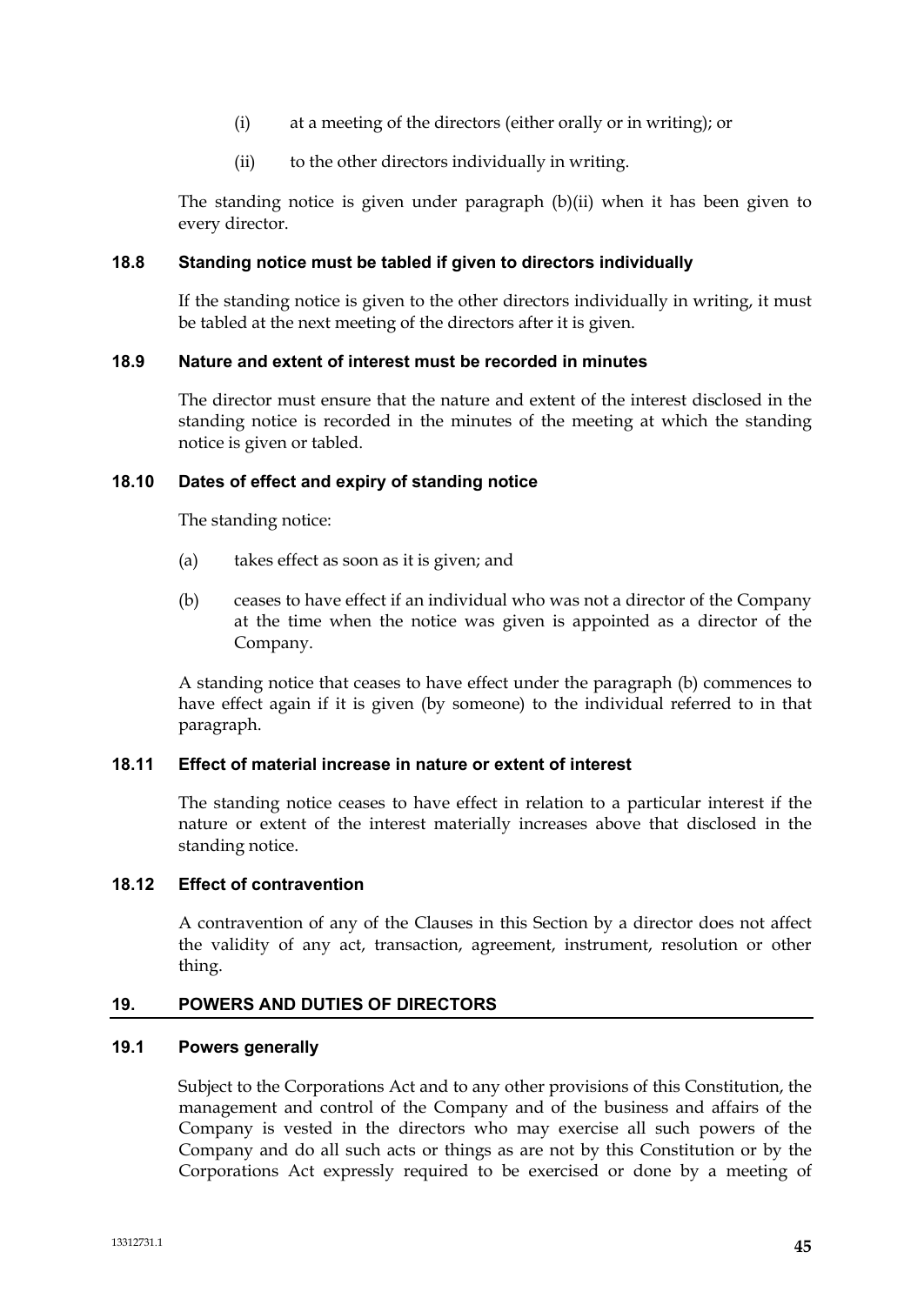members. No ordinary resolution, special resolution, or change in this Constitution, invalidates any prior act of the directors which would have been valid if that resolution or change had not been adopted or passed.

# **19.2 Sale of main undertaking**

If the Company is listed, any sale or disposal of the Company's main undertaking is conditional upon approval or ratification by ordinary resolution at a meeting of members held in accordance with the Listing Rules.

# **19.3 Borrowing**

The directors have the power to raise or borrow any sum or sums of money and to secure the payment or repayment of such moneys and any other obligation or liability of the Company in such manner and on such terms in all respects as they think fit. This includes upon the security of any mortgage or by the issue of debentures or debenture stock of the Company charged upon all or any of the property of the Company (both present and future) including its goodwill, undertaking and uncalled capital for the time being or upon bills of exchange, promissory notes or other obligations or otherwise.

# **19.4 Security**

Without limiting the generality of the preceding Clause, the directors have power to make such loans to, and to provide such guarantees and security for obligations undertaken by, directors of the Company as may be permitted by the Corporations Act or by resolution of the Company in accordance with the Corporations Act.

# **19.5 Execution of negotiable instruments**

All cheques, promissory notes, drafts, bills of exchange and other negotiable instruments and all receipts for money paid to the Company may be signed, drawn, accepted, endorsed or otherwise executed as the case may be in such manner as the directors at any time determine.

# **19.6 Appointment of attorney**

The directors may at any time, by power of attorney, appoint any person or persons to be the attorney or attorneys of the Company for such purposes and with such powers, authorities and discretions (not exceeding those vested in or exercisable by the directors under this Constitution) and for such period and subject to such conditions as they may think fit. Any such powers of attorney may contain such provisions for the protection and convenience of persons dealing with any such attorney as the directors may think fit and may also authorise any such attorney to delegate all or any of the powers authorities and discretions vested in the attorney.

# **20. DELEGATION**

# **20.1 Delegates of powers**

The directors may delegate any of their powers to:

(a) a committee (as to which see **Section 21**); or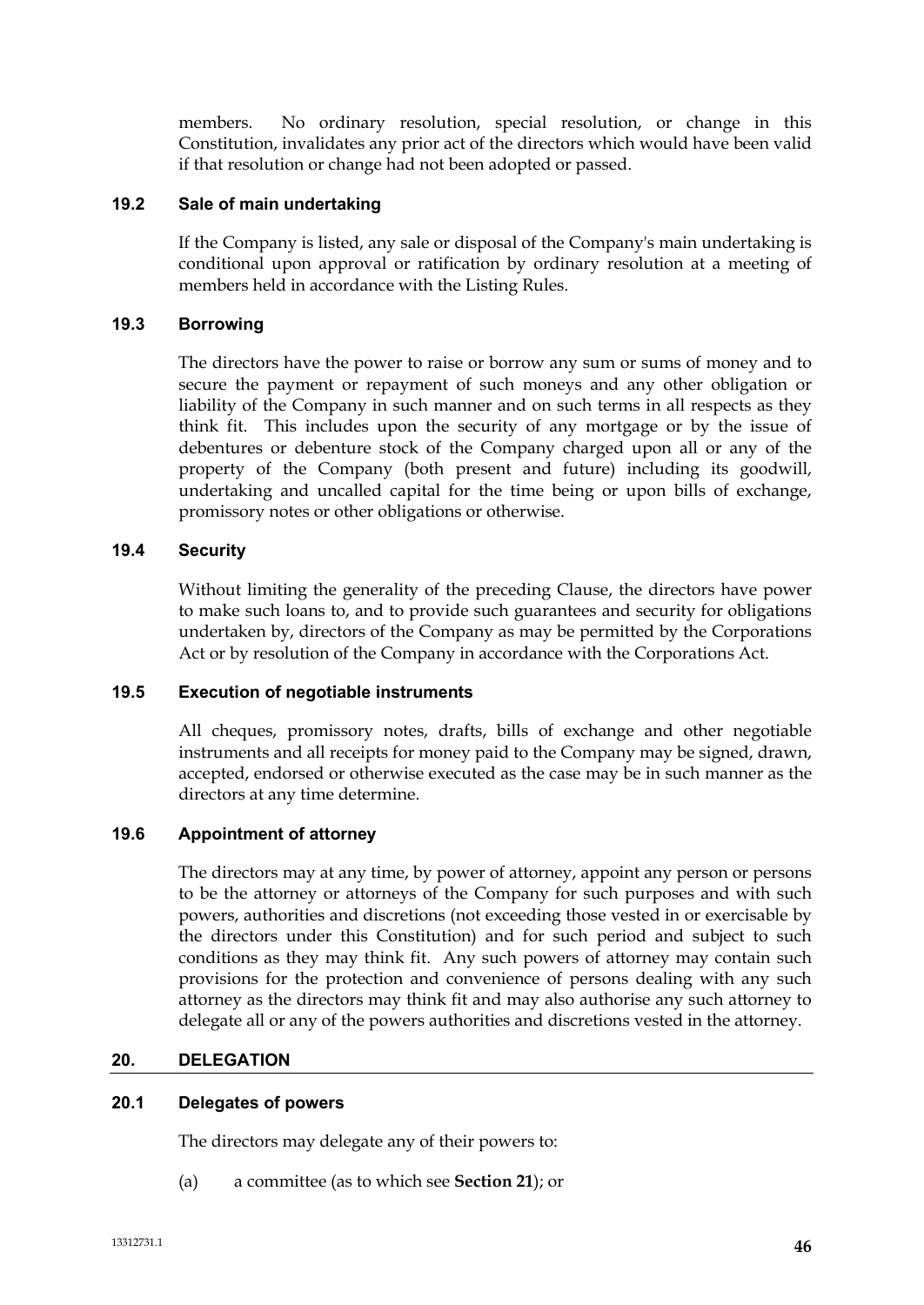- (b) a director; or
- (c) an employee of the Company; or
- (d) any other individual.

### **20.2 Exercise of powers**

The delegate must exercise the powers delegated in accordance with any directions of the directors.

# **20.3 Effect of exercise of powers**

The exercise of the power by the delegate is as effective as if the directors had exercised it.

### **20.4 Concurrent power**

The directors may still act in exercise of the same power so delegated.

### **20.5 Revocation of power**

The directors may at any time, and without having to give a reason, alter or revoke any delegation of power.

### **20.6 Appointment of attorney**

The directors may at any time, by power of attorney, appoint any person or persons to be the attorney or attorneys of the Company for such purposes and with such powers, authorities and discretions (not exceeding those vested in or exercisable by the directors under this Constitution) and for such period and subject to such conditions as they may think fit. Any such powers of attorney may contain such provisions for the protection and convenience of persons dealing with any such attorney as the directors may think fit and may also authorise any such attorney to delegate all or any of the powers authorities and discretions vested in the attorney.

# **21. COMMITTEES**

# **21.1 Delegation to committee**

The directors may:

- (a) delegate any of their powers to committees consisting of such one or more individuals, whether directors or not, as they think fit; and
- (b) establish advisory committees (or other committees not having delegated power of directors) consisting of such individual or individuals as they think fit.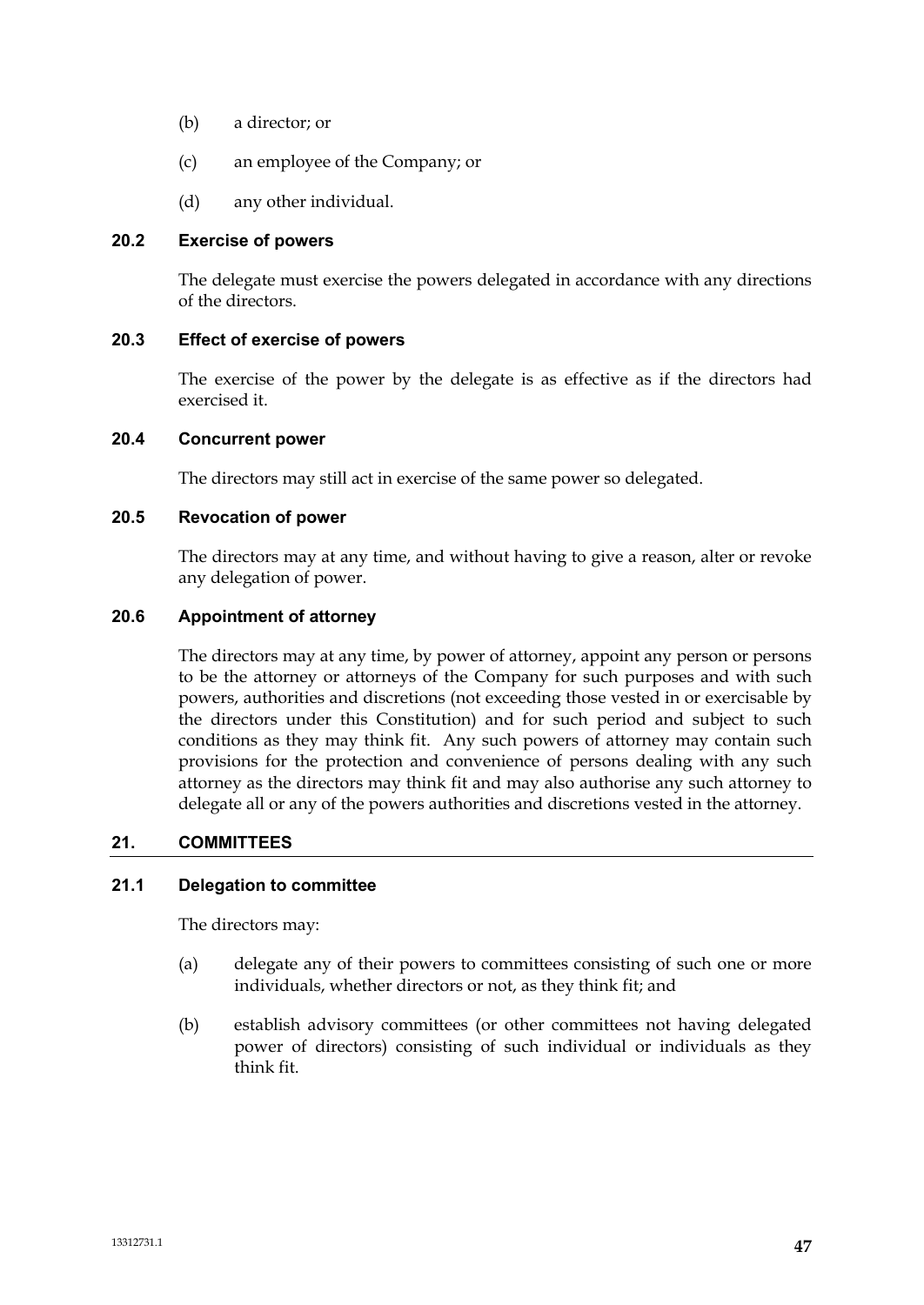### **21.2 Committee powers**

Any committee so formed or individual or individuals so appointed must, in the exercise of the powers so delegated, or functions entrusted, conform to any directions that may at any time be imposed by the directors.

# **21.3 Committee meetings**

The meetings and proceedings of any committee consisting of 2 or more individuals are governed by the provisions in this Constitution for regulating the meetings and proceedings of the directors so far as they are capable of application and not affected by any resolution made, or direction given, by the directors under the preceding Clause.

# **21.4 Committee members as officers**

Each individual appointed to a committee under paragraph (a) of **Clause 21.1**, if not otherwise an officer of the Company, is when exercising the powers so delegated or functions entrusted, an officer of the Company.

### **21.5 Other constraints**

In addition to the matters in **Clauses 20.2 to 20.5**, a committee is governed by the following:

- (a) unless expressly authorised by the directors, a committee to which the directors have delegated power cannot, in turn, sub-delegate that power;
- (b) the directors may at any time remove any individual from a committee and need not give a reason for doing so.

# **22. SECRETARY**

# **22.1 Appointment of secretary**

The secretary must be appointed by the directors and holds office until the secretary's services are terminated by the directors.

#### **22.2 Duties of secretary**

The secretary must perform such duties as are required of that individual by the Corporations Act and this Constitution and, in addition, must perform such duties and exercise such powers as may at any time be directed by the directors.

# **22.3 Assistant secretary**

The directors may also appoint an assistant secretary or assistant secretaries and temporary substitutes for the secretary. Any such assistant secretary or temporary substitute is, for the purposes of this Constitution, treated as and may fulfil the duty of the secretary subject to any limitation prescribed by the directors.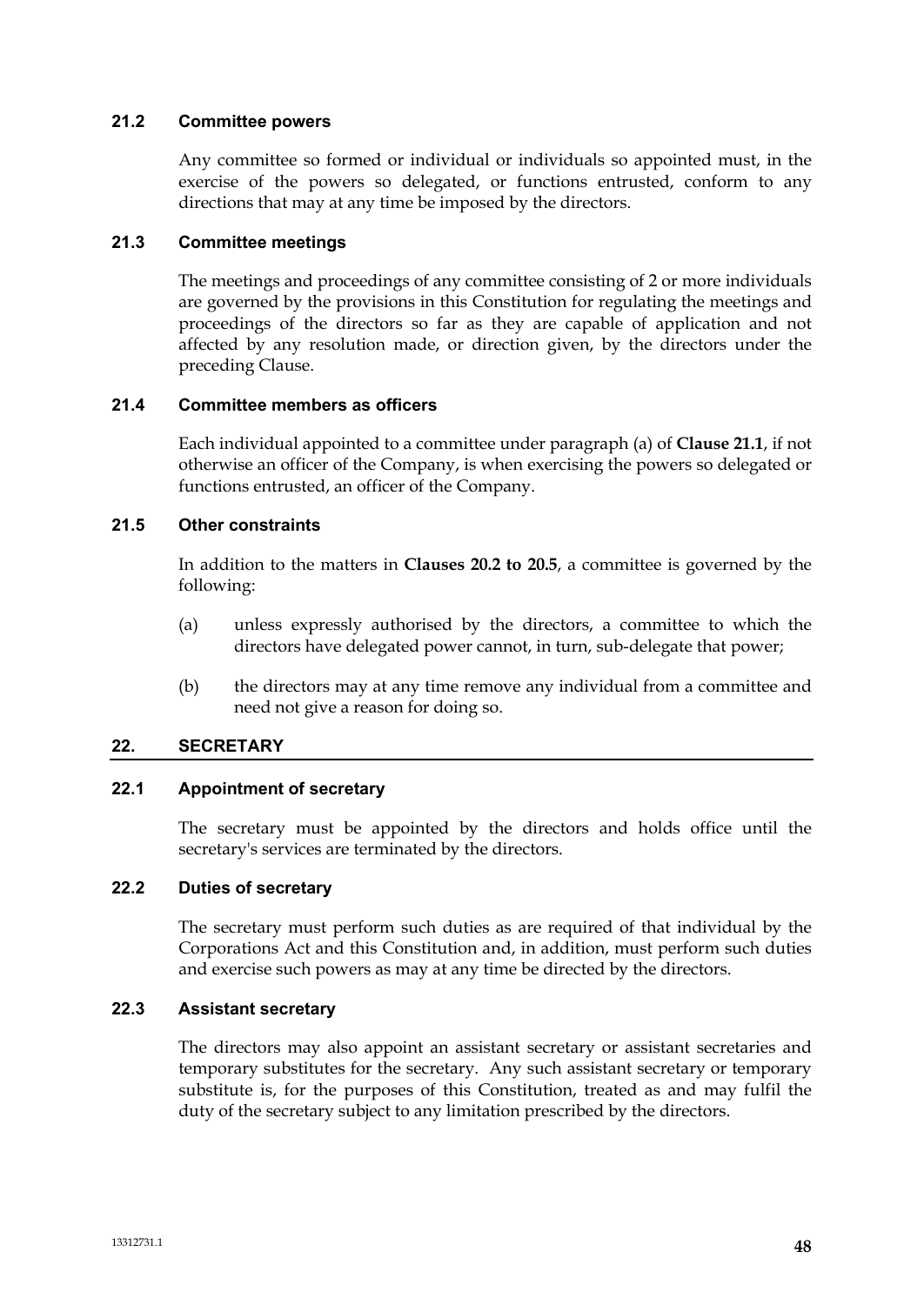#### **23. MINUTES**

Any minutes of a meeting of members or of the directors, if purporting to be signed by any individual purporting to be either the chair of such meeting, or the chair of the next succeeding meeting, must be received in evidence without any further proof as sufficient evidence that the matters and things recorded by or appearing in such minutes actually took place or happened as recorded or appearing and of the regularity of those things in all respects and that the same took place at a meeting duly called and held.

### **24. COMMON SEAL**

#### **24.1 Optional**

The Company may at any time have a common seal.

### **24.2 Use of common seal**

The common seal must not be fixed to any document unless it is done by the authority of directors or of a committee of them.

### **24.3 Mode of execution by common seal**

Every document to which the common seal is fixed must be signed, to witness the fixing of the common seal, by 2 individuals. One must be a director. The other must be the secretary, a second director, or such other individual as the directors may appoint for that purpose. No individual may sign in more than one capacity.

# **24.4 Presence during execution**

It is not necessary for an individual signing under the preceding Clause to be present either when the common seal is fixed or when another individual signs the document under the preceding Clause.

#### **24.5 Delegation of authority to use common seal**

The directors may delegate to the managing director or any other director power and authority to fix the common seal to such documents as the directors may at any time by resolution determine. When so fixed and signed by the managing director or such other director, it is binding on the Company in all respects as if it were duly signed by 2 directors.

# **24.6 Certificate seal**

The Company may at any time have a duplicate common seal to be known as the certificate seal which must be a facsimile of the common seal with the addition on its face of the words "share seal" or "certificate seal". Any certificate may be issued under such a duplicate seal and if so issued is treated as being sealed with the common seal of the Company.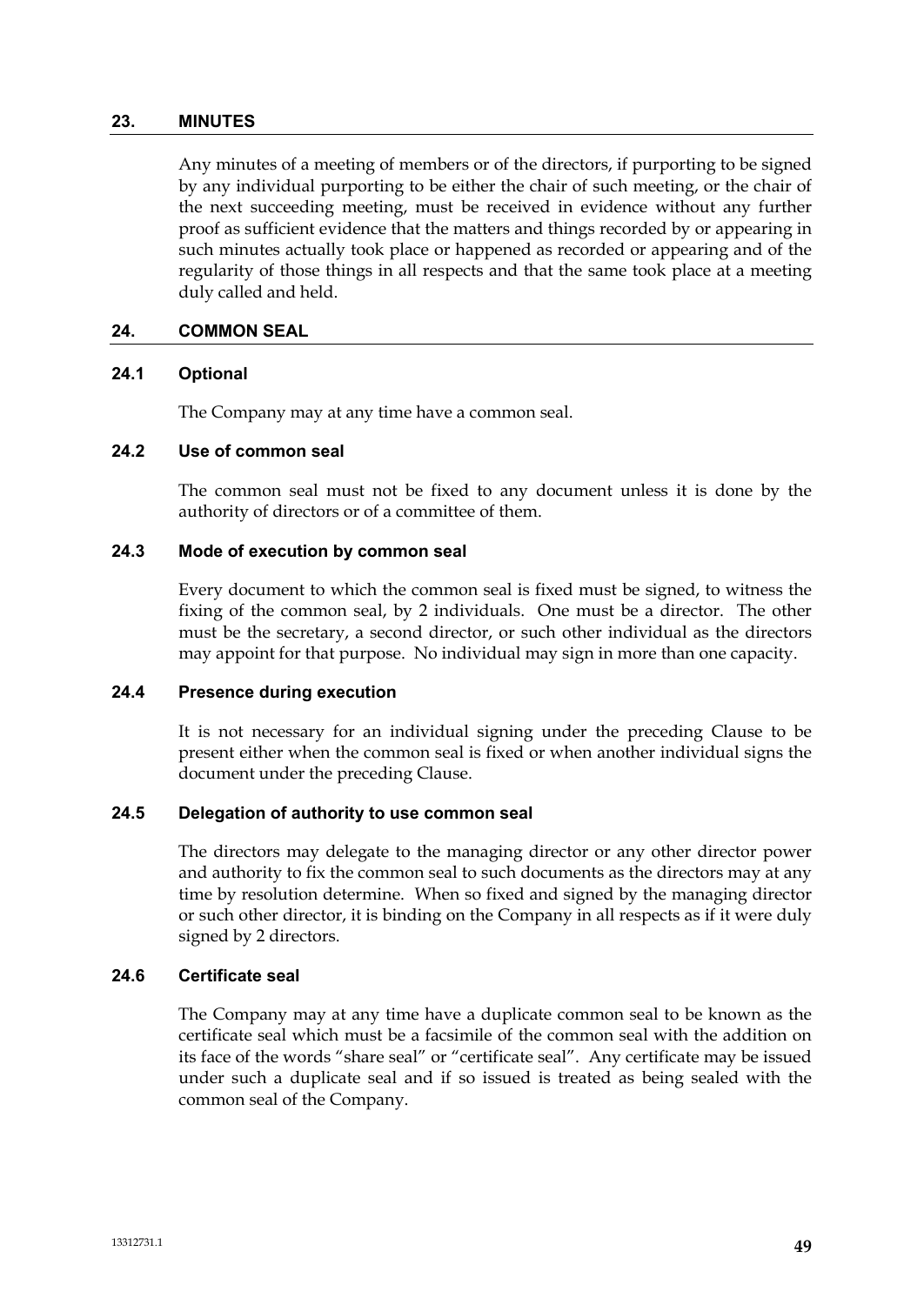### **24.7 Fixing the certificate seal**

The certificate seal and the signature of any director, secretary or other individual attesting the same may be reproduced and fixed by some mechanical means on to certificates which have first been approved for sealing by an individual appointed for that purpose by the Company and bear evidence of such approval.

### **24.8 Certificates**

For the purpose of the 2 preceding Clauses, "**certificate**" means a certificate in respect of shares, stock, stock units, debentures, certificates of debenture or any certificate or other document evidencing any options or rights to take up shares or other interests in the Company.

### **25. EXECUTION OF DOCUMENT WITHOUT A COMMON SEAL**

### **25.1 Use of common seal optional**

The Clauses in this Section operate regardless of whether the Company has a common seal.

### **25.2 Mode of execution**

The Company may execute a document (including a deed if it is expressed to be executed as a deed) without using a common seal if the document is signed by 2 individuals. One must be a director. The other must be the secretary or a second director. No individual may sign in more than one capacity.

#### **25.3 Presence during execution**

It is not necessary for an individual signing under the preceding Clause to be present when another individual signs the document under the preceding Clause.

#### **26. OVERSEAS BRANCH REGISTER**

#### **26.1 Transactions on overseas branch registers**

The directors may make such provisions as they think fit respecting the keeping of any branch register of members at a place outside Australia. The directors may appoint any such person as they think fit to approve and register or reject transfers and make entries in any overseas branch register and to issue certificates in respect of shares on the overseas branch register and may make such other provisions relating to it as they may think fit.

### **26.2 Transfers between registers**

The directors may transfer shares from one register to another and charge a fee in respect of any such transfer. The directors may at any time discontinue any overseas branch register.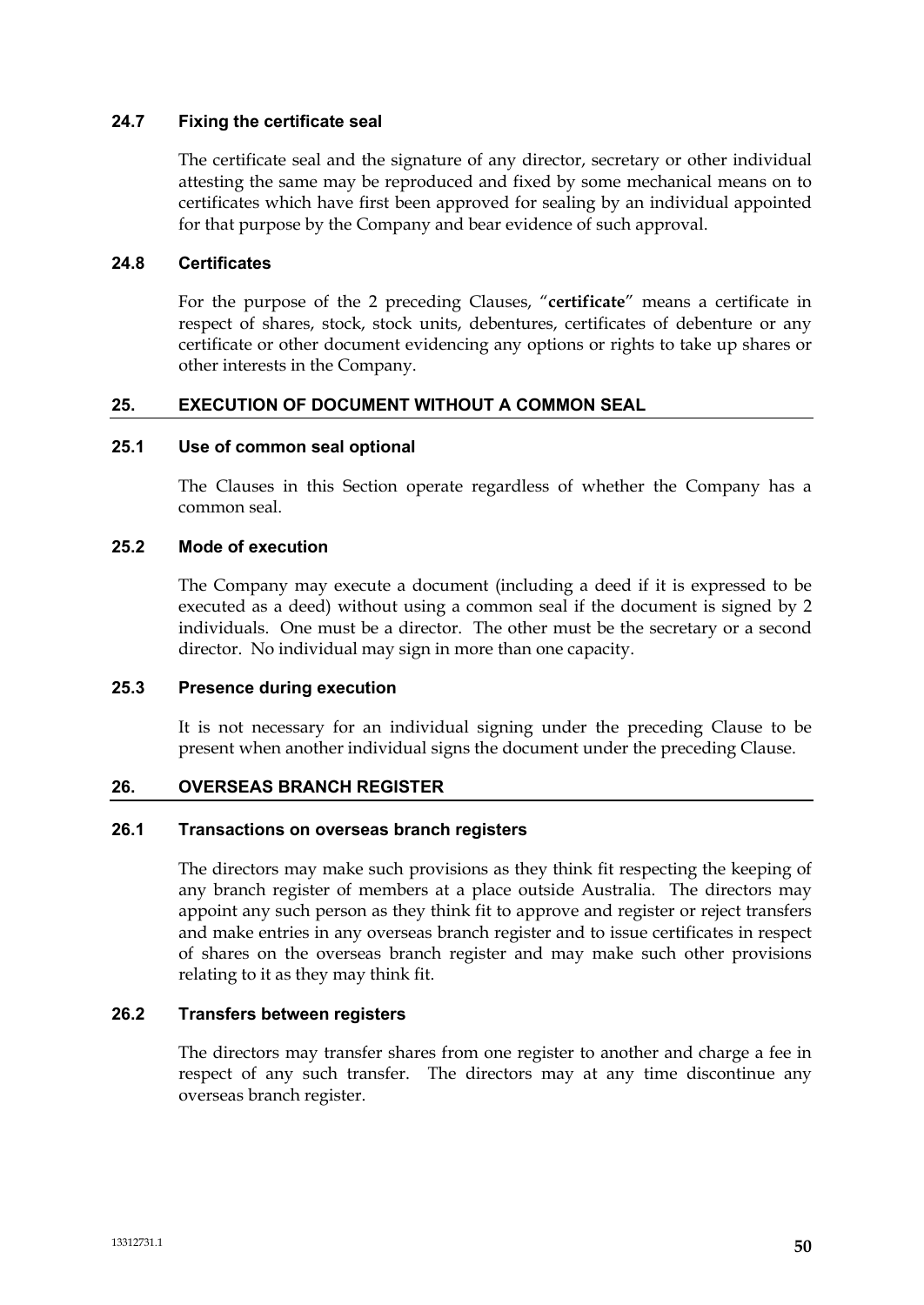### **27. DIVIDENDS AND RESERVES**

### **27.1 Directors declare dividends**

The directors may at any time declare a dividend to be paid to the members entitled to it. The directors must fix the record date and the date for payment.

### **27.2 Interim dividends**

The directors may at any time declare such interim dividends to be paid to the members entitled to them as appear to the directors to be justified by the profits of the Company.

### **27.3 No interest on dividends**

A dividend does not bear interest against the Company.

### **27.4 Accumulation of reserves**

The directors may before declaring any dividend set aside out of the profits of the Company such sums as they think proper as reserves which shall, at the discretion of the directors, be applicable for any purpose to which the profits of the Company may be properly applied and pending any such application may at the like discretion either be employed in the business of the Company or be invested in such investments as the directors may at any time think fit. The directors may also without placing the same to reserve carry forward any profits which they may think prudent not to appropriate.

# **27.5 Apportionment**

Subject to the rights of persons, if any, entitled to shares with special rights as to dividend, all dividends must be declared and paid according to the amounts paid (not credited) on the shares in respect of which the dividend is paid. No amount paid on a share in advance of calls may be treated for the purpose of this Clause as paid on the share. All dividends must be apportioned and paid pro rata to the proportion of the total amount paid and payable (excluding amounts credited) on the shares during any portion or portions of the period in respect of which the dividend is paid. If any share is issued on terms providing that it ranks for dividend as from a particular date, that share ranks for dividend accordingly.

# **27.6 Deductions from dividends**

The directors may deduct from any dividend payable to any member all sums of money (if any) presently payable by the member to the Company on account of calls or otherwise in relation to the shares of the Company.

# **27.7 Payment of dividend in specie**

The directors, when declaring a dividend, may direct payment of such dividend wholly or partly by the distribution of specific assets. This may include paid up shares, debentures or debenture stock of any other body corporate or in any one or more of such ways. Where any difficulty arises in regard to such distribution the directors may settle the same as they think expedient and fix the value for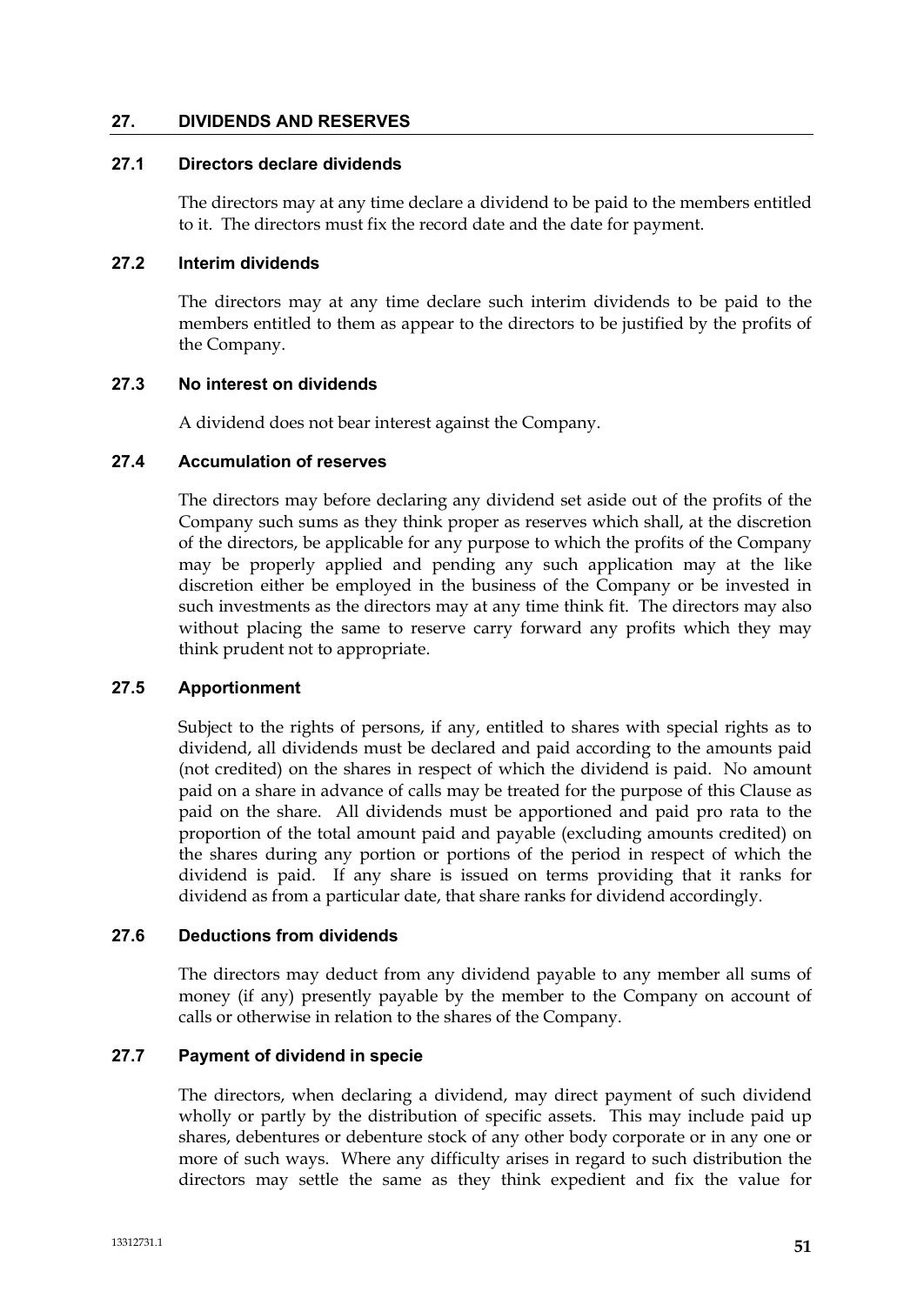distribution of such specific assets or any part of those assets and may determine that cash payments be made to any members upon the footing of the value so fixed in order to adjust the rights of all parties and may vest any such specific assets in trustees as may seem expedient to the directors.

# **27.8 Dispatch and payment of dividends**

A dividend due to a member may, if that member elects under a plan or arrangement offered at any time by the Company, be credited directly to a bank account. Any dividend, interest or other money payable in cash in respect of shares may be paid by cheque, sent through the post directed to the registered address of the holder or in the case of joint holders to the registered address of that one of the joint holders who is first named on the register or to such person and to such address as the holder or joint holders may in writing direct. Every such cheque must be made payable to the person to whom it is sent and may be made payable to bearer. Any one of 2 or more joint holders may give effectual receipts for any dividends or other money payable in respect of the shares held by them as joint holders.

# **27.9 Call satisfied by dividend**

The directors, when declaring a dividend, may make a call on the members of such amount as they may fix but so that the call on each member must not exceed the dividend payable to the member and so that the call is made payable at the same time as the dividend and the dividend may, if so arranged between the Company and the member, be set off against the call.

# **27.10 Unclaimed dividend**

All dividends declared but unclaimed may:

- (a) in the case of dividends not to be distributed as money, be realised into money; and
- (b) in any case, be invested for the benefit of the Company until claimed or until required to be dealt with under any applicable law dealing with unclaimed money.

# **27.11 Dividends to those on register at declared record date**

All dividends belong and must be paid (subject to any lien of the Company) to those members whose names are on the register at the record date fixed by the directors, despite any subsequent transfer or transmission of shares.

# **27.12 Share plans**

The directors may at any time adopt and implement any number of plans, on terms they determine, by which a member may elect to receive shares as, or instead of, dividends. Such plans may include:

(a) a plan under which a member who elects to participate in respect of a share held by the member is entitled to an issue of bonus shares instead of a dividend distributed as money in respect of that share; and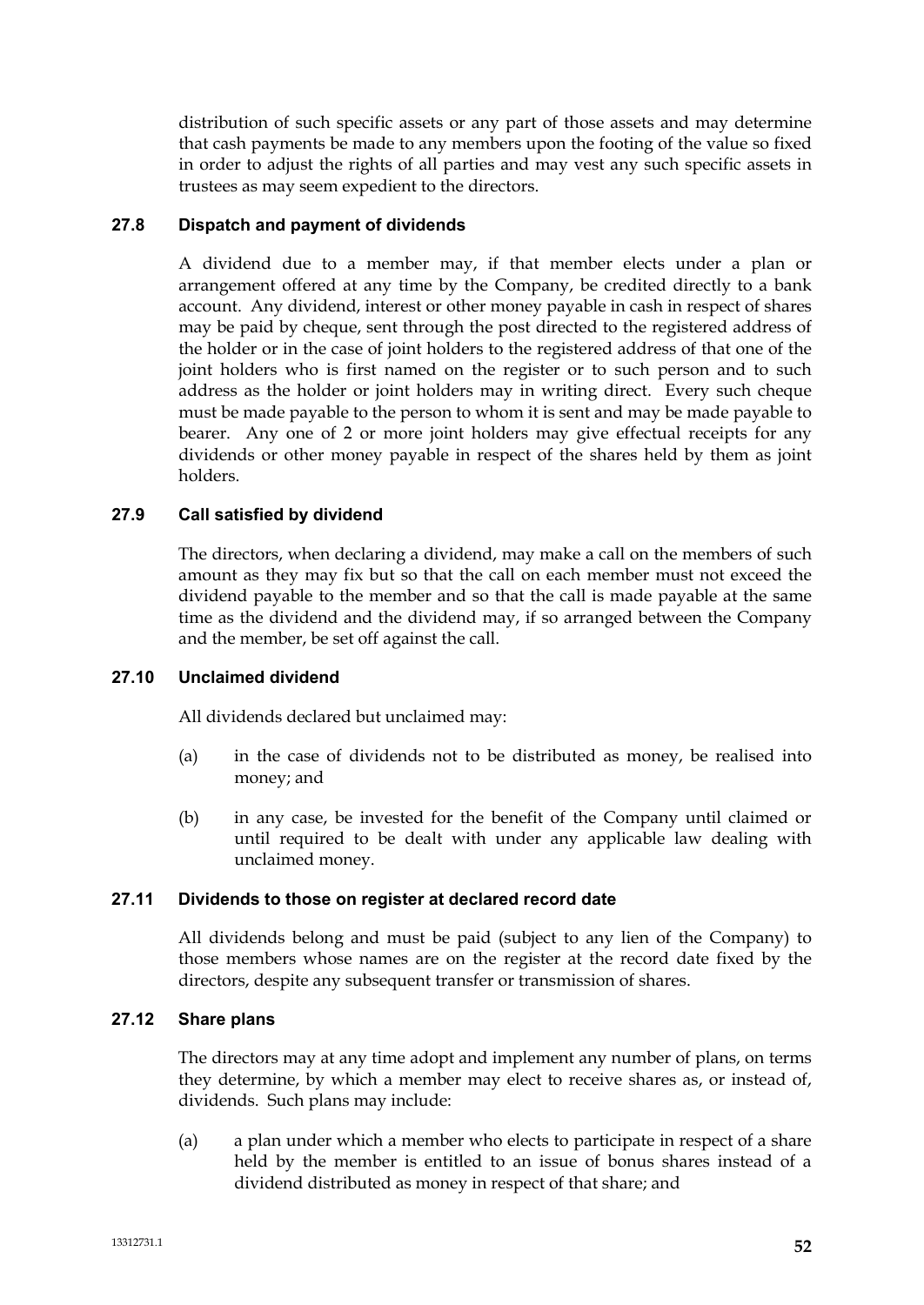(b) a plan under which a dividend to be distributed as money to a member in respect of a share is, if the member elects that the share participate in the plan, retained by the Company and applied in subscription for fully paid shares pursuant to the terms of the plan.

# **27.13 Powers concerning share plans**

The directors have all powers necessary or desirable to implement and carry out fully any plan adopted under the preceding Clause and may (without limitation) at any time:

- (a) amend the terms of any plan as they consider desirable; and
- (b) suspend for any period or terminate the operation of any plan as they consider desirable.

# **28. CAPITALISATION OF PROFITS**

# **28.1 Capitalisation of profits or reserves**

The directors may at any time resolve that it is desirable to capitalise any sum being the whole or a part of the amount for the time being standing to the credit of any reserve account or the profit and loss account or otherwise available for distribution to members and that such sum may be applied for the benefit of members in proportion to the number of shares (being shares which entitle the holder to participate in the type of distribution being made pursuant to this Clause) held by them in any of the ways mentioned in the following Clause.

# **28.2 Application**

The ways in which a sum may be applied under the preceding Clause are:

- (a) in paying up any amounts unpaid on the issue price of shares or any Attached Securities; or
- (b) in paying up in full the issue price of unissued shares, debentures or any Attached Securities; or
- (c) partly as mentioned in paragraph (a) and partly as mentioned in paragraph (b).

# **28.3 Settlement of difficulties**

The directors may do all things necessary to give effect to the resolution and in particular to the extent necessary to adjust the rights of the members among themselves, may:

- (a) issue fractional certificates or make cash payments in cases where shares or debentures become issuable in fractions;
- (b) fix the value for distribution of any specific assets or any part of them;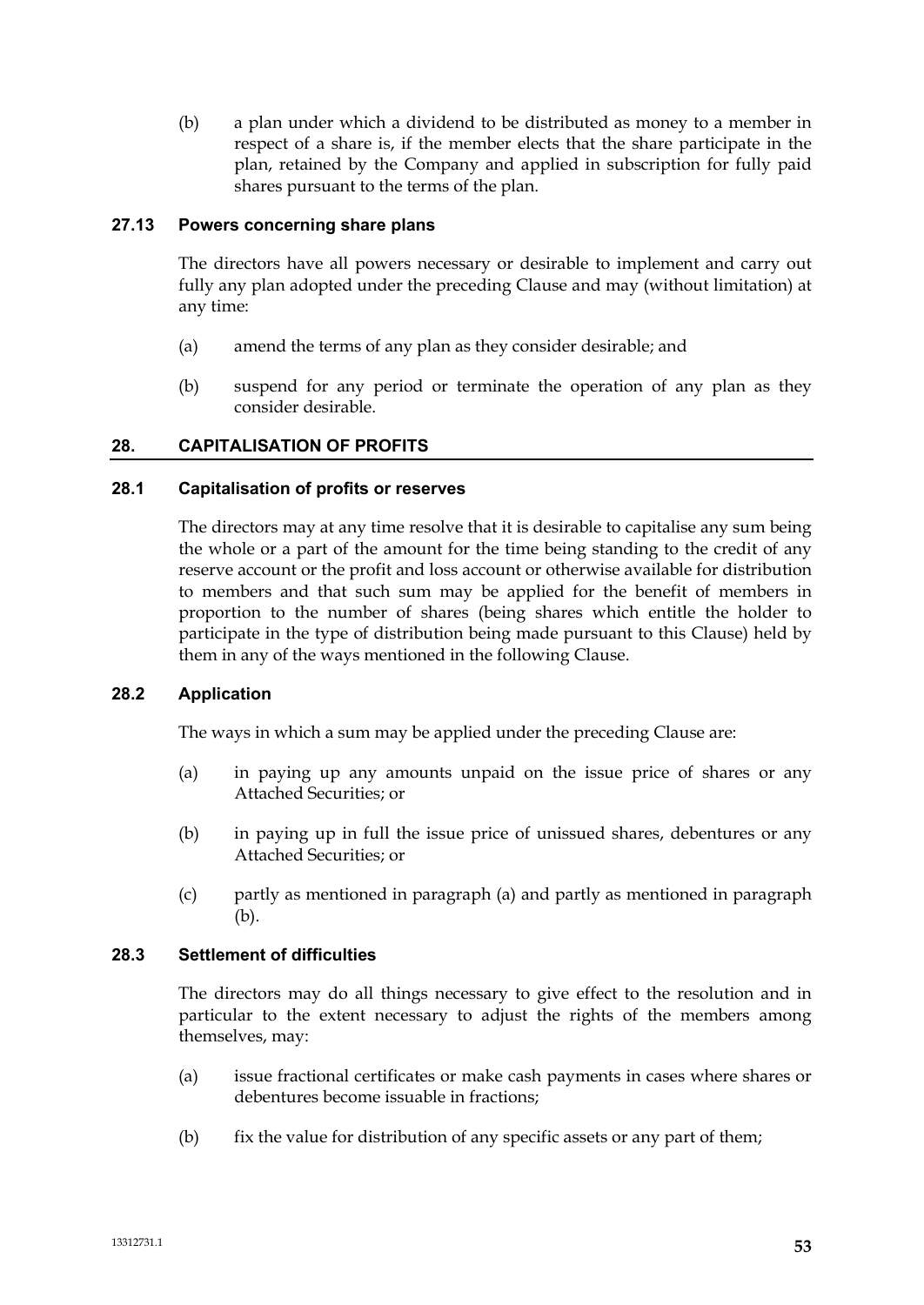- (c) determine that cash payments be made to any members upon the footing of the value so fixed or that fractions of less value than 50 cents may be disregarded in order to adjust rights of all parties;
- (d) vest any such cash or specific assets in trustees upon trusts for the persons entitled to the dividend or capitalised fund; and
- (e) authorise any person to make, on behalf of the members entitled to any further shares or debentures upon the capitalisation, an agreement with the Company providing for the issue to them, credited as fully paid up, of any such further shares or debentures or for the payment up by the Company on their behalf of the amounts remaining unpaid of the issue price on their existing shares by the application of their respective proportions of the sum resolved to be capitalised;

and any agreement made under an authority referred to in paragraph (e) is effective and binding on all the members concerned.

# **29. NOTICES**

#### **29.1 Service of notices**

Where this Constitution, the Corporations Act or other legislation requires or permits a document to be served on, given, sent or dispatched to, any person, whether any such expression or any other expression is used (in this Clause referred to as "**served**")**,** the document may be served on the person:

- (a) by delivering it to the person personally; or
- (b) by dispatching it, whether by post, contractor, agent, electronic means or otherwise, to the address of the place of residence or business of the person last known to the person serving the document or, in the case of a member, to the address of the member entered in the register and the document, by such dispatch, is regarded as left at that address; or
- (c) subject to the Corporations Act, by publication in a newspaper circulating generally in the State in which the registered office is located.

#### **29.2 Date of deemed service**

A document served under the preceding Clause is treated as having been duly served, irrespective of whether it is actually received:

- (a) where paragraph (b) of that Clause applies on the day following the day when dispatch occurred; and
- (b) where paragraph (c) of that Clause applies on the day the newspaper is first published.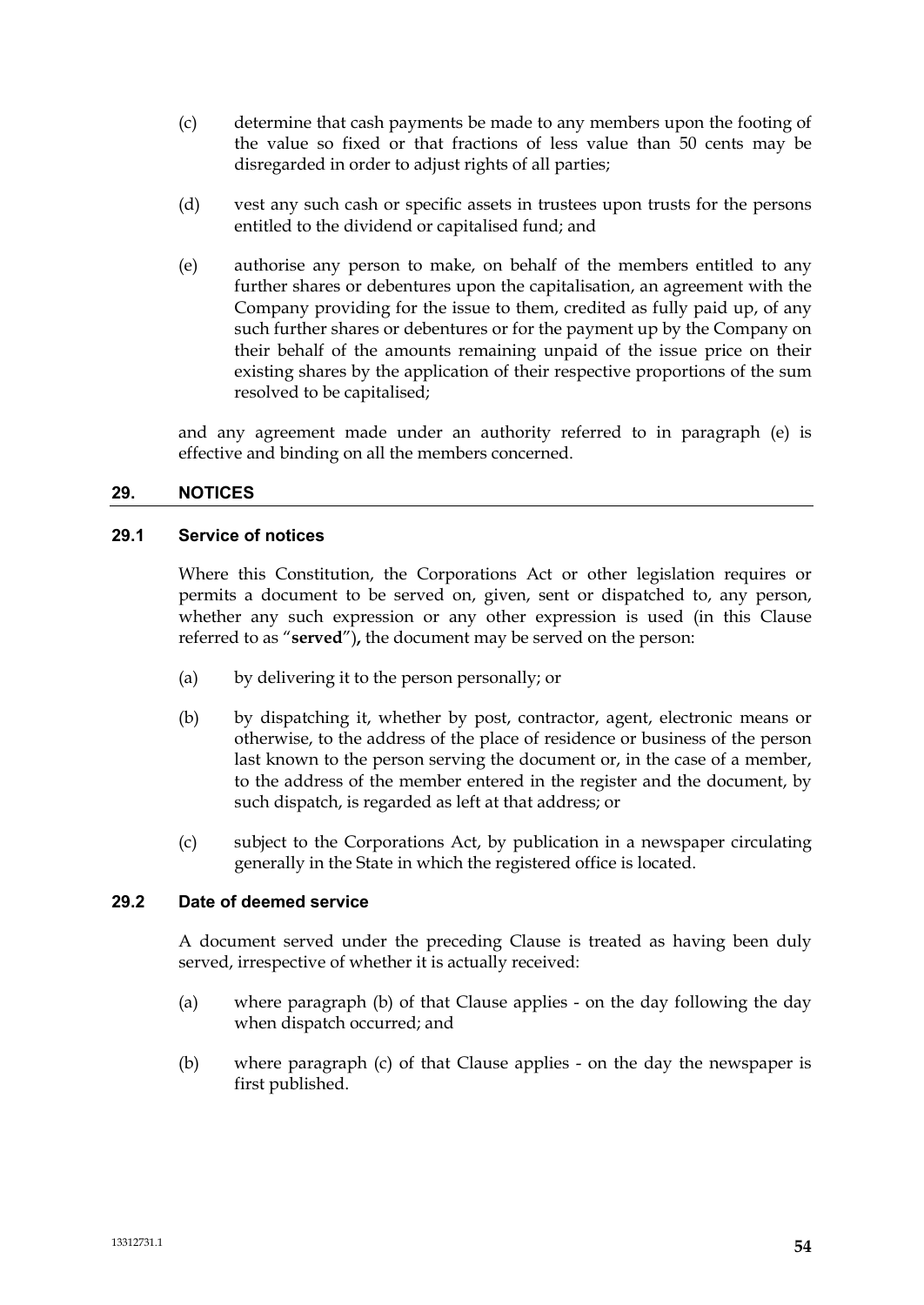#### **29.3 Overseas members**

Where the Company proposes to send a document to a member outside Australia, the Company must send the document by air or by fax, or in another way that ensures it will be received quickly.

### **29.4 Notices when member dies**

It is not necessary to give a notice of meeting of members to any person entitled to a share by transmission unless such person has been duly registered as a member of the Company.

# **29.5 Notices to joint holders**

A notice may be given by the Company to the joint holders of a share by giving the notice to the joint holder first named in the register in respect of the share.

### **29.6 Counting of days**

Subject to the Corporations Act, where a specified number of days' notice or notice extending over any period is required to be given, both the day of service and the day upon which such notice will expire are included in such number of days or other period.

### **29.7 Binding on others**

Every person who by operation of law, transfer or other means whatever becomes entitled to any shares is bound by every notice in respect of such shares which, previous to that person's name and address being entered on the register, has been duly given to the person from whom that person derives that person's title and to every previous holder of such shares.

### **29.8 Service on Company or its officers**

Every document required to be served upon the Company or upon any officer of the Company may be served by leaving it at the registered office.

# **29.9 Signature**

The signature to any document to be given by the Company may be written, printed or stamped.

# **30. INDEMNITY, INSURANCE AND ACCESS**

#### **30.1 Indemnity for officers**

To the extent that the law allows it, each officer of the Company and each officer of a related body corporate of the Company, must be indemnified by the Company against any liability incurred by that person in that capacity.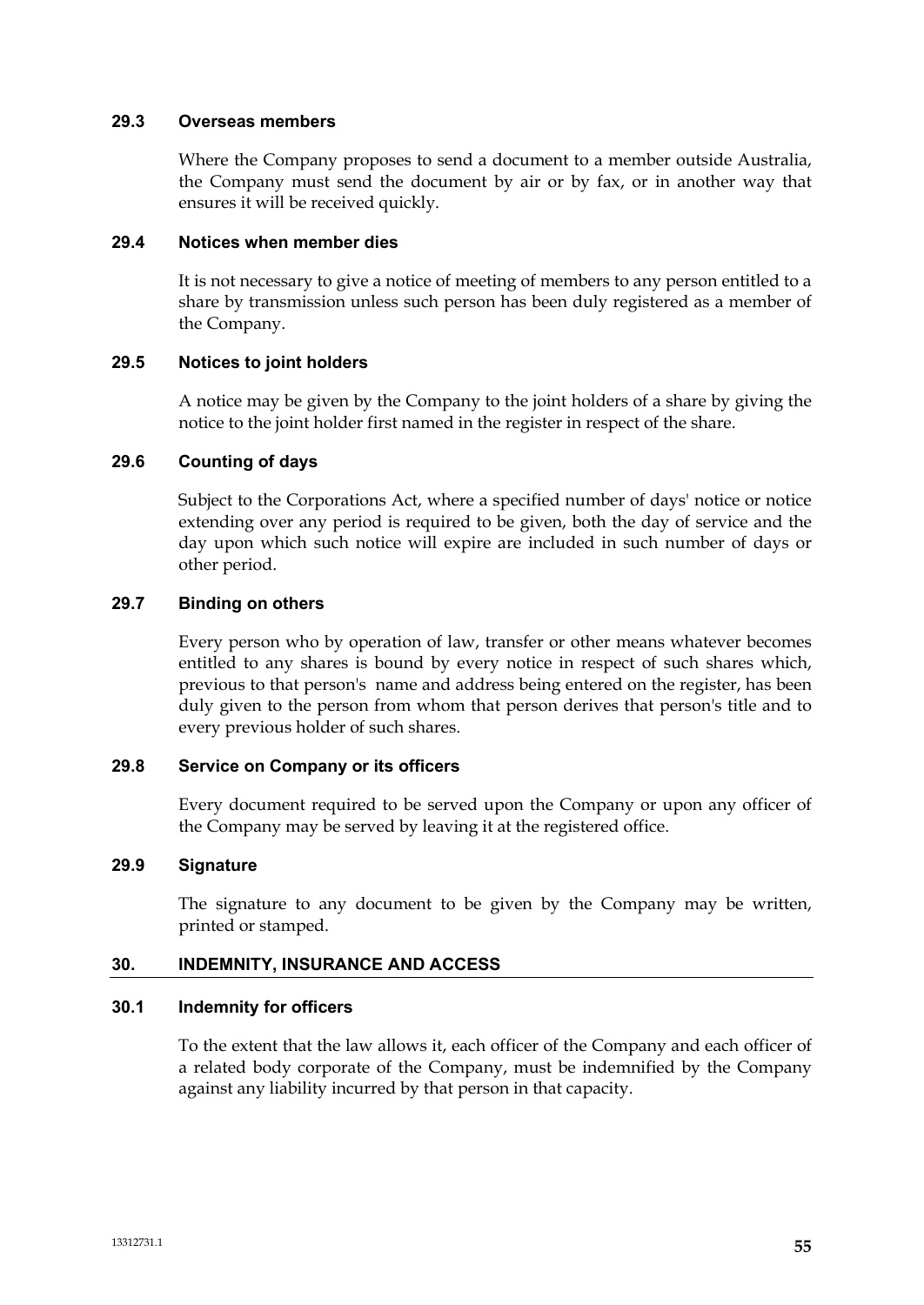### **30.2 Insurance premiums**

The directors may at any time pay premiums in respect of a contract insuring an individual (whether with others or not) who is an officer of the Company against a liability incurred by the individual as such an officer, or as an officer of a related body corporate. The liability insured against must not include that which the law prohibits. Any such premium in relation to a director is in addition to, and not regarded as part of, the remuneration approved by members under this Constitution.

# **30.3 Access**

The directors may at any time give an officer or former officer of the Company access to certain papers, including documents provided or available to the directors and other papers referred to in those documents.

### **30.4 Contract**

The Company may contract with any officer in relation to the matters referred to in the 3 preceding Clauses, not only while that individual is an officer but also after that individual has ceased to be an officer of the Company.

# **31. WINDING UP**

### **31.1 Power of directors**

The directors may authorise the presentation of a petition for the winding up of the Company by the court.

### **31.2 Distribution if insufficient assets**

Subject to the terms of issue of a share, if the Company is wound up and the assets available for distribution among the members (in that capacity) are insufficient to repay all the paid up capital, those assets must be distributed so that, to the greatest possible extent, the amount distributed to a member in respect of each share is proportional to the capital amount paid up (or which at the commencement of the winding up ought to have been paid up) on that share compared with the total paid up capital of the Company.

# **31.3 Distribution of surplus assets**

Subject to the terms of issue of a share, if the Company is wound up and after distribution of assets to repay paid up capital there remain assets available for distribution to the members (in that capacity), those assets must be distributed so that, to the greatest possible extent, the amount distributed to a member in respect of each share is proportional to the capital amount paid up (or which at the commencement of the winding up ought to have been paid up) on that share compared with the total paid up capital of the Company.

# **31.4 Distribution in specie**

If the Company is wound up and a special resolution is passed authorising that it be done, the liquidator may distribute to the members all or any part of the assets to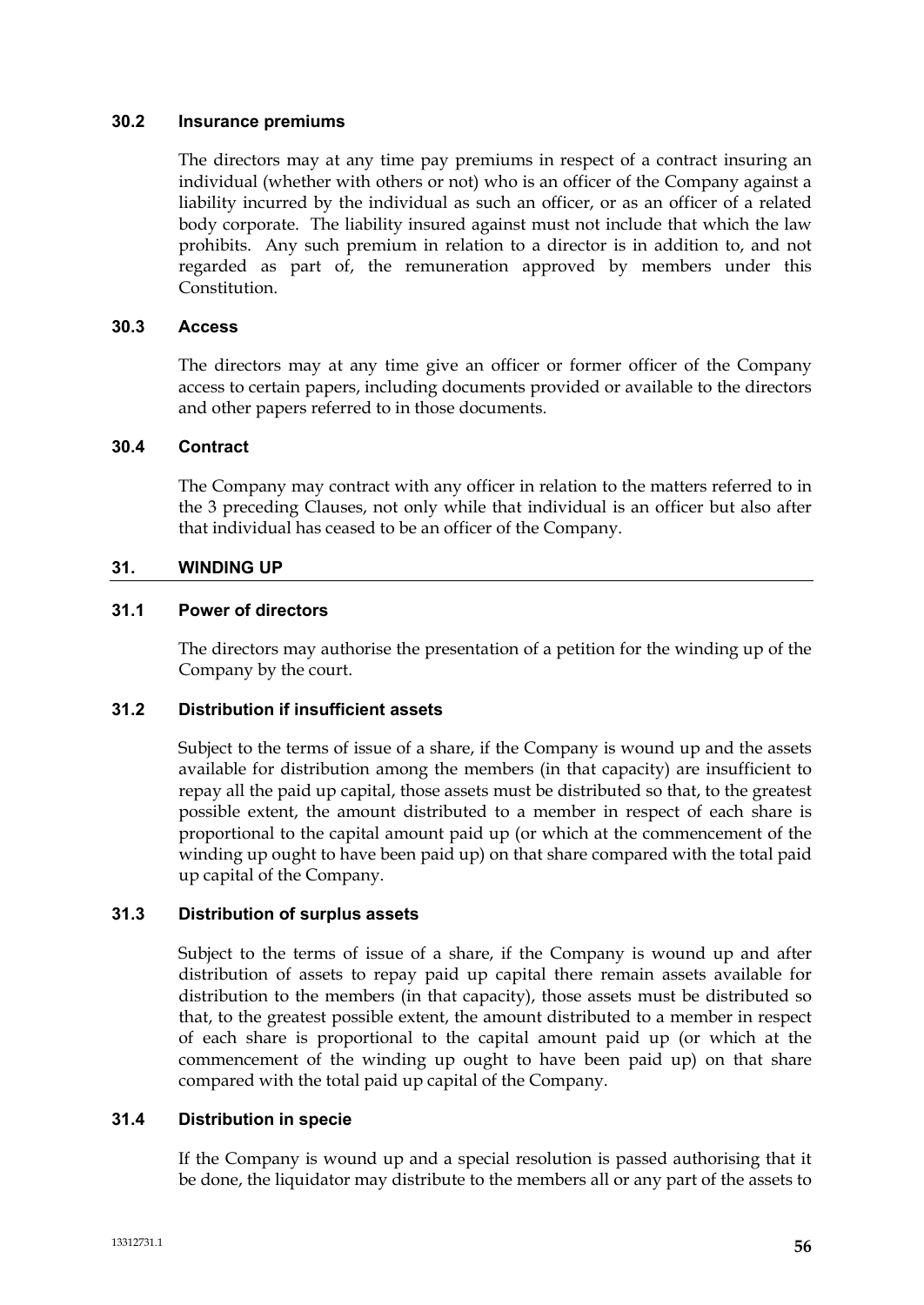be distributed to them in specie (whether they are property of the same kind or not). For that purpose the liquidator may, if so authorised by the special resolution:

- (a) set the value of each asset to be distributed that the liquidator considers fair; and
- (b) determine how the distribution is to be carried out (including by allocating the assets) as between the members of different classes of members,

but so that no member must accept any shares or other property in respect of which there is any liability.

# **31.5 Vesting in trustee**

If so authorised by a special resolution, the liquidator of the Company may vest all or any part of the assets to be distributed to the members in a trustee on terms of trust for the benefit of the members as the liquidator considers appropriate.

# **32. RESTRICTED SECURITIES**

If the Company is listed and has on issue any securities which are classified under the Listing Rules or by the Exchange as restricted securities, then despite any other provisions of this Constitution:

- (a) the restricted securities cannot be disposed of during the escrow period, except as permitted by the Listing Rules or the Exchange;
- (b) the Company must refuse to acknowledge a disposal (including registering a transfer) of the restricted securities during the escrow period, except as permitted by the Listing Rules or the Exchange;
- (c) during a breach of the Listing Rules relating to restricted securities, or a breach of a restriction agreement, the holder of the restricted securities is not entitled to any dividend or distribution, or voting rights, in respect of the restricted securities.

# **33. COMPLIANCE WITH LISTING RULES**

If the Company is listed, the following clauses apply:

- (a) notwithstanding anything contained in this Constitution, if the Listing Rules prohibit an act being done, the act shall not be done;
- (b) nothing contained in this Constitution prevents an act being done that the Listing Rules require to be done;
- (c) if the Listing Rules require an act to be done or not to be done, authority is given for that act to be done or not to be done (as the case may be);
- (d) if the Listing Rules require this Constitution to contain a provision and it does not contain such a provision, this Constitution is deemed to contain that provision;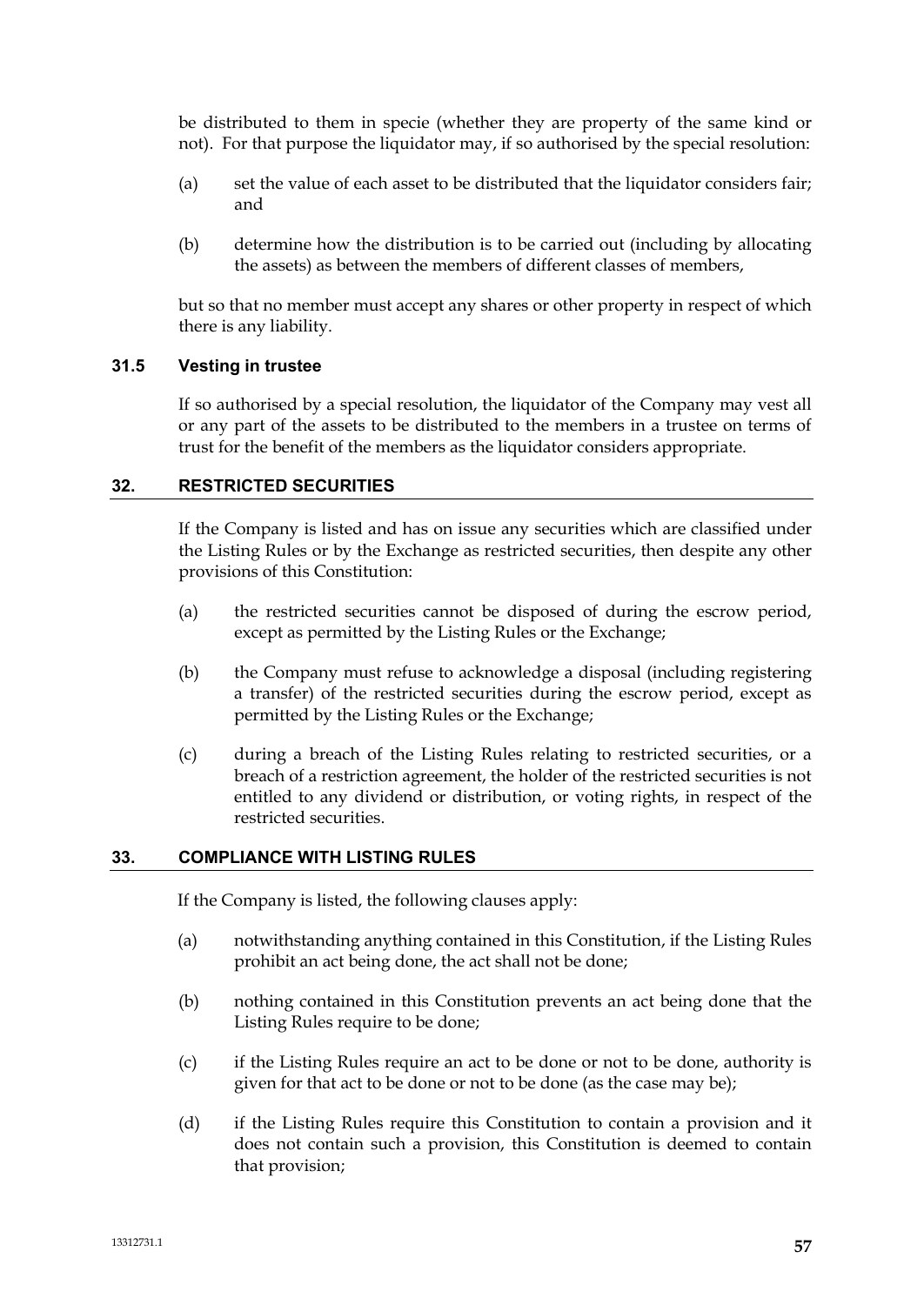- (e) if the Listing Rules require this Constitution not to contain a provision and it contains such a provision, this Constitution is deemed not to contain that provision;
- (f) if any provision of this Constitution is or becomes inconsistent with the Listing Rules, this Constitution is deemed not to contain that provision to the extent of the inconsistency.

# **34. STAPLING PROVISIONS**

# **34.1 Power to Staple Ordinary Shares**

- (a) The directors may, subject to this **Clause 34**, the Corporations Act and, if Ordinary Shares are quoted on the Exchange, the Listing Rules, cause the Stapling of any Security to any Ordinary Share and may cause the Stapling of further Securities to the Stapled Securities whether those Securities are a different class of Securities of a Stapled Entity from those stapled at the time or Securities of an entity that is not a Stapled Entity.
- (b) Any Stapling referred to in **Clause 34.1(a)** takes effect from the Stapling Date.

### **34.2 Stapling Resolution**

Without limiting **Clauses 34.3 to 34.5**, if the Stapling Resolution is passed by members by the requisite majorities set out in the EM and all conditions to that resolution are satisfied, **Clauses 34.3 to 34.5** will take effect in respect of the Storage Fund Stapling Proposal.

# **34.3 Power to implement Stapling Proposal**

Subject to the Corporations Act, and if the Ordinary Shares are Officially Quoted, the Listing Rules, the Company has power to do all things which it considers are necessary, desirable or reasonably incidental to effect a Stapling Proposal and such powers apply notwithstanding, and are not limited by, any provision of this Constitution.

### **34.4 Appointment of Company as agent and attorney**

- (a) The Company is irrevocably appointed as the agent and attorney of each member to execute all documents and do all things which it reasonably considers are necessary or desirable to be executed or done on behalf of the member, including, without limitation:
	- (i) taking all necessary action to compulsorily transfer all Stapled Securities held by each Excluded Foreign Holder including without limitation, in the manner contemplated by, and at the times set out in the EM;
	- (ii) applying for Securities in the name of the member, including Securities in a Stapled Entity;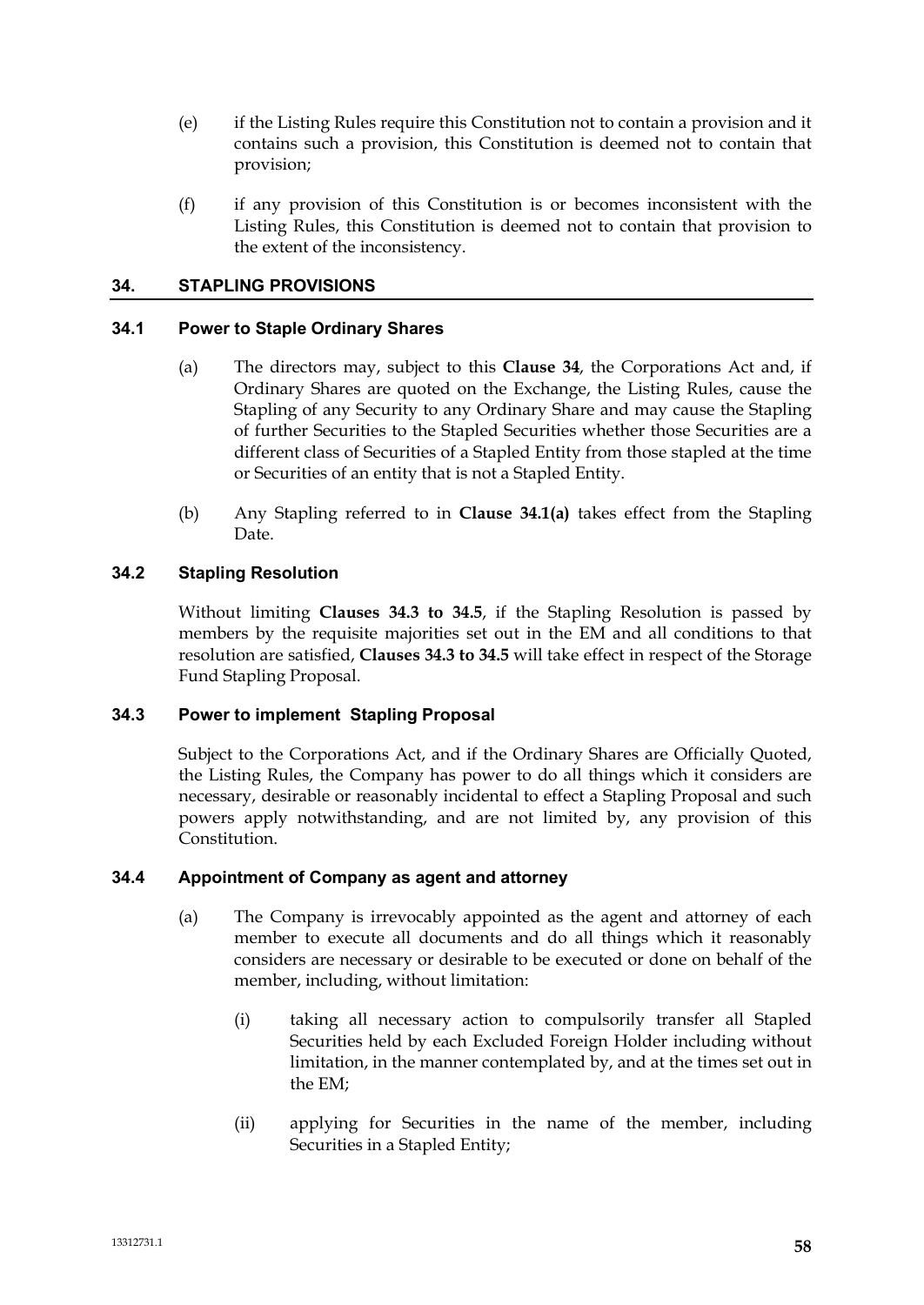- (iii) agreeing on behalf of the member to be bound by the constitution of a Stapled Entity;
- (iv) accepting transfers of Securities for the member,

to effect a Stapling Proposal or to give effect to any issue of Securities contemplated by **Clauses 2.10, 2.11, 27.12 or 28**.

(b) The Company is authorised to execute these documents and do these things without needing any further authority or approval from the members.

### **34.5 Paramountcy**

- (a) Subject only to the Corporations Act, and if the Ordinary Shares are Officially Quoted, the Listing Rules, this **Clause 34** has effect notwithstanding any other provision of this Constitution and any provision of this Constitution which is inconsistent with this **Clause 34** does not operate to the extent of any inconsistency.
- (b) If there is an inconsistency between any provision of this constitution relating to Stapling (including this **Clause 34**) and any other provision, then the provision relating to Stapling prevails to the extent of the inconsistency, except where this would result in a breach of the Listing Rules, ASX Settlement Rules, the Corporations Act or any other law. The provision relating to Stapling prevails in this way, even if the other provisions are expressed to apply notwithstanding any other provisions in this constitution.

#### **34.6 Operation of Stapling Provisions**

**Clauses 34.7 to 34.13** apply only, and for so long as, an Ordinary Share is a component of a Stapled Security.

### **34.7 Ordinary Shares to be Stapled**

- (a) Details of all Stapled Securities sufficient to identify the Securities which comprise the Stapled Security must be recorded in the Stapled Security Register.
- (b) Subject to the Corporations Act, while the Company is admitted to an uncertificated trading system, a joint holding statement may be issued to evidence the holding of Stapled Securities comprising Ordinary Shares and Attached Securities.
- (c) The number of issued Ordinary Shares must equal the number of Attached Securities at that time divided by the Corresponding Number.
- (d) The Company must not issue Ordinary Shares unless satisfied that each of those Ordinary Shares will be Stapled to the Corresponding Number of each Attached Security to form a Stapled Security.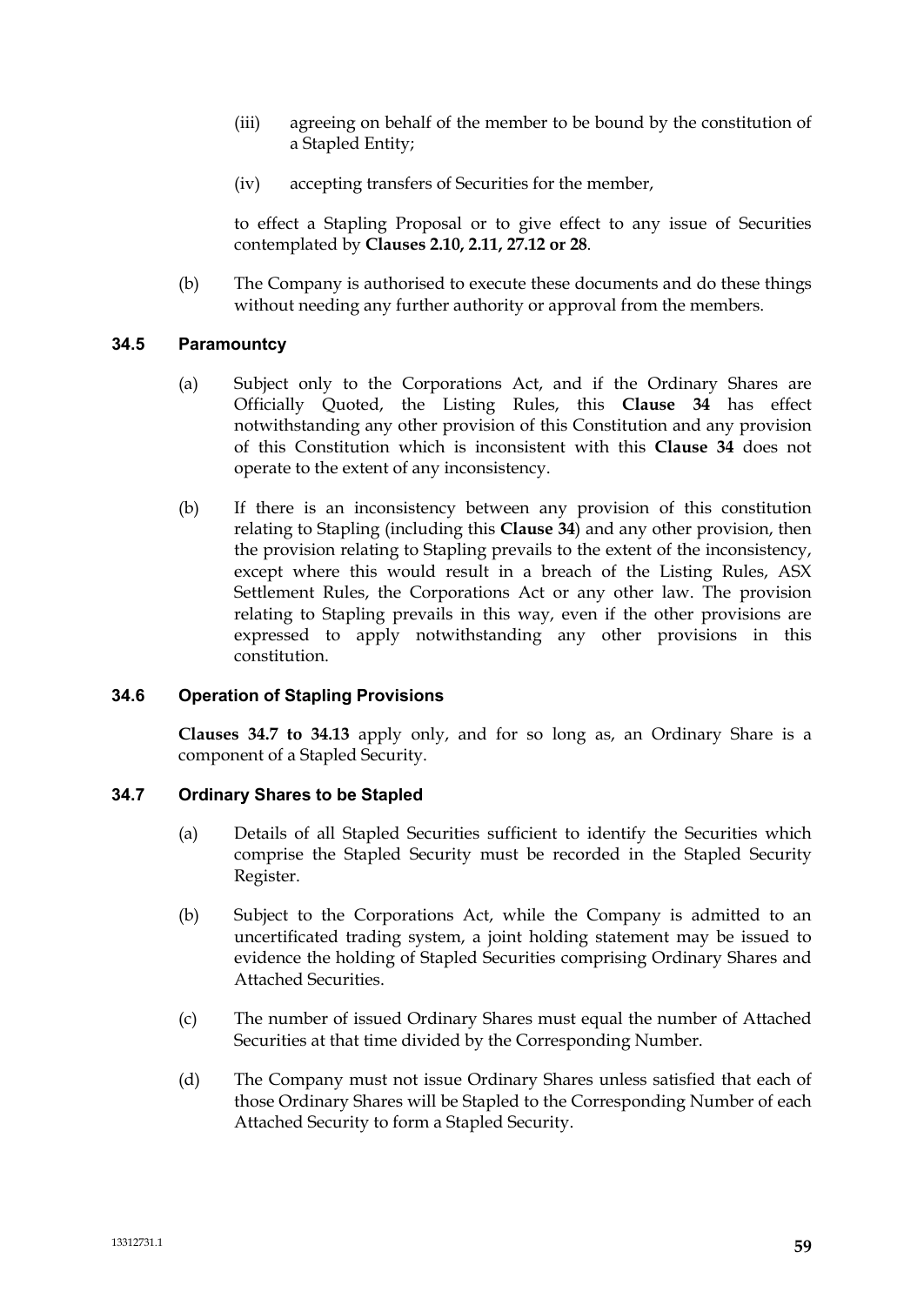- (e) The Company and the member must neither do any act, matter or thing nor refrain from doing any act, matter or thing if to do so or refrain from doing so (as the case may be) would result directly or indirectly in any Ordinary Share no longer being a component of a Stapled Security. In particular:
	- (i) the Company must not offer an Ordinary Share for subscription or sale (including by way of offering of options over Ordinary Shares) unless an offer is made at the same time and to the same person for the Corresponding Number of each Attached Security for issue or sale;
	- (ii) any offer of an Ordinary Share for subscription or sale (including by way of offering of options over Ordinary Shares) must require the offeree to subscribe for or buy the Corresponding Number of each Attached Security;
	- (iii) a holder of Ordinary Shares must not sell an Ordinary Share to any person unless the Corresponding Number of each Attached Security is also issued or sold to the same person at the same time;
	- (iv) the Company must not issue or sell an Ordinary Share to any person unless the Corresponding Number of each Attached Security is also issued or sold to the same person at the same time;
	- (v) the Company must not consolidate, split, sub-divide, cancel or otherwise reorganise any Ordinary Shares unless at the same time there is a corresponding consolidation, subdivision, cancellation or other reorganisation of all Attached Securities;
	- (vi) the Company must not forfeit an Ordinary Share unless the Corresponding Number of each Attached Security is also forfeited; and
	- (vii) the Company must not register the transmission or transfer of Ordinary Shares including pursuant to **Clause 6.12**, unless the Corresponding Number of each Attached Security is also transmitted or transferred (as the case may be).

Paragraphs (a) to (e) inclusive apply, with necessary modifications, to the issue, offer, sale or reorganisation of options.

# **34.8 Unstapling Date**

- (a) Subject to approval by a special resolution of the holders of Ordinary Shares and members of each Stapled Entity respectively, the Company may determine that Stapling provisions of this constitution will cease to apply and that a particular date is to be the Unstapling Date.
- (b) Stapling also ceases to apply on the winding up of a Stapled Entity and the Unstapling Date is the date of winding up.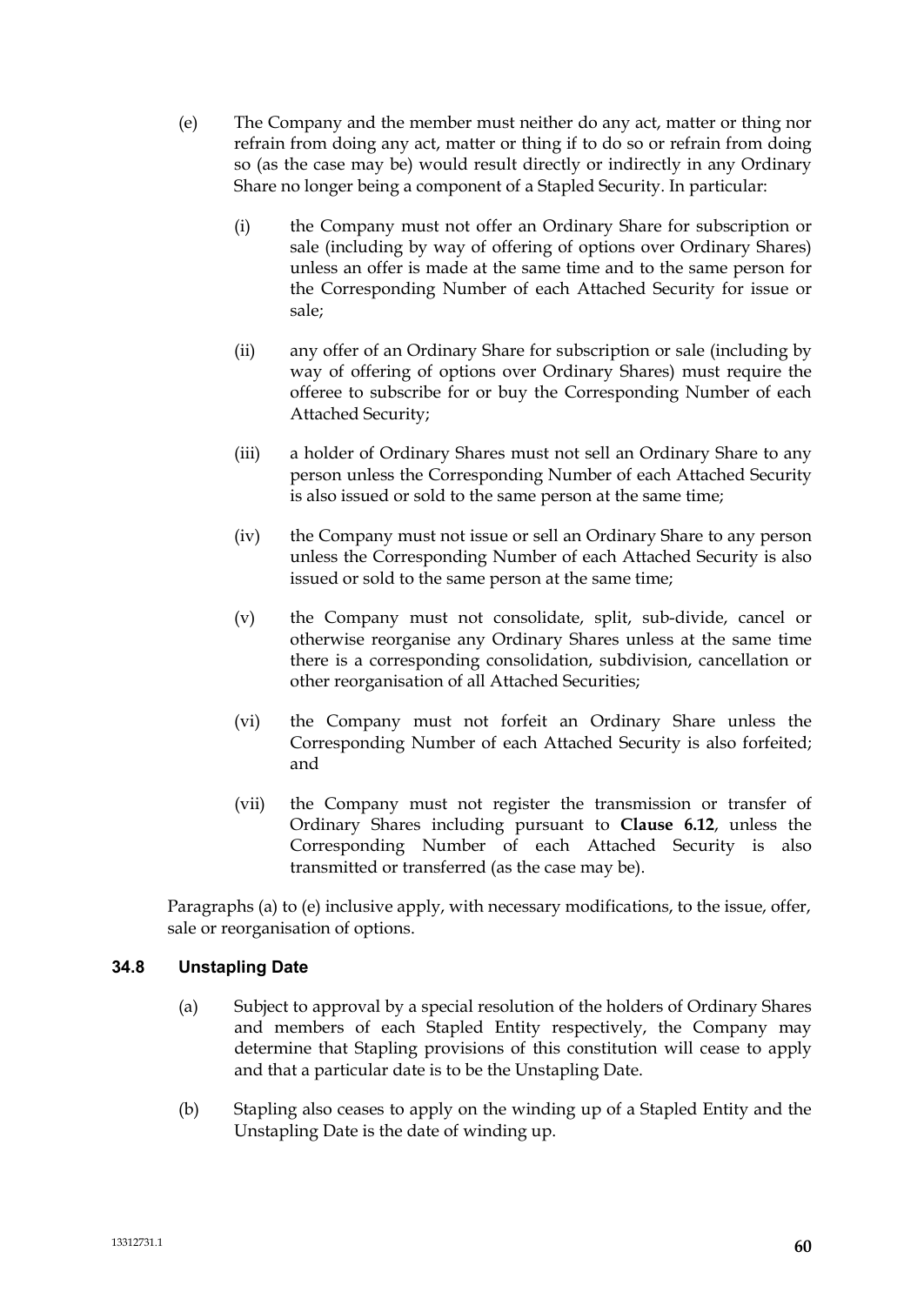- (c) On and from the Unstapling Date, each Ordinary Share ceases to be Stapled to the Attached Securities and the Company must do all things reasonably necessary to procure that each Ordinary Share is Unstapled.
- (d) If the directors determine to Unstaple the Stapled Securities pursuant to this **Clause 34.8**, this does not prevent the directors from subsequently determining that the Stapling provisions should recommence.

# **34.9 Transfers of Stapled Securities**

- (a) A transfer of an Ordinary Share forming part of a Stapled Security will only be accepted as a proper transfer in registrable form if, in addition to the requirement of **Clause 5** the transfer relates to or is accompanied by a transfer of the Corresponding Number of each Attached Security from the same transferor in favour of the same transferee.
- (b) A transfer of an Ordinary Share which is not accompanied by a transfer of the Corresponding Number of each Attached Security will be taken to authorise the Company as agent for the transferor to effect a transfer of the Corresponding Number of each Attached Security from the same transferor to the same transferee.
- (c) A transfer of any Attached Security to which an Ordinary Share is Stapled which is not accompanied by a transfer of the Ordinary Share will be taken to authorise the Company as agent for the transferor to effect a transfer of the Ordinary Share and any other Attached Securities to which the Ordinary Share is Stapled from the same transferor to the same transferee.
- (d) Each holder of Ordinary Shares irrevocably appoints the Company as its agent and attorney for the purposes of taking all necessary action (including executing any documentation which the directors reasonably consider is necessary or desirable) to effect on a date to be determined by the directors, the transfer to the Company or to a person determined by the directors of any Attached Security which was Stapled to a forfeited Ordinary Share which has been cancelled or sold.

# **34.10 Stapled Security Register**

The directors must maintain or cause to be maintained a Stapled Security Register which:

- (a) may incorporate or form part of the Register;
- (b) records the names of the holders of Ordinary Shares, the number of Ordinary Shares held, the number of Attached Securities held by the holders of Ordinary Shares to which each member's Ordinary Shares are Stapled and any additional information required by the Corporations Act or Listing Rules (if applicable) or determined from time to time by the directors.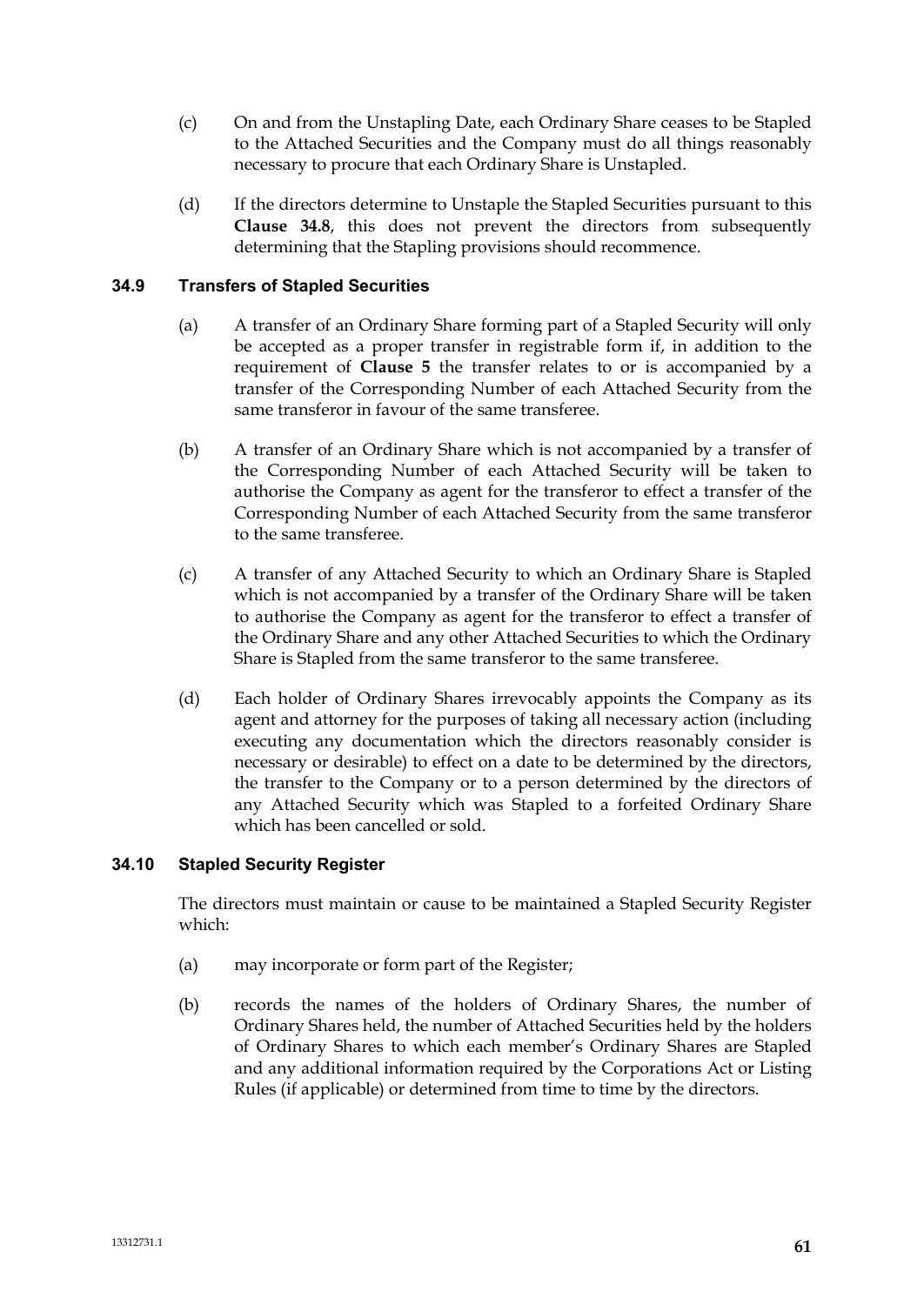# **34.11 Variation of Stapling provisions**

The consent of each other Stapled Entity must be obtained to any amendment to this constitution which:

- (a) directly affects the terms on which Ordinary Shares are Stapled; or
- (b) removes any restriction on the transfer of an Ordinary Share if that restriction also exists for all other Attached Securities unless that restriction is simultaneously removed for all Attached Securities.

### **34.12 Maintenance of listing and consistency with other constitutions**

- (a) The Company must use every reasonable endeavour to procure that the Stapled Securities are and continue to be officially quoted on the Exchange as one joint security.
- (b) The Company must use every reasonable endeavour to procure that the Stapled Securities are dealt with under this constitution in a manner consistent with the provisions relating to the Attached Securities in the constitutions of the Stapled Entities.

### **34.13 Director's Duties**

The directors are is entitled to have regard to the fact that the Company is operating with the Stapled Entities as part of a stapled group with common members and with the intention that the economic and other interests of the Company and the Stapled Entities are aligned. Accordingly, in exercising any power or discretion or in fulfilling any of their obligations, the directors may, except to the extent otherwise required by law, have regard to the interests of members as holders of other Attached Securities.

# **35. DIRECT VOTES**

- 35.1 The directors may determine that at any meeting of members or class meeting of members, a member who is entitled to attend and vote on a resolution at that meeting of members is entitled to a direct vote in respect of that resolution. A 'direct vote' includes a vote delivered to the Company by post, fax, email or other electronic means approved by directors. The directors may prescribe rules to govern direct voting including specifications as to the form, method and timing of giving the direct vote in order for the vote to be valid, and the treatment of direct votes.
- 35.2 A direct vote on a resolution at a meeting of members in respect of a share cast in accordance with clause 35.1 is of no effect and will be disregarded:
	- (a) if, at the time of the resolution, the person who cast the direct vote:
		- (i) is not entitled to vote on the resolution in respect of the share; or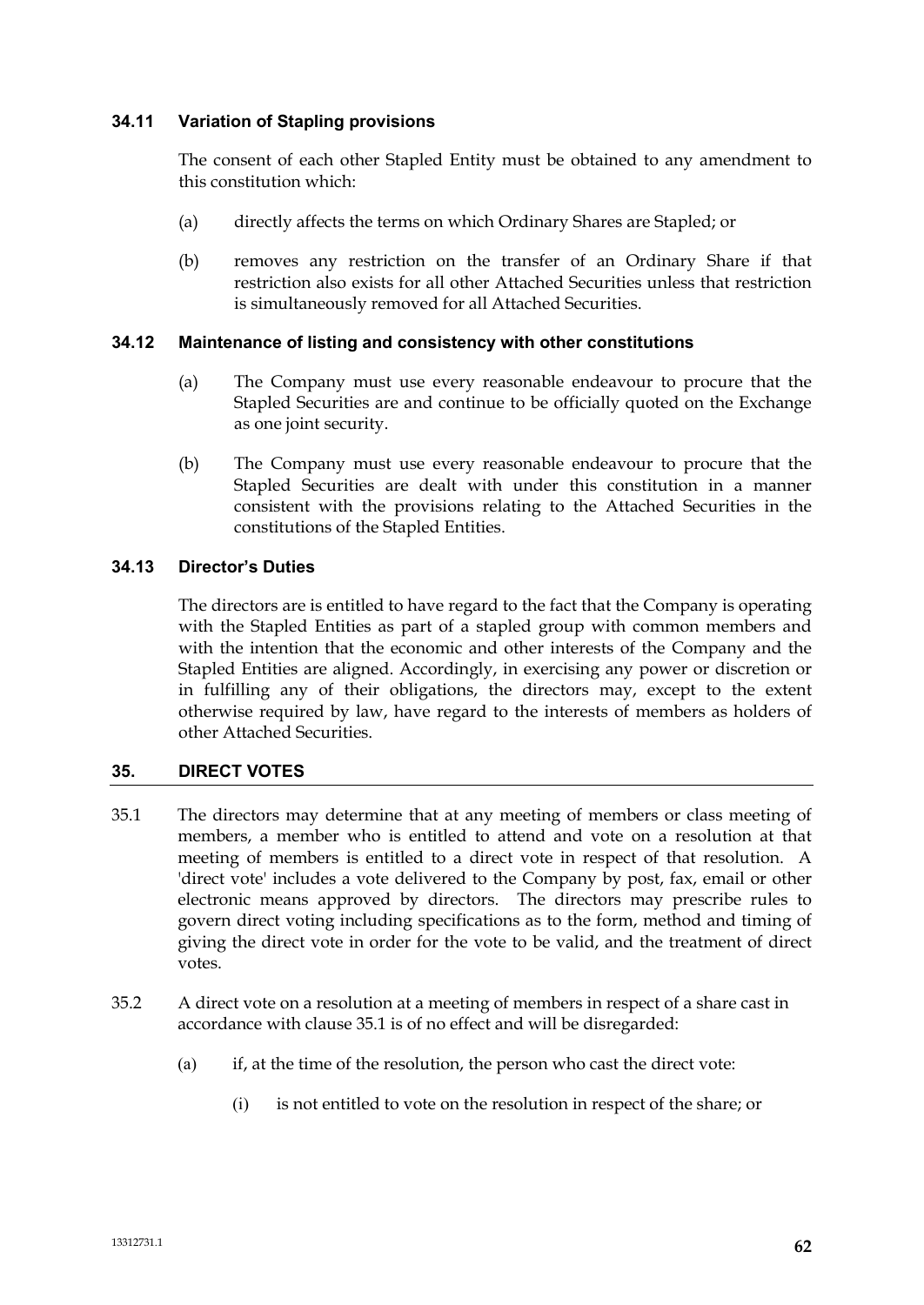- (ii) would not be entitled to vote on the resolution in respect of the share if the person were present at the meeting of members at which the resolution is considered;
- (b) if, had the vote been cast in person at the meeting of members at which the resolution is considered:
	- (i) the vote would not be valid; or
	- (ii) the Company would be obliged to disregard the vote;
- (c) subject to any rules prescribed by the directors, if the person who cast the direct vote is present in person at the meeting of members at the time the resolution is considered; and
- (d) if the direct vote was cast otherwise than in accordance with any regulations, rules and procedures prescribed by the directors under clause 35.1.
- 35.3 Subject to any rules prescribed by the directors, if the Company receives a valid direct vote on a resolution in accordance with clause 35.1 and 35.2 and, prior to, after or at the same time as receipt of the direct vote, the Company receives an instrument appointing a proxy, attorney or representative to vote on behalf of the same member on that resolution, the Company may regard the direct vote as effective in respect of that resolution and disregard any vote cast by the proxy, attorney or representative on the resolution at the meeting of members.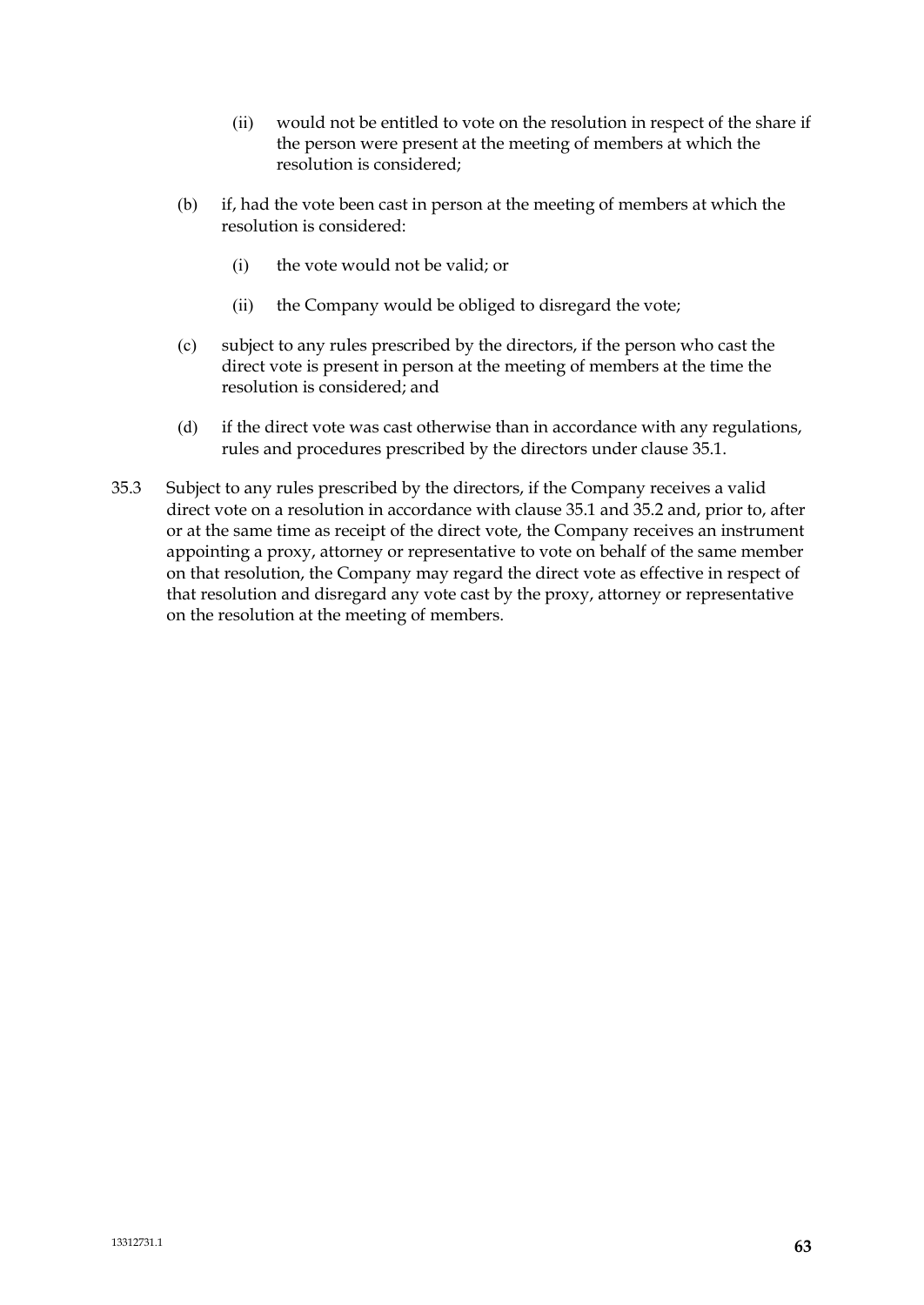### **SCHEDULE ONE (CLAUSE 6.12)**

### **UNMARKETABLE PARCELS**

### **1. First notice**

If at any time a member holds an Unmarketable Parcel (including shares or Stapled Securities held jointly with other members) (**"the Relevant Shares"**), the directors may give a notice (**"the First Notice"**) to that member stating that unless the member gives notice to the Company by a specified date (being not less than 45 days after the date of giving of the First Notice) requiring that the provisions of this Schedule are not to apply to the Relevant Shares, then the Relevant Shares are liable to be sold or disposed of under this Schedule but no First Notice may be given by the directors in relation to the Relevant Shares less than 12 calendar months after a previous First Notice given in relation to the Relevant Shares.

### **2. Subsequent changes**

Until the member gives a notice under Clause 6 of this Schedule, the provisions of this Schedule continue to apply to the Relevant Shares despite the fact that they have, after the giving of the First Notice, ceased to comprise an Unmarketable Parcel.

### **3. Power of directors to sell**

Subject to the following provisions of this Schedule, where a member has been given a First Notice the directors may sell or otherwise dispose of (**"Divest"**) the Relevant Shares (together with all rights attaching to them including any dividends declared but unpaid).

# **4. Advertisement and second notice**

Where the directors propose to Divest any Relevant Shares under this Schedule:

- (a) the Company must publish in a newspaper circulating generally in the area in which the member holding the Relevant Shares has its address for the purposes of being given notices by the Company, a notice specifying:
	- (i) the intention to Divest the Relevant Shares;
	- (ii) the name of the relevant member; and
	- (iii) the number of the Relevant Shares; and
- (b) the Company must give a notice of intention to Divest the Relevant Shares (**"the Second Notice"**) to the member advising the member that the Relevant Shares are liable to be Divested under this Schedule on a day which is not less than 25 days after the date of giving of the Second Notice.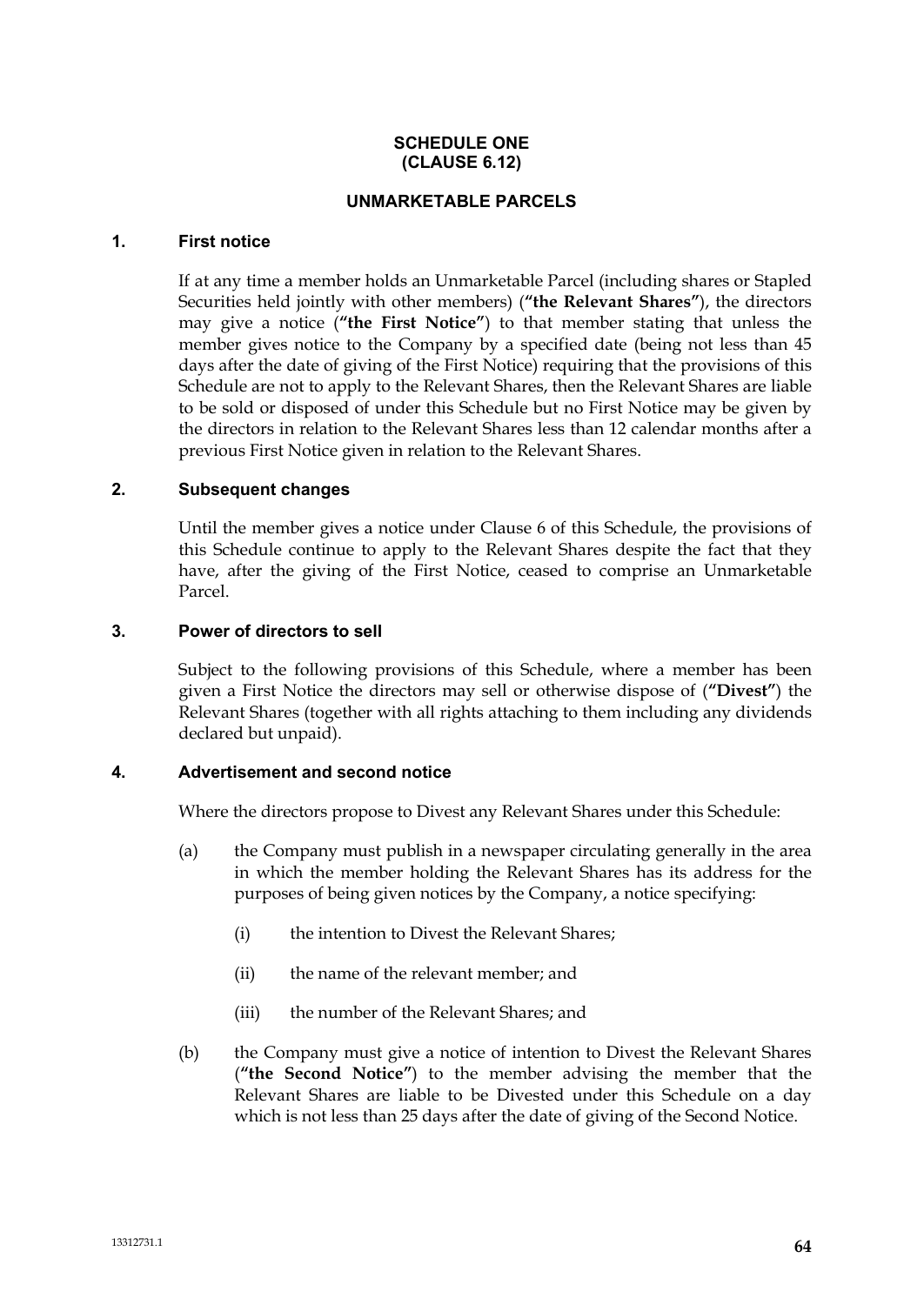### **5. Notice to all joint holders**

Where a First Notice or a Second Notice is given in respect of Relevant Shares which are held by members jointly, that notice must be given to each of those joint holders.

# **6. Member may require sale not to proceed**

Each member to whom a First Notice or Second Notice has been given may, by notice in writing addressed to the secretary and delivered to the Company prior to the Relevant Shares being Divested, require the Company not to Divest the Relevant Shares, in which case the Relevant Shares may not be Divested unless a new First Notice is given to that member.

# **7. Jointly held shares**

If a member who gives notice under Clause 6 of this Schedule is a joint holder of a parcel of Relevant Shares, that notice only prevents those Relevant Shares being Divested but does not prevent other Relevant Shares held by any of the joint holders of that parcel being Divested and any First Notice or Second Notice concerning those other Relevant Shares applies only to those other Relevant Shares.

# **8. Terms of sale**

Any Relevant Shares to be Divested may be Divested on the terms and in the manner and at the time the directors determine (including by means of the Relevant Shares being bought back by the Company). For the purpose of the Relevant Shares being Divested:

- (a) the member appoints the Company as its agent; and
- (b) the member appoints the Company and each of the directors for the time being jointly and severally as its attorney in its name and on its behalf to execute any instrument of transfer or disposal of the Relevant Shares.

# **9. Costs of Sale**

The Company must pay all costs and expenses in connection with the Divestiture of any Relevant Shares under this Schedule unless to do so would be to give financial assistance in a manner not permitted under the Corporations Act.

#### **10. Validity of sale**

The transferee of any Relevant Shares Divested under this Schedule is not required to see to the regularity of the Divestiture or the application of the purchase money. After the transferee's name has been entered in the register in respect of the Relevant Shares, the validity of the Divestiture to the transferee may not be impeached by any person and the remedy of any person aggrieved by the Divestiture is in damages only and against the Company exclusively.

#### **11. Receipt of proceeds**

Where the Company receives any consideration as a result of the Divestiture of any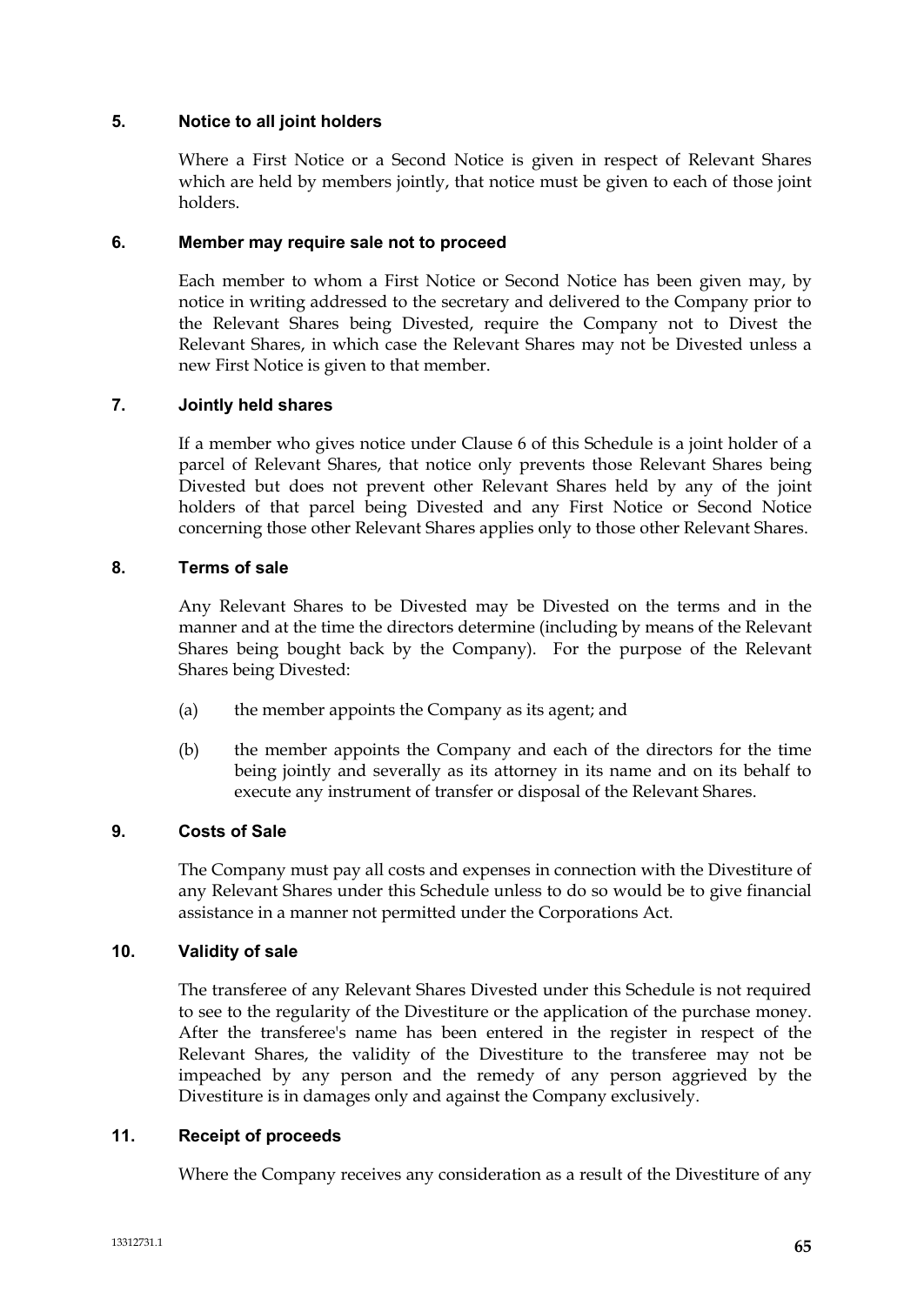Relevant Shares, the Company's receipt is a good discharge to the transferee of those Relevant Shares and any person claiming through that transferee.

# **12. Title of transferee**

The title of the transferee to any Relevant Shares Divested under this Schedule is not affected by any irregularity or invalidity in connection with the Divestiture of the Relevant Shares to the transferee.

### **13. Application of proceeds**

The proceeds of Divestiture of Relevant Shares under this Schedule (following deduction of any unpaid calls and interest and expenses) (**"the Sale Consideration"**) must be dealt with as follows:

- (a) the Sale Consideration must be paid into a separate bank account opened and maintained by the Company for that purpose only;
- (b) the Sale Consideration must be held in trust for the member whose Relevant Shares were Divested;
- (c) the Company must, immediately following the receipt of the Sale Consideration, notify the member in writing that the Sale Consideration in respect of the Relevant Shares has been received by the Company and is being held by the Company pending instructions from the member as to how it is to be dealt with;
- (d) the Company must deal with the Sale Consideration as instructed by the member on whose behalf it is held, provided that the member accompanies that instruction with the certificate for the Relevant Shares (unless the Relevant Shares are uncertificated securities under the Listing Rules) or, if any such certificate has been lost or destroyed, by a statement and undertaking pursuant to section 1070D(5) of the Corporations Act;
- (e) any interest earned on the Sale Consideration is for the benefit of the Company; and
- (f) where the Sale Consideration has been held in trust for more than 2 years, the Company may deal with the money according to any applicable legislation concerning unclaimed moneys.

# **14. Evidence**

Where a certificate in writing under the hand of any director or the secretary states that:

- (a) any notice required to be served by or on the Company was or was not served, as the case may be;
- (b) any advertisement required to be published was published; or
- (c) any resolution of the directors required to be made was made,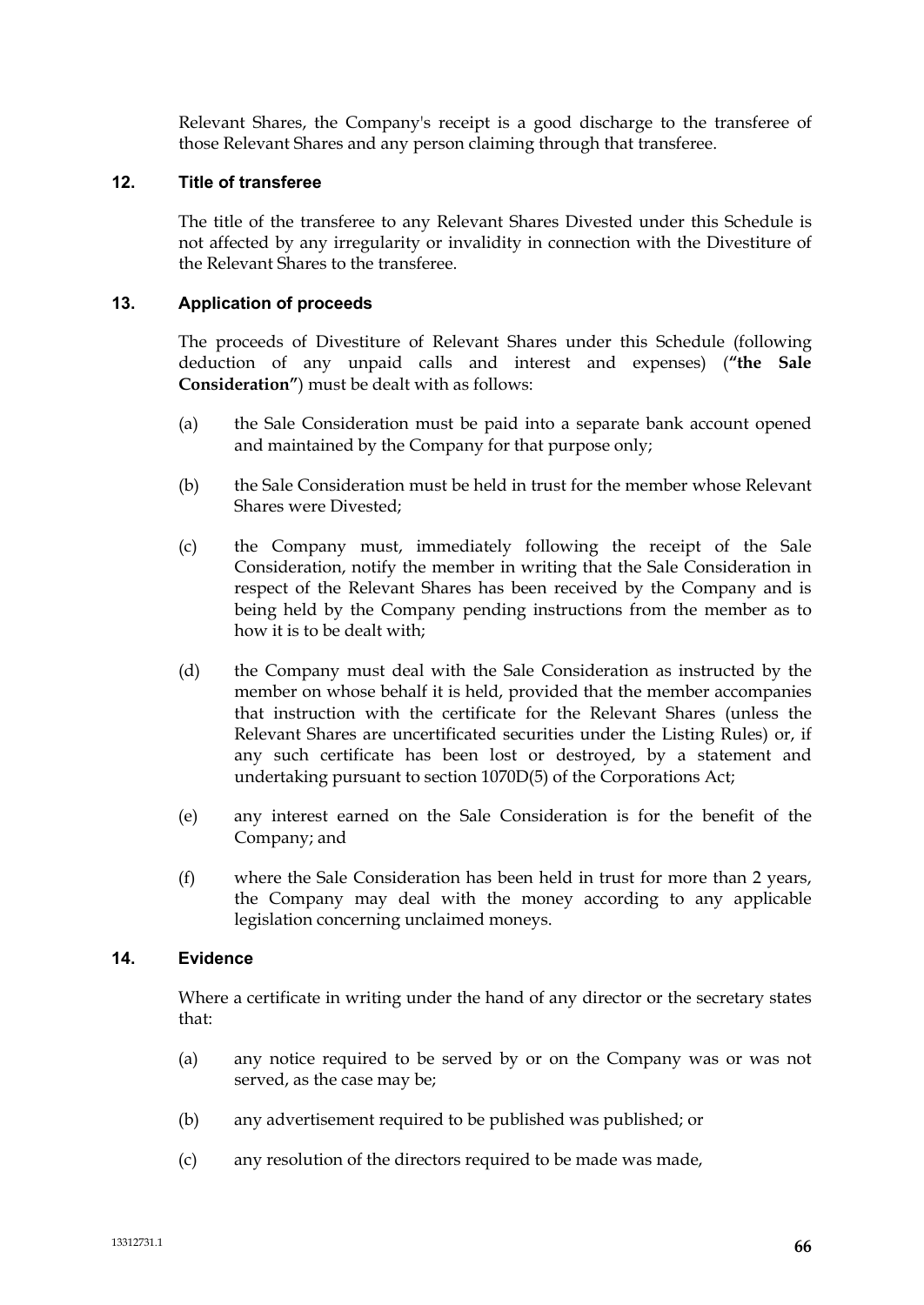that certificate is conclusive evidence of the facts stated in it as against all persons claiming to be entitled to any Relevant Shares affected by that certificate and of the right and title of the Company to Divest the same.

# **15. Cancellation of certificates**

Except where the Relevant Shares are uncertificated securities, the Company must cancel the share certificates for all Relevant Shares Divested.

# **16. Takeovers**

The Company may not proceed with the Divestiture of any Relevant Shares where a takeover bid has been announced but the Divestiture of those Relevant Shares may be recommenced, without serving new notices or repeating any actions previously taken, after the end of the bid period in respect of the takeover bid.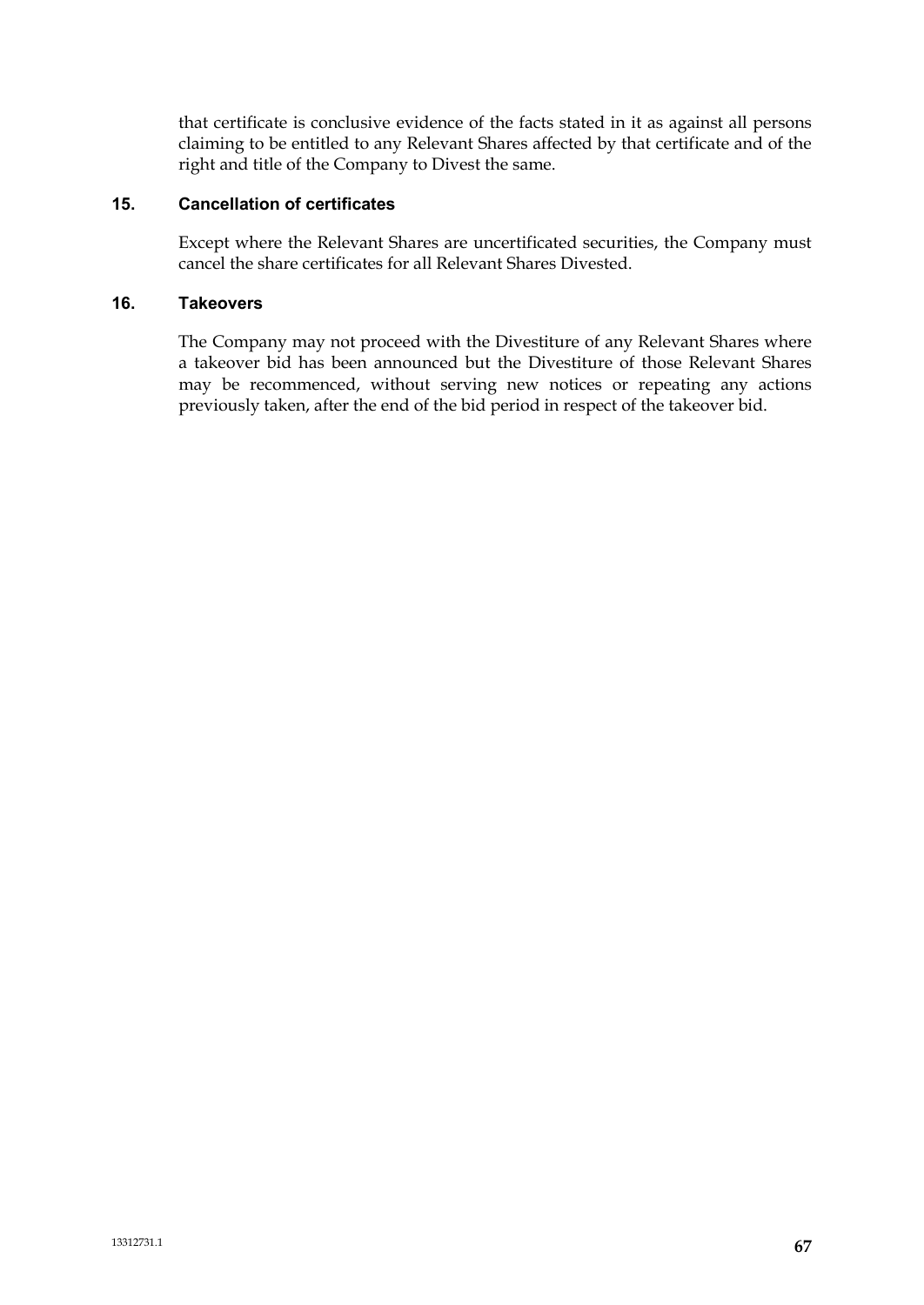# **CONTENTS**

| Clause     |                                                            | Page No          |
|------------|------------------------------------------------------------|------------------|
|            |                                                            |                  |
| 1.         | <b>PRELIMINARY</b>                                         | 1                |
| 1.1        | Definitions                                                | $\mathbf{1}$     |
| 1.2        | Interpretation                                             | $\mathbf 5$      |
| 1.3        | <b>Listing Rules</b>                                       | $\boldsymbol{6}$ |
| 1.4        | Exclusion of replaceable rules                             | 6                |
| 1.5        | Validity of acts                                           | 6                |
| 2.         | <b>SHARE CAPITAL</b>                                       | 6                |
| 2.1        | Control of the directors                                   | 6                |
| 2.2        | Variation of rights                                        | 6                |
| 2.3        | Class meetings                                             | 7                |
| 2.4        | Further issues of shares in the same class                 | $\boldsymbol{7}$ |
| 2.5        | Reclassification of shares                                 | 7                |
| 2.6        | Brokerage and commission                                   | 7                |
| 2.7        | Recognition of third party interests                       | 7                |
| 2.8        | Conversion of shares into larger or smaller number         | $\boldsymbol{7}$ |
| 2.9        | Adjustments                                                | 7                |
| 3.         | <b>CERTIFICATES</b>                                        | 9                |
| 3.1        | Uncertificated mode                                        | $\boldsymbol{9}$ |
| 3.2        | Holding statements                                         | 9                |
| 3.3        | If certificates required                                   | 9                |
| 4.         | <b>LIEN</b>                                                | 10               |
| 4.1        | Lien for calls                                             | 10               |
| 4.2        | Lien on payments required to be made by the Company        | 10               |
| 4.3        | Other remedies of the Company                              | 11               |
| 4.4        | Sale under lien                                            | 11               |
| 4.5        | Transfer                                                   | 11               |
| 4.6        | Application of proceeds                                    | 12               |
| 4.7        | Effect of forfeiture                                       | 12               |
| 5.         | <b>CALLS ON SHARES</b>                                     | 12               |
| 5.1        | Calls made by the directors                                | 12               |
| 5.2        | Time of call                                               | 12               |
| 5.3        | Payment of call                                            | 12               |
| 5.4        | Fixed payments                                             | 12               |
| 5.5        | <b>Stapled Securities</b>                                  | 13               |
| 5.6        | Interest on unpaid call                                    | 13               |
| 5.7        | Joint holders' liability                                   | 13               |
| 5.8<br>5.9 | Differences in terms of issue                              | 13<br>13         |
| 5.10       | Recovery action<br>Proof of call                           | 13               |
| 5.11       | Prepayment of calls                                        | 14               |
| 6.         | <b>TRANSFER OF SHARES</b>                                  | 14               |
| 6.1        |                                                            | 14               |
| 6.2        | Securities clearing house authorisation<br>Market transfer | 14               |
| 6.3        | Non-interference with market transfers                     | 14               |
| 6.4        | Instrument of transfer                                     | 14               |
|            |                                                            |                  |

J.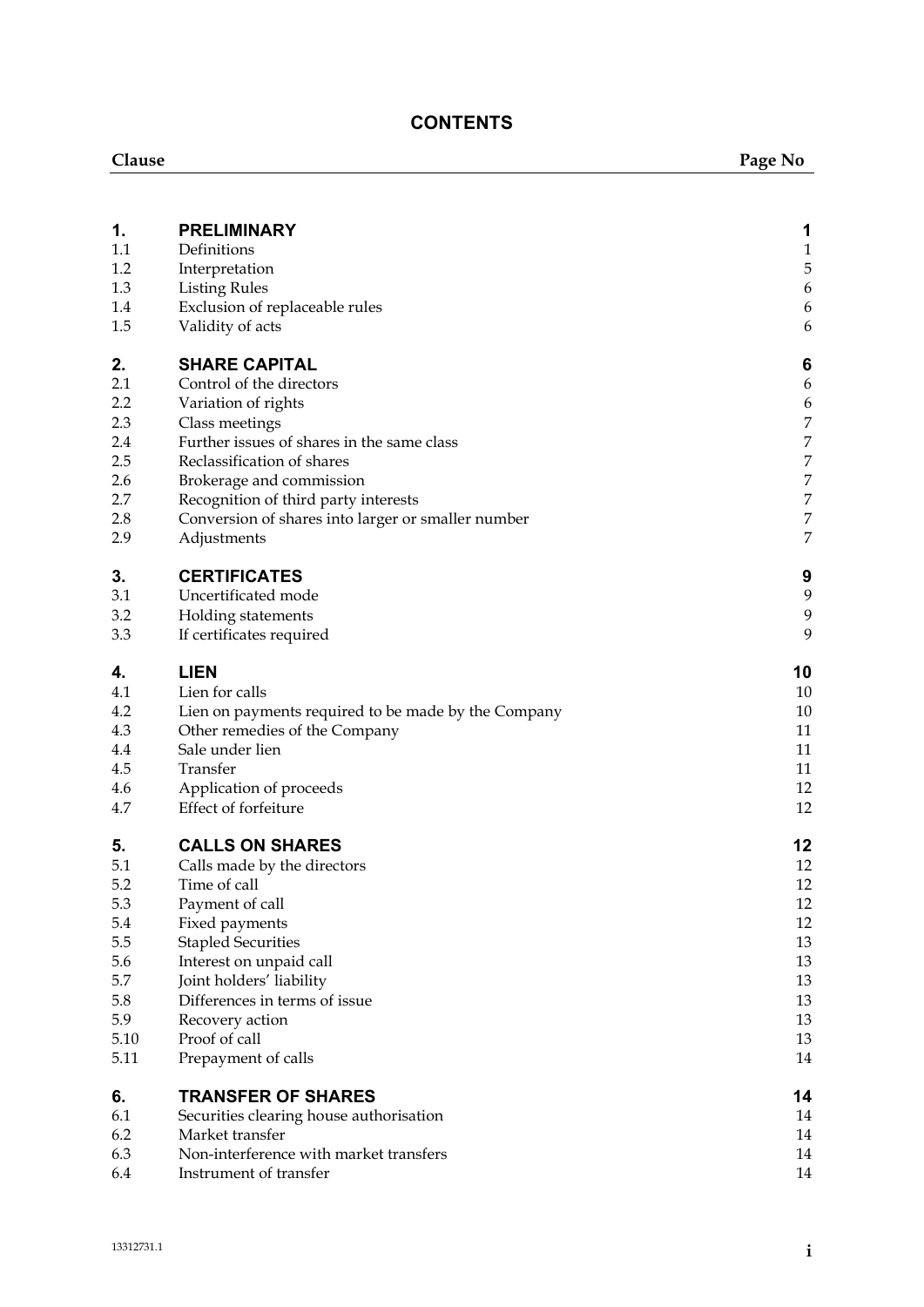| 6.5       | Proper instrument                                                                 | 15 |
|-----------|-----------------------------------------------------------------------------------|----|
| 6.6       | Free registration                                                                 | 15 |
| 6.7       | Restrictions on transfer                                                          | 15 |
| 6.8       | Transferor remains member                                                         | 16 |
| 6.9       | Retention of instruments                                                          | 16 |
| 6.10      | Notification of refusal to register                                               | 16 |
| 6.11      | Powers of attorney                                                                | 16 |
| 6.12      | Unmarketable parcels                                                              | 16 |
| 7.        | <b>TRANSMISSION OF SHARES</b>                                                     | 16 |
| 7.1       | Entitlement to shares on death                                                    | 16 |
| 7.2       | Registration of persons entitled                                                  | 17 |
| 7.3       | Dividends and other rights                                                        | 17 |
| 8.        | <b>FORFEITURE AND SURRENDER OF SHARES</b>                                         | 17 |
| $\rm 8.1$ | Payment required                                                                  | 17 |
| 8.2       | Forfeiture notice                                                                 | 17 |
| 8.3       | Forfeiture                                                                        | 18 |
| 8.4       | Cancellation of forfeiture                                                        | 18 |
| 8.5       | Directors may sell                                                                | 18 |
| 8.6       | Effect of forfeiture                                                              | 18 |
| 8.7       | Evidence of forfeiture                                                            | 18 |
| 8.8       | Transfer of forfeited shares                                                      | 18 |
| 8.9       | Surrender as forfeiture                                                           | 19 |
| 8.10      | Fixed amounts taken to be calls                                                   | 19 |
| 9.        | <b>MEETINGS OF MEMBERS</b>                                                        | 19 |
| 9.1       | Calling of meetings                                                               | 19 |
| 9.2       | Requisition of meetings                                                           | 19 |
| 9.3       | Notice of meeting                                                                 | 19 |
| 9.4       | <b>Business of AGM</b>                                                            | 20 |
| 9.5       | Entitlement to notice                                                             | 20 |
| 9.6       | Entitlement to proxy form                                                         | 20 |
| 9.7       | Omission to give notice                                                           | 20 |
| 9.8       | Period of notice                                                                  | 20 |
| 9.9       | Consent to short notice                                                           | 21 |
| 9.10      | Shorter notice not allowed                                                        | 21 |
| 9.11      | Cancellation or postponement of meeting                                           | 21 |
| 9.12      | Notice of cancellation of meeting                                                 | 21 |
| 9.13      | Notice of day, time and place of postponed meeting                                | 21 |
| 9.14      | Proxy, attorney, or corporate representatives for postponed or cancelled meetings | 21 |
| 10.       | <b>REPRESENTATION AT MEETINGS</b>                                                 | 22 |
| 10.1      | Persons entitled to attend                                                        | 22 |
| 10.2      | Proxy eligibility                                                                 | 22 |
| 10.3      | Proxy recognition                                                                 | 22 |
| 10.4      | Proxy form                                                                        | 22 |
| 10.5      | Chair as fall-back proxy                                                          | 23 |
| 10.6      | Proxy execution by individuals                                                    | 23 |
| 10.7      | Proxy execution by companies                                                      | 23 |
| 10.8      | Proxy execution by other authorised persons                                       | 24 |
| 10.9      | Proxy lodgment deadline                                                           | 24 |
| 10.10     | Proxy lodgment place and method                                                   | 24 |
| 10.11     | Expiration of proxy form                                                          | 24 |
| 10.12     | Corporate representative recognition                                              | 24 |
| 10.13     | Form of corporate representative certificate                                      | 25 |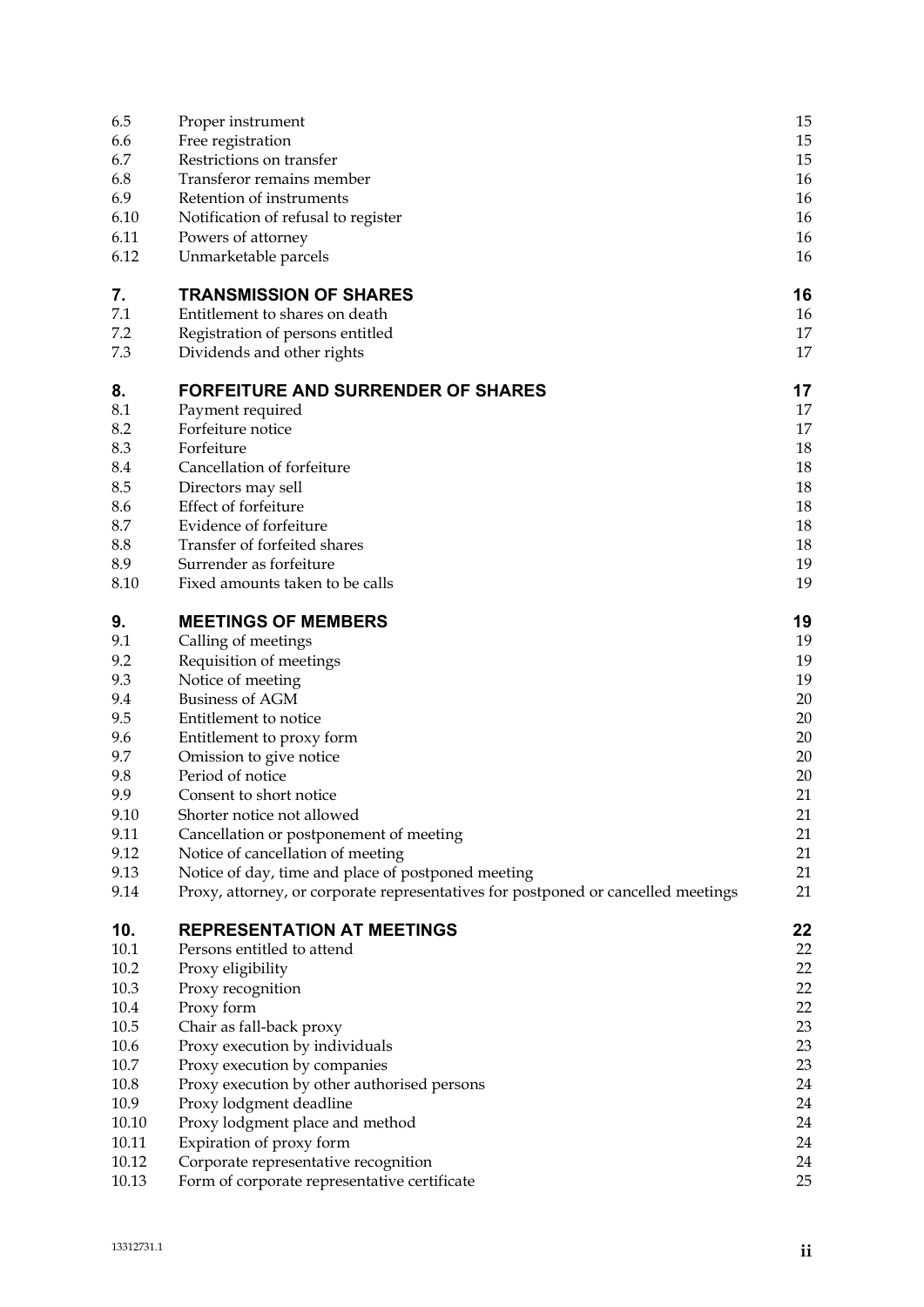| 10.14 | Execution of corporate representative certificate  | 25 |
|-------|----------------------------------------------------|----|
| 10.15 | Corporate representative certificate lodgment      | 25 |
| 10.16 | Power of attorney lodgment                         | 25 |
| 11.   | <b>PROCEEDINGS AT MEETINGS OF MEMBERS</b>          | 26 |
| 11.1  | Quorum                                             | 26 |
| 11.2  | Quorum requirements                                | 26 |
| 11.3  | Failure of quorum                                  | 26 |
| 11.4  | Quorum at meeting adjourned under preceding Clause | 26 |
| 11.5  | Special business                                   | 26 |
| 11.6  | Chair of meeting                                   | 26 |
| 11.7  | Passing the chair                                  | 27 |
| 11.8  | Responsibilities of chair                          | 27 |
| 11.9  | Admission to meetings                              | 27 |
| 11.10 | Adjournment of meeting                             | 28 |
| 11.11 | Business at adjourned meeting                      | 28 |
| 12.   | <b>VOTING AT MEETINGS OF MEMBERS</b>               | 29 |
| 12.1  | Entitlement to vote                                | 29 |
| 12.2  | Number of votes                                    | 29 |
| 12.3  | Voting restrictions                                | 30 |
| 12.4  | Calls unpaid                                       | 30 |
| 12.5  | Attendance of member suspends the proxy            | 30 |
| 12.6  | Revocation of proxies                              | 30 |
| 12.7  | Proxy must vote on a poll as directed              | 31 |
| 12.8  | Proxy must abstain if directed                     | 31 |
| 12.9  | Method of voting                                   | 31 |
| 12.10 | Who may demand a poll                              | 31 |
| 12.11 | When poll may be demanded                          | 31 |
| 12.12 | Declaring result of vote on show of hands          | 32 |
| 12.13 | Conduct of poll                                    | 32 |
| 12.14 | No casting vote for chair                          | 32 |
| 12.15 | Joint holders' vote                                | 32 |
| 12.16 | Objections                                         | 32 |
| 12.17 | Ruling on votes                                    | 32 |
| 13.   | <b>APPOINTMENT AND REMOVAL OF DIRECTORS</b>        | 33 |
| 13.1  | Number of directors                                | 33 |
| 13.2  | No share qualification                             | 33 |
| 13.3  | Initial directors                                  | 33 |
| 13.4  | Casual appointment                                 | 33 |
| 13.5  | Retirement of casual appointee                     | 33 |
| 13.6  | Retirement by rotation                             | 33 |
| 13.7  | Those who retire                                   | 33 |
| 13.8  | Selection of rotating directors                    | 34 |
| 13.9  | Appointment at AGM                                 | 34 |
| 13.10 | Deemed re-appointment                              | 34 |
| 13.11 | Candidates requiring nomination                    | 34 |
| 13.12 | Valid nominations                                  | 34 |
| 13.13 | Resignation of director                            | 35 |
| 13.14 | Vacation of office                                 | 35 |
| 13.15 | Less than minimum number of directors              | 35 |
| 14.   | <b>ALTERNATE DIRECTORS</b>                         | 35 |
| 14.1  | Power to appoint alternate director                | 35 |
| 14.2  | Suspension of appointment                          | 36 |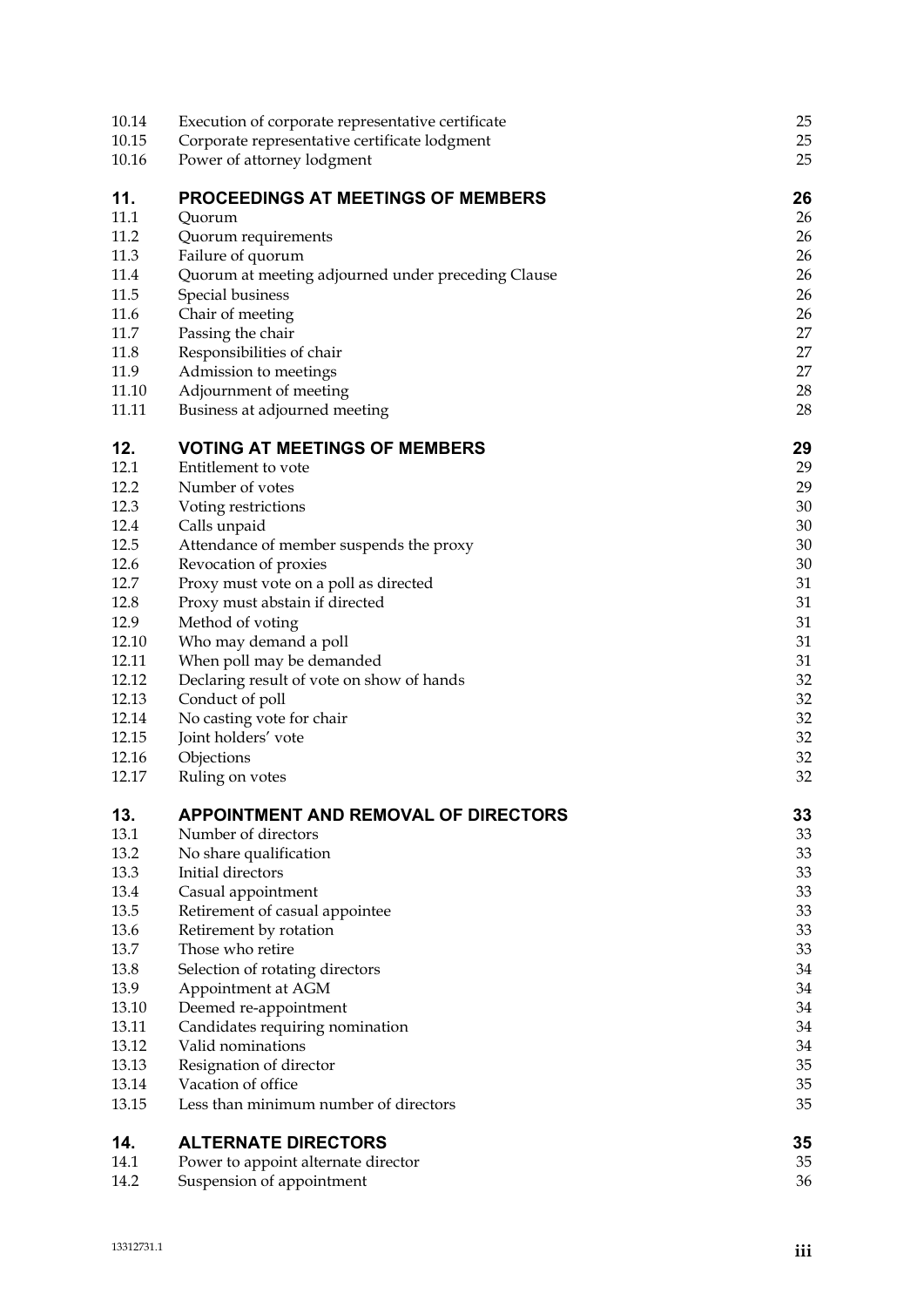| 19.<br>19.1    | POWERS AND DUTIES OF DIRECTORS<br>Powers generally                                                                         | 45<br>45 |
|----------------|----------------------------------------------------------------------------------------------------------------------------|----------|
|                | Effect of contravention                                                                                                    | 45       |
| 18.11<br>18.12 | Effect of material increase in nature or extent of interest                                                                | 45       |
| 18.10          | Dates of effect and expiry of standing notice                                                                              | 45       |
| 18.9           | Nature and extent of interest must be recorded in minutes                                                                  | 45       |
| 18.8           | Standing notice must be tabled if given to directors individually                                                          | 45       |
| 18.7           | Form of standing notice                                                                                                    | 44       |
| 18.6           | Standing notice about an interest                                                                                          | 44       |
| 18.5           | Notice of material personal interest                                                                                       | 44       |
| 18.4           | Exemptions from having to give notice                                                                                      | 43       |
| 18.3           | Director's duty to notify                                                                                                  | 43       |
| 18.2           | Exemptions from having to leave                                                                                            | 42       |
| 18.1           | Requirement to leave the meeting                                                                                           | 42       |
| 18.            | <b>MATERIAL PERSONAL INTERESTS OF DIRECTORS</b>                                                                            | 42       |
|                | Validity of acts of directors                                                                                              |          |
| 17.13          |                                                                                                                            | 42<br>42 |
| 17.11<br>17.12 | Signing of circular resolution<br>Deemed minute                                                                            | 41       |
| 17.10          | Circular resolution of directors                                                                                           | 41       |
| 17.9           | Votes of directors                                                                                                         | 41       |
| 17.8           | Appointment of deputy chair                                                                                                | 41       |
| 17.7           | Appointment of chair                                                                                                       | 40       |
| 17.6           | Recipients of notice                                                                                                       | 40       |
| 17.5           | Notice of meeting                                                                                                          | 40       |
| 17.4           | Secretary calling a meeting                                                                                                | 40       |
| 17.3           | Chair calling a meeting                                                                                                    | 40       |
| 17.2           | Quorum                                                                                                                     | 40       |
| 17.1           | Mode of meeting                                                                                                            | 39       |
| 17.            | <b>PROCEEDINGS OF DIRECTORS</b>                                                                                            | 39       |
|                |                                                                                                                            |          |
| 16.9           | Contributions to a superannuation fund                                                                                     | 39       |
| 16.8           | Payment of retirement benefit                                                                                              | 39       |
| 16.7           | Daily accrual                                                                                                              | 39       |
| 16.6           | Additional remuneration for extra services                                                                                 | 39       |
| 16.5           | Expenses of directors                                                                                                      | 39       |
| 16.4           | Fees for ordinary services of directors of the Company<br>Fees for ordinary services of directors of other group companies | 38       |
| 16.3           | Proposal to increase fees for ordinary services                                                                            | 38       |
| 16.2           | Group directors' fees                                                                                                      | 38       |
| 16.<br>16.1    | <b>REMUNERATION OF DIRECTORS</b>                                                                                           | 38<br>38 |
|                |                                                                                                                            |          |
| 15.5           | Remuneration of executive directors                                                                                        | 38       |
| 15.4           | Acting managing director                                                                                                   | 38       |
| 15.3           | Application of other clauses to managing director                                                                          | 37       |
| 15.2           | Continuing managing directors                                                                                              | 37       |
| 15.1           | Appointment of managing directors                                                                                          | 37       |
| 15.            | <b>MANAGING DIRECTOR</b>                                                                                                   | 37       |
|                |                                                                                                                            |          |
| 14.8           | Termination of appointment                                                                                                 | 37       |
| 14.7           | Multiple votes                                                                                                             | 36       |
| 14.6           | Remuneration of alternate                                                                                                  | 36       |
| 14.4<br>14.5   | Electronic notifications<br>Role of alternate                                                                              | 36<br>36 |
| 14.3           | Notice of appointment                                                                                                      | 36       |
|                |                                                                                                                            |          |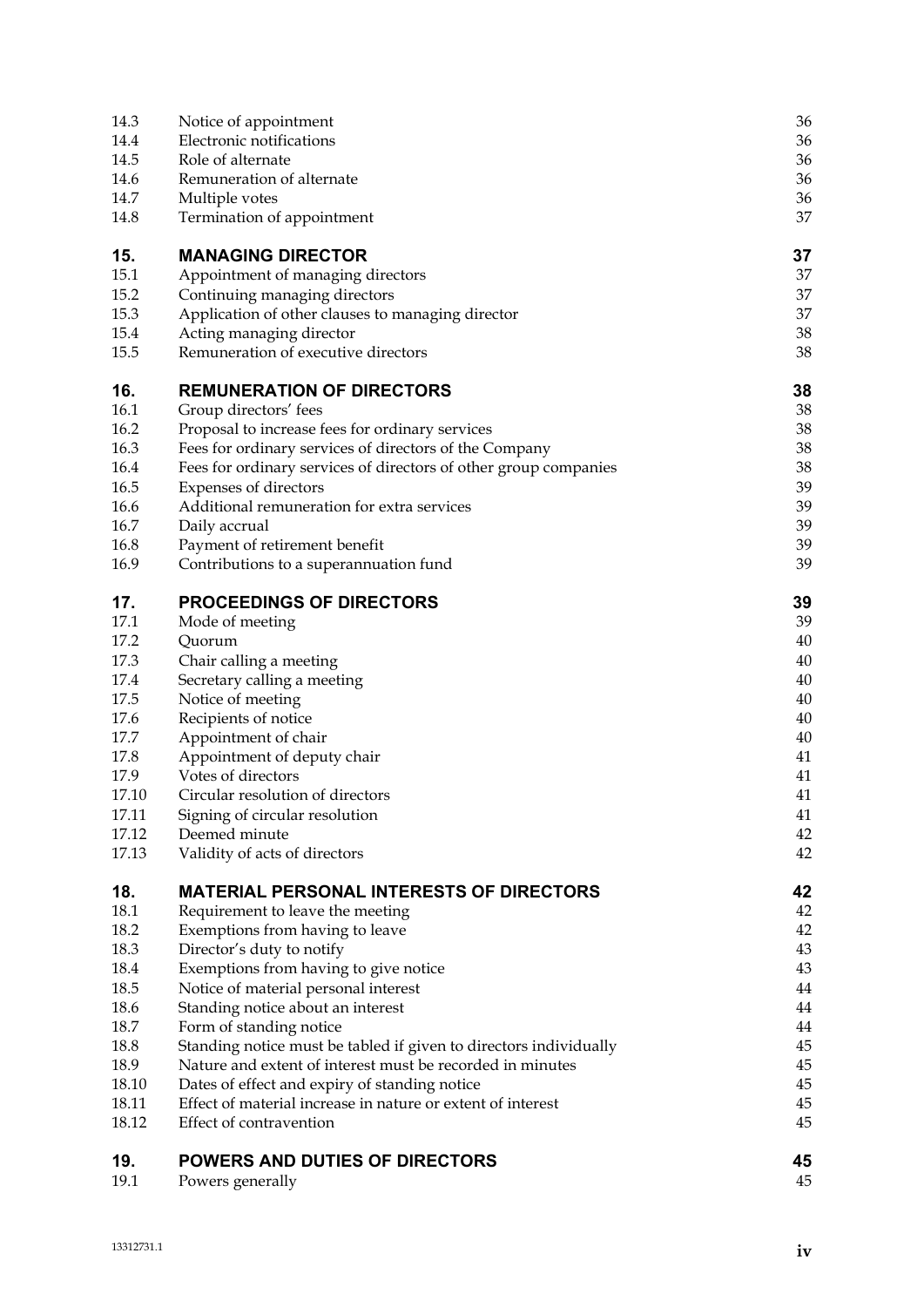| 19.2         | Sale of main undertaking                                                          | 46       |
|--------------|-----------------------------------------------------------------------------------|----------|
| 19.3         | Borrowing                                                                         | 46       |
| 19.4         | Security                                                                          | 46       |
| 19.5         | Execution of negotiable instruments                                               | 46       |
| 19.6         | Appointment of attorney                                                           | 46       |
| 20.          | <b>DELEGATION</b>                                                                 | 46       |
| 20.1         | Delegates of powers                                                               | 46       |
| 20.2         | Exercise of powers                                                                | 47       |
| 20.3         | Effect of exercise of powers                                                      | 47       |
| 20.4         | Concurrent power                                                                  | 47       |
| 20.5         | Revocation of power                                                               | 47       |
| 20.6         | Appointment of attorney                                                           | 47       |
| 21.          | <b>COMMITTEES</b>                                                                 | 47       |
| 21.1         | Delegation to committee                                                           | 47       |
| 21.2         | Committee powers                                                                  | 48       |
| 21.3         | Committee meetings                                                                | 48       |
| 21.4         | Committee members as officers                                                     | 48       |
| 21.5         | Other constraints                                                                 | 48       |
| 22.          | <b>SECRETARY</b>                                                                  | 48       |
| 22.1         | Appointment of secretary                                                          | 48       |
| 22.2         | Duties of secretary                                                               | 48       |
| 22.3         | Assistant secretary                                                               | 48       |
| 23.          | <b>MINUTES</b>                                                                    | 49       |
| 24.          | <b>COMMON SEAL</b>                                                                | 49       |
| 24.1         | Optional                                                                          | 49       |
| 24.2         | Use of common seal                                                                | 49       |
| 24.3         | Mode of execution by common seal                                                  | 49       |
| 24.4         | Presence during execution                                                         | 49       |
| 24.5         | Delegation of authority to use common seal                                        | 49       |
| 24.6         | Certificate seal                                                                  | 49<br>50 |
| 24.7<br>24.8 | Fixing the certificate seal<br>Certificates                                       | 50       |
|              |                                                                                   |          |
| 25.<br>25.1  | <b>EXECUTION OF DOCUMENT WITHOUT A COMMON SEAL</b><br>Use of common seal optional | 50<br>50 |
| 25.2         | Mode of execution                                                                 | 50       |
| 25.3         | Presence during execution                                                         | 50       |
| 26.          | <b>OVERSEAS BRANCH REGISTER</b>                                                   | 50       |
| 26.1         | Transactions on overseas branch registers                                         | 50       |
| 26.2         | Transfers between registers                                                       | 50       |
| 27.          | <b>DIVIDENDS AND RESERVES</b>                                                     | 51       |
| 27.1         | Directors declare dividends                                                       | 51       |
| 27.2         | Interim dividends                                                                 | 51       |
| 27.3         | No interest on dividends                                                          | 51       |
| 27.4         | Accumulation of reserves                                                          | 51       |
| 27.5         | Apportionment                                                                     | 51       |
| 27.6         | Deductions from dividends                                                         | 51       |
| 27.7         | Payment of dividend in specie                                                     | 51       |
| 27.8         | Dispatch and payment of dividends                                                 | 52       |